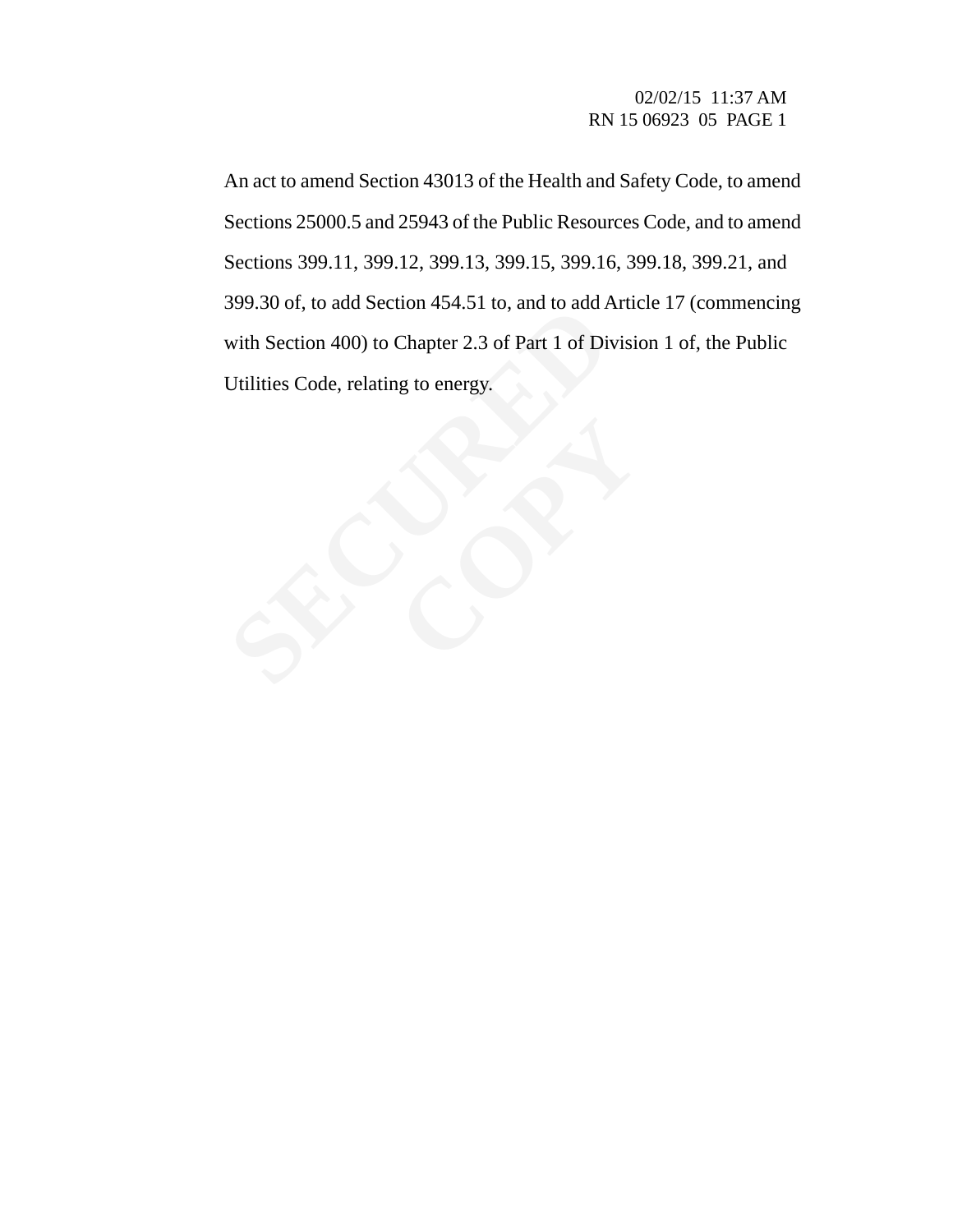## THE PEOPLE OF THE STATE OF CALIFORNIA DO ENACT AS FOLLOWS:

SECTION 1. This act shall be known and may be cited as the Clean Energy and Pollution Reduction Act of 2015.

(a) The Legislature finds and declares that the vertical opjectives in clean energy, clean air, and pollution e objectives consist of the following:<br>
ncrease from 33 percent to 50 percent, the procur<br>
le sources.<br>
educe to SEC. 2. (a) The Legislature finds and declares that the Governor has called for a new set of objectives in clean energy, clean air, and pollution reduction for 2030 and beyond. Those objectives consist of the following:

(1) To increase from 33 percent to 50 percent, the procurement of our electricity from renewable sources.

(2) To reduce today's petroleum use in cars and trucks by up to 50 percent.

(3) To double the efficiency of existing buildings.

ent to 50 percent, the procurement<br>
um use in cars and trucks by use of existing buildings.<br>
Slature in enacting this act to compute they are permanent, enfor (b) It is the intent of the Legislature in enacting this act to codify the targets described under subdivision (a) to ensure they are permanent, enforceable, and quantifiable.

SEC. 3. Section 43013 of the Health and Safety Code is amended to read:

43013. (a) The state board shall adopt and implement motor vehicle emission standards, in-use performance standards, and motor vehicle fuel specifications for the control of air contaminants and sources of air pollution which the state board has found to be necessary, cost effective, and technologically feasible, to carry out the purposes of this division, division and in furtherance of achieving a reduction in petroleum use in motor vehicles by 50 percent by January 1, 2030, unless preempted by federal law.

(b) The state board shall, consistent with subdivision (a), adopt standards and regulations for light-duty and heavy-duty motor vehicles, medium-duty motor vehicles, as determined and specified by the state board, portable fuel containers and spouts,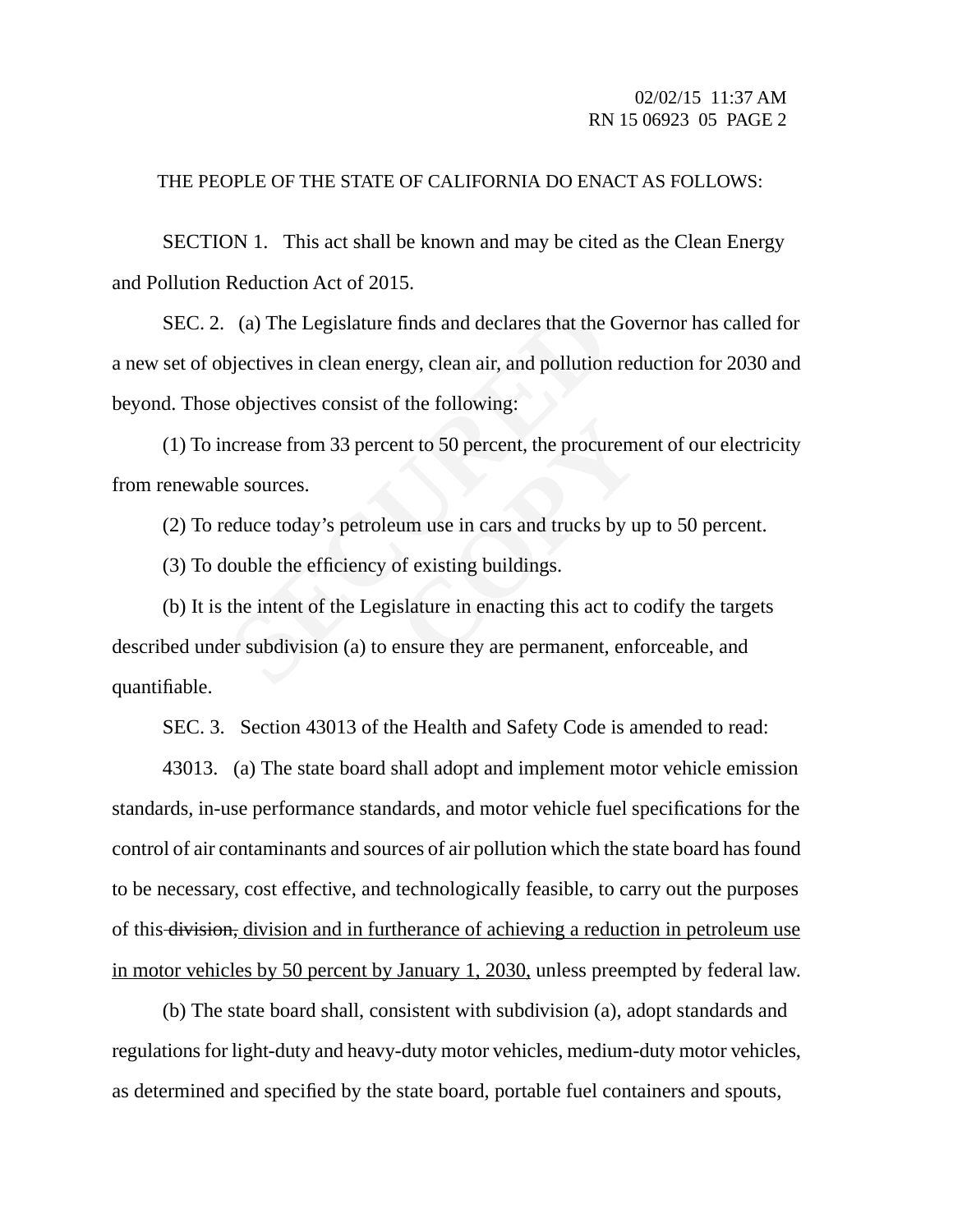and off-road or nonvehicle engine categories, including, but not limited to, off-highway motorcycles, off-highway vehicles, construction equipment, farm equipment, utility engines, locomotives, and, to the extent permitted by federal law, marine vessels.

The adopting standards and regulations for farm<br>Id a public hearing and find and determine that the<br>Precessary, cost effective, and technologically fields<br>ider the technological effects of emission control<br>ion, and perform (c) Prior to adopting standards and regulations for farm equipment, the state board shall hold a public hearing and find and determine that the standards and regulations are necessary, cost effective, and technologically feasible. The state board shall also consider the technological effects of emission control standards on the cost, fuel consumption, and performance characteristics of mobile farm equipment.

al effects of emission control st<br>
e characteristics of mobile farm<br>
ion (b), the state board shall no<br>
until the final study required u<br>
<sup>7</sup> has been completed and submi (d) Notwithstanding subdivision (b), the state board shall not adopt any standard or regulation affecting locomotives until the final study required under Section 5 of Chapter 1326 of the Statutes of 1987 has been completed and submitted to the Governor and Legislature.

(e) Prior to adopting or amending any standard or regulation relating to motor vehicle fuel specifications pursuant to this section, the state board shall, after consultation with public or private entities that would be significantly impacted as described in paragraph (2) of subdivision (f), do both of the following:

(1) Determine the cost-effectiveness of the adoption or amendment of the standard or regulation. The cost-effectiveness shall be compared on an incremental basis with other mobile source control methods and options.

(2) Based on a preponderance of scientific and engineering data in the record, determine the technological feasibility of the adoption or amendment of the standard or regulation. That determination shall include, but is not limited to, the availability,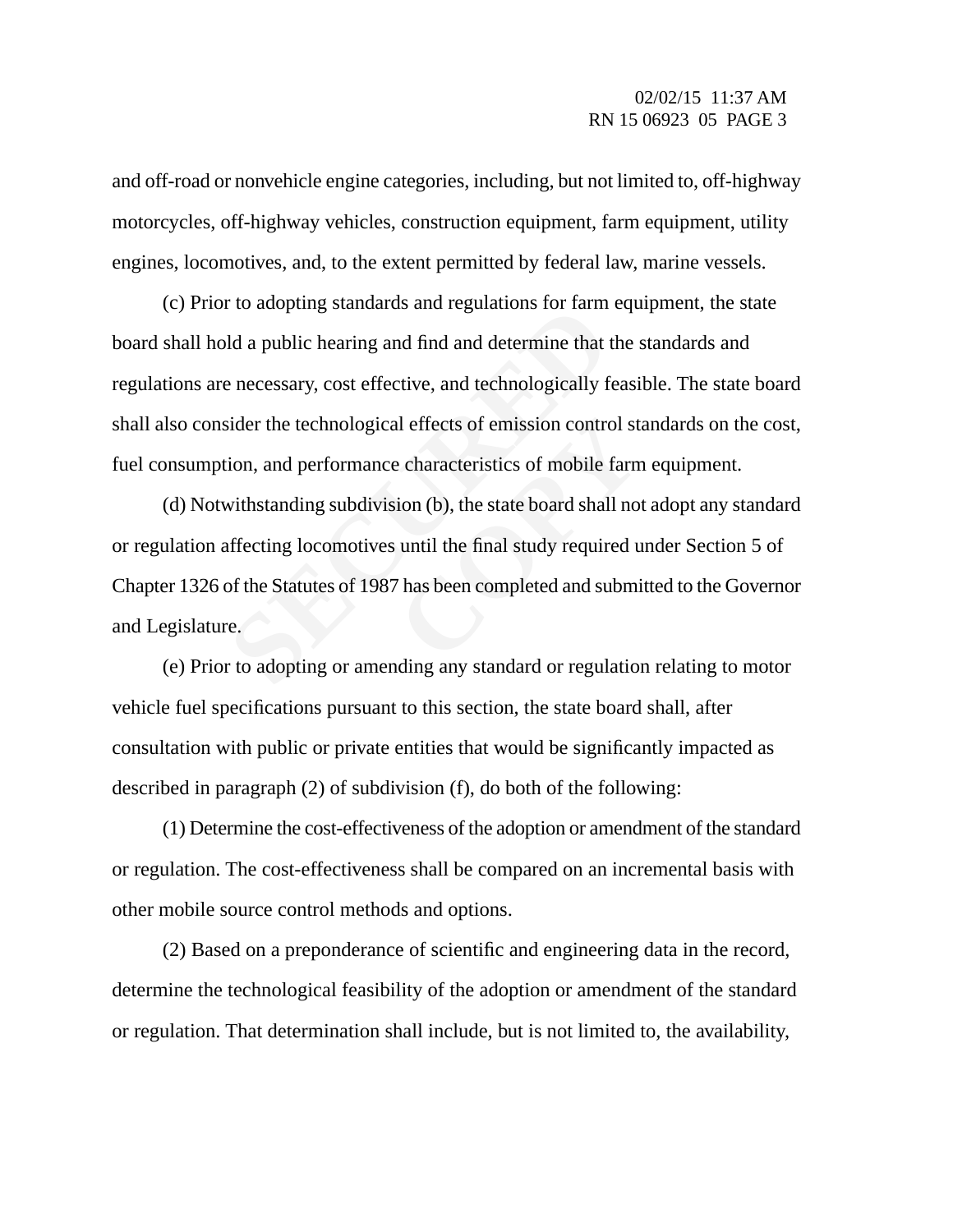effectiveness, reliability, and safety expected of the proposed technology in an application that is representative of the proposed use.

(f) Prior to adopting or amending any motor vehicle fuel specification pursuant to this section, the state board shall do both of the following:

the state board shall do both of the following.<br>
The extent feasible, quantitatively document the si<br>
dard or specification on affected segments of the<br>
lysis shall include, but is not limited to, the sign<br>
tor vehicle fue It is not limited to, the signification<br>
ency, the existing motor vehicl<br>
The affected segment relative the affected segment relative<br>
ivate entities that would be signeventive actions that may be not (1) To the extent feasible, quantitatively document the significant impacts of the proposed standard or specification on affected segments of the state's economy. The economic analysis shall include, but is not limited to, the significant impacts of any change on motor vehicle fuel efficiency, the existing motor vehicle fuel distribution system, the competitive position of the affected segment relative to border states, and the cost to consumers.

(2) Consult with public or private entities that would be significantly impacted to identify those investigative or preventive actions that may be necessary to ensure consumer acceptance, product availability, acceptable performance, and equipment reliability. The significantly impacted parties shall include, but are not limited to, fuel manufacturers, fuel distributors, independent marketers, vehicle manufacturers, and fuel users.

(g) To the extent that there is any conflict between the information required to be prepared by the state board pursuant to subdivision (f) and information required to be prepared by the state board pursuant to Chapter 3.5 (commencing with Section 11340) of Part 1 of Division 3 of Title 2 of the Government Code, the requirements established under subdivision (f) shall prevail.

(h) It is the intent of the Legislature that the state board act as expeditiously as is feasible to reduce nitrogen oxide emissions from diesel vehicles, marine vessels,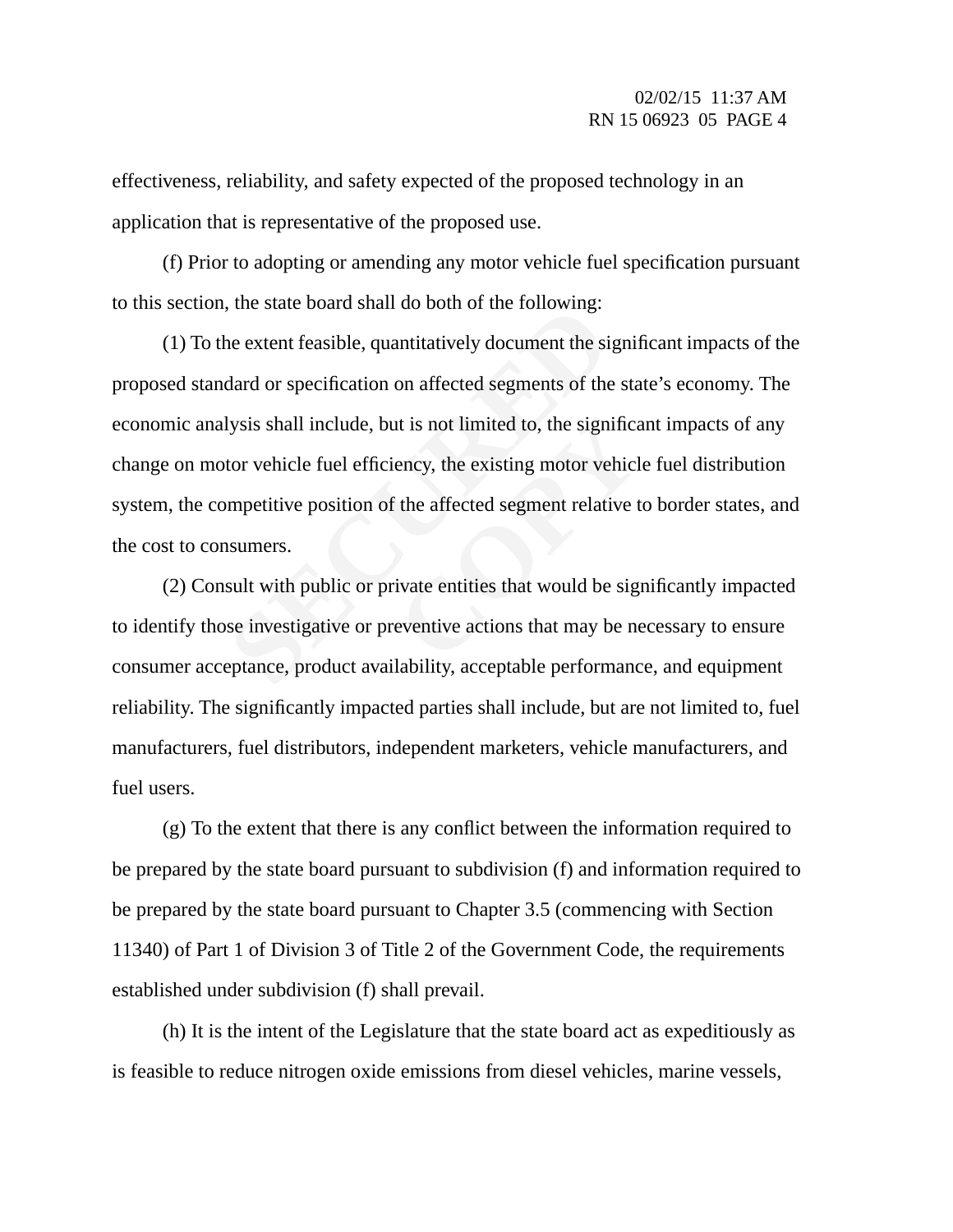and other categories of vehicular and mobile sources which significantly contribute to air pollution problems.

SEC. 4. Section 25000.5 of the Public Resources Code is amended to read:

(a) The Legislature mus and declares that over<br>arketing, and consumption of petroleum based fue<br>tation sector is a threat to the energy security of th<br>pply uncertainties. In addition, petroleum use as<br>bstantially to the fo addition, petroleum use as an owing public health and enviro<br>ming, and the degradation of Canadian of Canadian of Canadian of Canadian of Canadian state to fully evaluate the seconomic and environ-25000.5. (a) The Legislature finds and declares that overdependence on the production, marketing, and consumption of petroleum based fuels as an energy resource in the transportation sector is a threat to the energy security of the state due to continuing market and supply uncertainties. In addition, petroleum use as an energy resource contributes substantially to the following public health and environmental problems: air pollution, acid rain, global warming, and the degradation of California's marine environment and fisheries.

(b) Therefore, it is the policy of this state to fully evaluate the economic and environmental costs of petroleum use, and the economic and environmental costs of other transportation fuels, fuels and options, including the costs and values of environmental impacts, and to establish a state transportation energy policy that results in the least environmental and economic cost to the state. In pursuing the "least environmental and economic cost" strategy, it is the policy of the state to exploit all practicable and cost-effective conservation and improvements in the efficiency of energy use and distribution, and to achieve energy security, diversity of supply sources, and competitiveness of transportation energy markets based on the least environmental and economic cost, cost, and in furtherance of reducing petroleum use in the transportation sector by 50 percent by January 1, 2030.

(c) It is also the policy of this state to minimize the economic and environmental costs due to the use of petroleum-based and other transportation fuels by state agencies.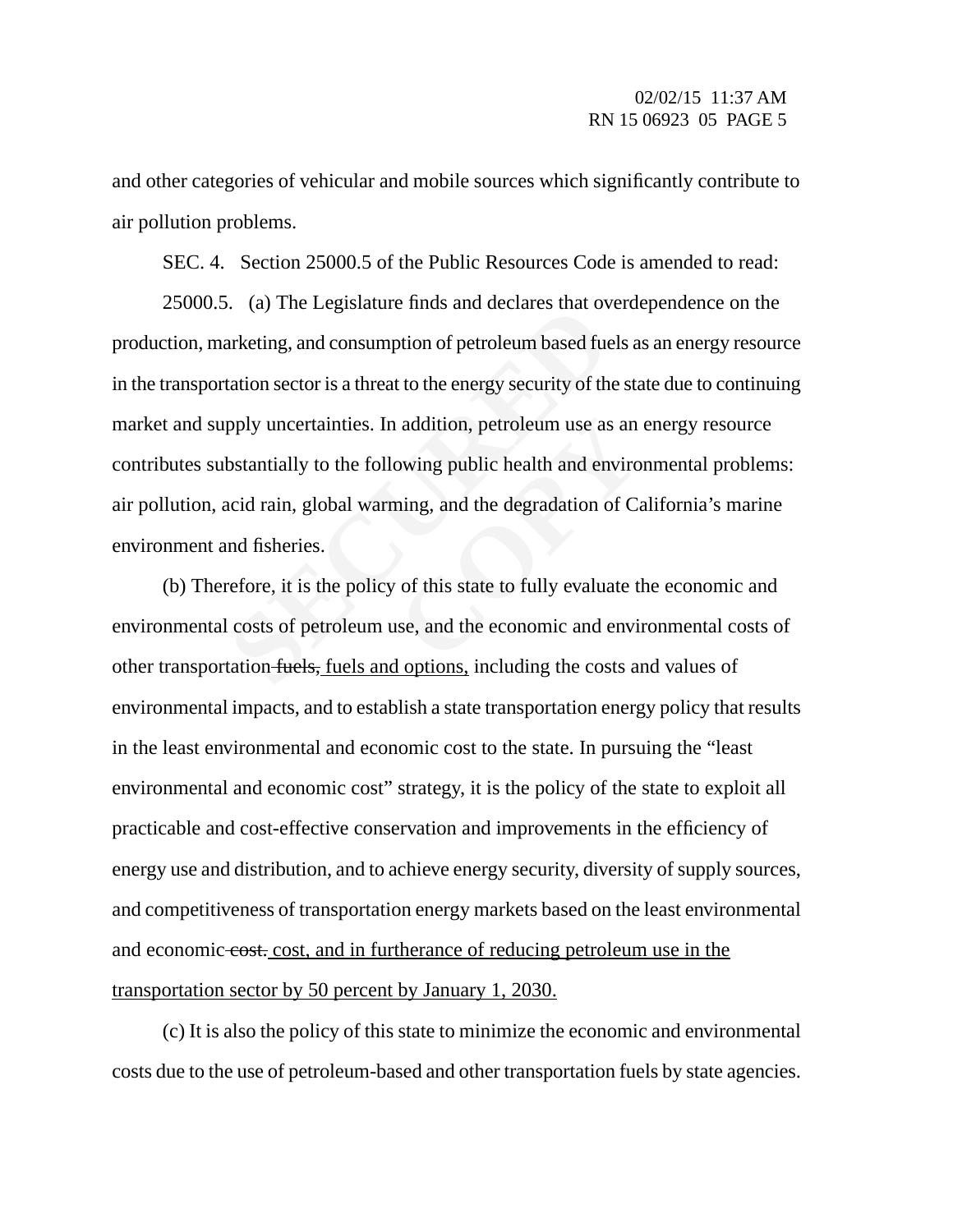In implementing a least-cost economic and environmental strategy for state fleets, it is the policy of the state to implement practicable and cost-effective measures, including, but not necessarily limited to, the purchase of the cleanest and most efficient automobiles and replacement tires, the use of alternative fuels in its fleets, and other conservation measures.

Independent thes, the use of anternative fuers<br>
measures.<br>
the purposes of this section, "petroleum based fuerefined crude oil, including natural gas liquids, l<br>
fraction of methyl tertiary-butyl ether (MTBE) o<br>
atural gas Iuding natural gas liquids, lique<br>
tiary-butyl ether (MTBE) or otletiary-butyl ether (MTBE) or otletiary<br>
are Public Resources Code is an<br>
2010, the commission shall est<br>
ent a comprehensive program t (d) For the purposes of this section, "petroleum based fuels" means fuels derived from liquid unrefined crude oil, including natural gas liquids, liquefied petroleum gas, or the energy fraction of methyl tertiary-butyl ether (MTBE) or other ethers that is not attributed to natural gas.

SEC. 5. Section 25943 of the Public Resources Code is amended to read:

25943. (a) (1) By March 1, 2010, the commission shall establish a regulatory proceeding to develop and implement a comprehensive program to achieve greater energy savings in California's existing residential and nonresidential building stock. This program shall comprise a complementary portfolio of techniques, applications, and practices that will achieve greater energy efficiency in existing residential and nonresidential structures that fall significantly below the current standards in Title 24 of the California Code of Regulations, as determined by the commission.

(2) The comprehensive program may include, but need not be limited to, a broad range of energy assessments, building benchmarking, energy rating, cost-effective energy efficiency improvements, public and private sector energy efficiency financing options, public outreach and education efforts, and green workforce training.

(b) To develop and implement the program specified in subdivision (a), the commission shall do both of the following: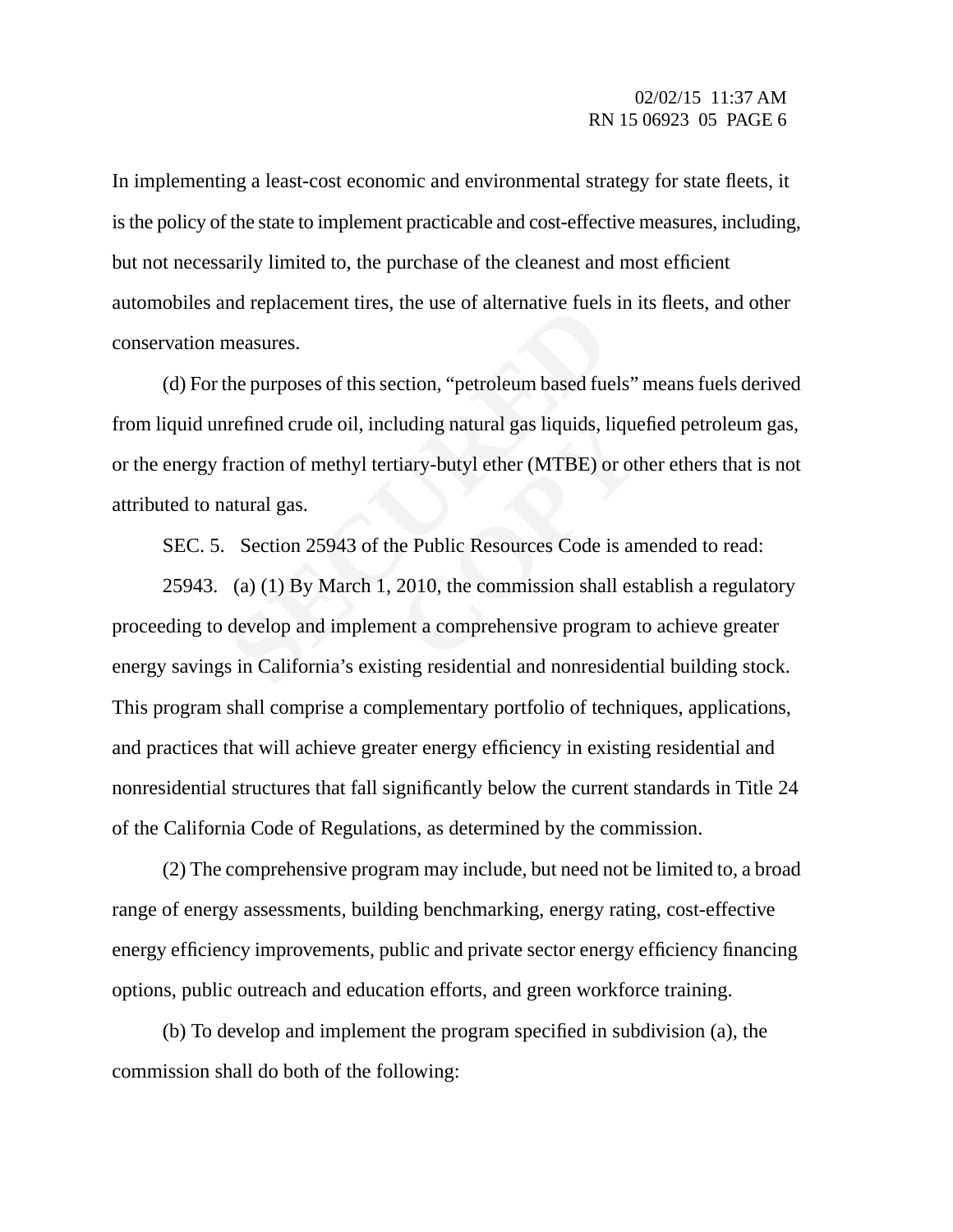Frances Examples University commercial and nonebunder<br>
businesses, mortgage lenders, financial institution<br>
Frances University rating organizations, consumer groups, env<br>
l justice groups, and other entities the commissic<br> (1) Coordinate with the Public Utilities Commission and consult with representatives from the Bureau of Real Estate, the Department of Housing and Community Development, investor-owned and publicly owned utilities, local governments, real estate licensees, commercial and homebuilders, commercial property owners, small businesses, mortgage lenders, financial institutions, home appraisers, inspectors, energy rating organizations, consumer groups, environmental and environmental justice groups, and other entities the commission deems appropriate.

other entities the commission d<br>hearings in geographically div<br>ments for the program specified<br>of the following:<br>d peak energy savings, greenhot (2) Hold at least three public hearings in geographically diverse locations throughout the state.

(c) In developing the requirements for the program specified in subdivision (a), the commission shall consider all of the following:

(1) The amount of annual and peak energy savings, greenhouse gas emission reductions, and projected customer utility bill savings that will accrue from the program.

(2) The most cost-effective means and reasonable timeframes to achieve the goals of the program.

(3) The various climatic zones within the state.

(4) An appropriate method to inform and educate the public about the need for, benefits of, and environmental impacts of, the comprehensive energy efficiency program.

(5) The most effective way to report the energy assessment results and the corresponding energy efficiency improvements to the owner of the residential or nonresidential building, including, among other things, the following:

(A) Prioritizing the identified energy efficiency improvements.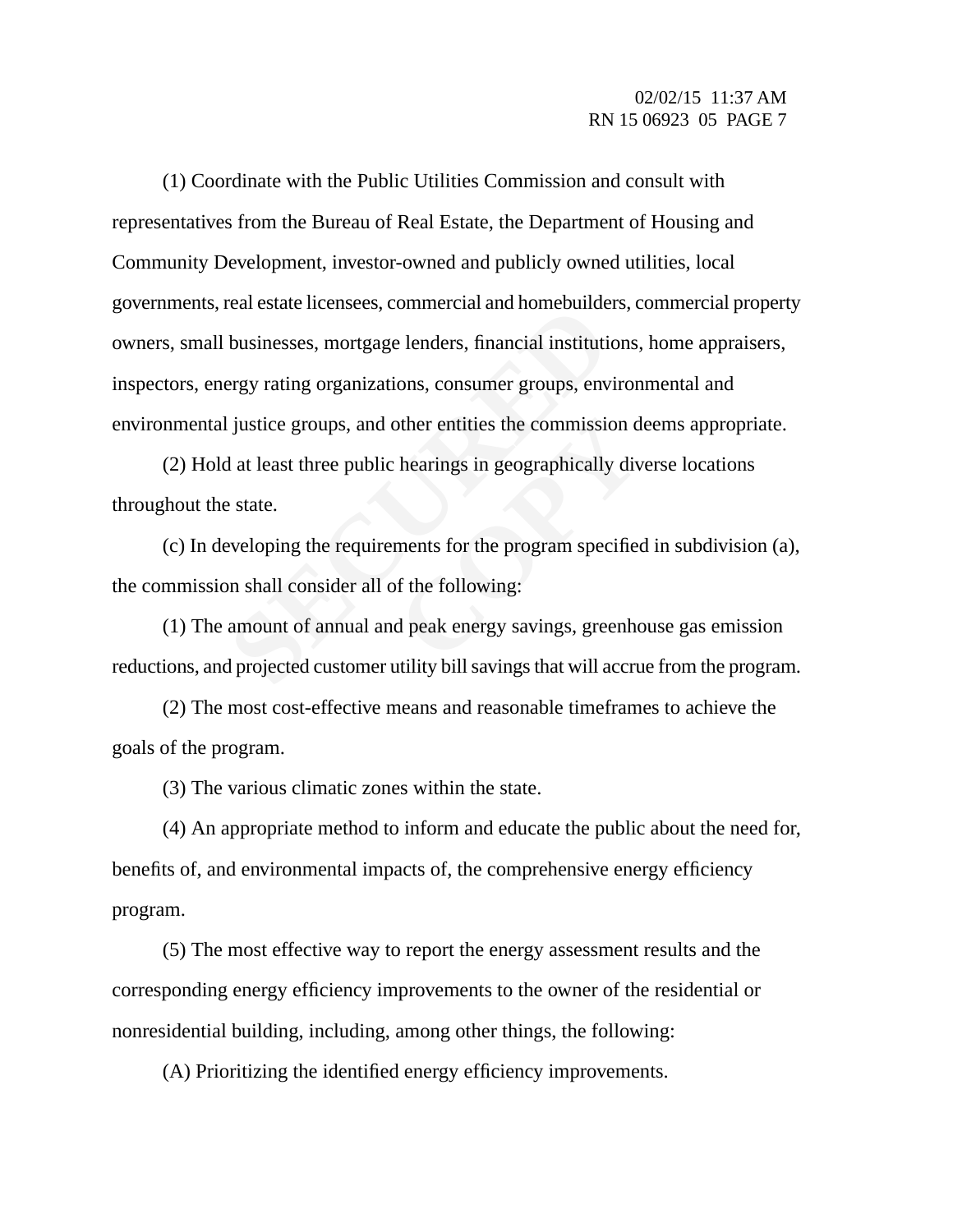(B) The payback period or cost-effectiveness of each improvement identified.

(C) The various incentives, loans, grants, and rebates offered to finance the improvements.

(D) Available financing options including all of the following:

(i) Mortgages or sales agreement components.

(ii) On-bill financing.

(iii) Contractual property tax assessments.

(iv) Home warranties.

(6) Existing statutory and regulatory requirements to achieve energy efficiency savings and greenhouse gas emission reductions.

mable miancing options including an of the fond<br>gages or sales agreement components.<br>bill financing.<br>tractual property tax assessments.<br>me warranties.<br>ting statutory and regulatory requirements to ac<br>reenhouse gas emission assessments.<br>
gulatory requirements to achiev<br>
on reductions.<br>
entation approaches, including<br>
efficiency programs. (7) A broad range of implementation approaches, including both utility and nonutility administration of energy efficiency programs.

(8) Any other considerations deemed appropriate by the commission.

(d) The program developed pursuant to this section shall do all of the following:

(1) Minimize the overall costs of establishing and implementing the comprehensive energy efficiency program requirements.

(2) Ensure, for residential buildings, that the energy efficiency assessments, ratings, or improvements do not unreasonably or unnecessarily affect the home purchasing process or the ability of individuals to rent housing. A transfer of property subject to the program implemented pursuant to this section shall not be invalidated solely because of the failure of a person to comply with a provision of the program.

(3) Ensure, for nonresidential buildings, that the energy improvements do not have an undue economic impact on California businesses.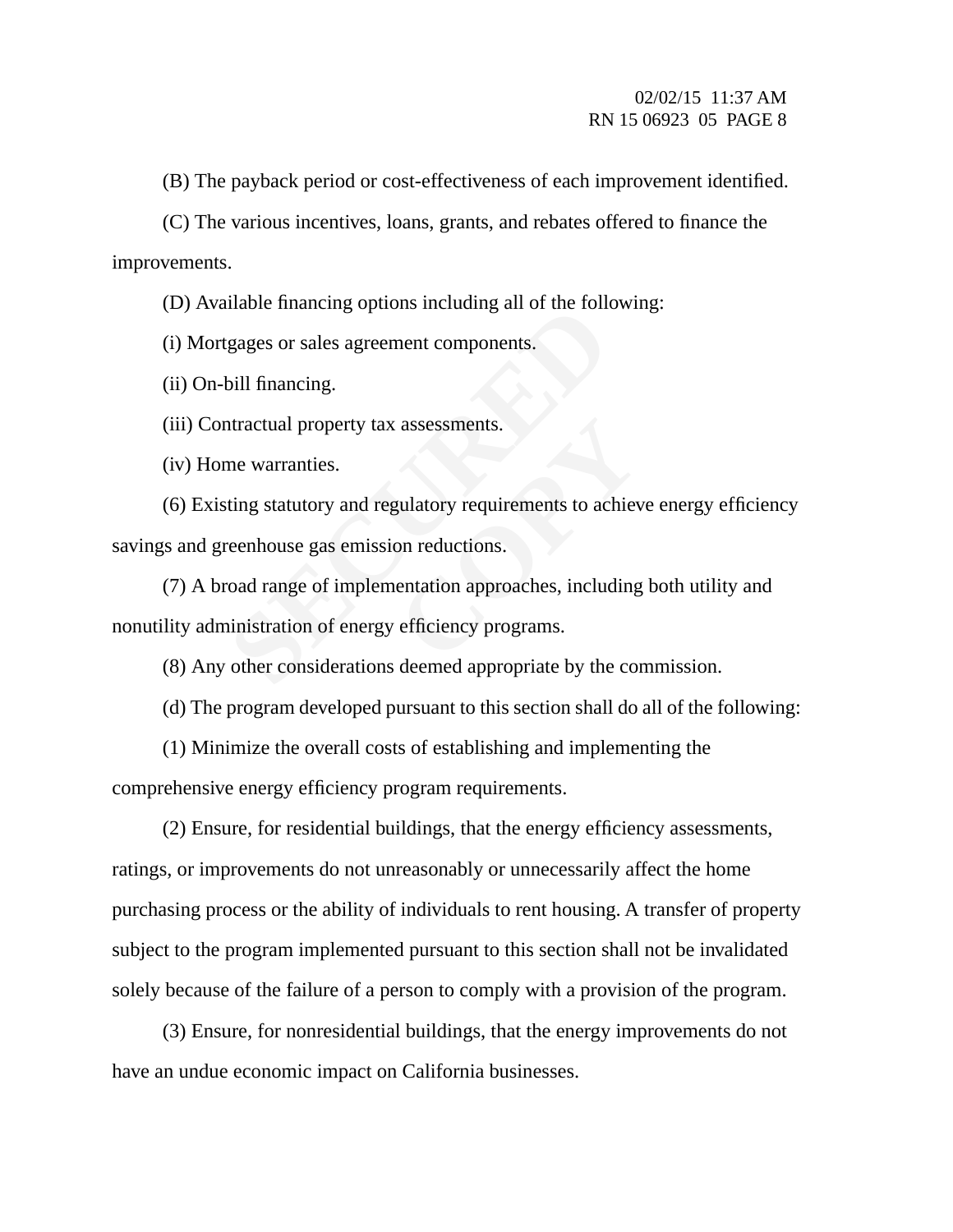(4) Determine, for residential buildings, the appropriateness of the Home Energy Rating System (HERS) program to support the goals of this section and whether there are a sufficient number of HERS-certified raters available to meet the program requirements.

(5) Determine, for nonresidential structures, the availability of an appropriate cost-effective energy efficiency assessment system and whether there are a sufficient number of certified raters or auditors available to meet the program requirements.

Example, for nonresidential structures, the availab<br>
energy efficiency assessment system and wheth<br>
tified raters or auditors available to meet the pro<br>
rdinate with the California Workforce Investment<br>
1, the California C rs available to meet the program<br>
principal Workforce Investment Boam<br>
munity Colleges, and other ent<br>
available to implement the pro<br>
d duplication of, existing proce<br>
s administered by utilities. (6) Coordinate with the California Workforce Investment Board, the Employment Training Panel, the California Community Colleges, and other entities to ensure a qualified, well-trained workforce is available to implement the program requirements.

(7) Coordinate with, and avoid duplication of, existing proceedings of the Public Utilities Commission and programs administered by utilities.

(e) A home energy rating or energy assessment service does not meet the requirements of this section unless the service has been certified by the commission to be in compliance with the program criteria developed pursuant to this section and is in conformity with other applicable elements of the program.

(f)  $(1)$  The commission shall periodically update the criteria and adopt any revision that, in its judgment, is necessary to improve or refine program requirements after receiving public input.

(2) On or before January 1, 2017, and at least once every three years thereafter, the commission shall adopt an update to the program in furtherance of achieving a doubling of the energy efficiency of buildings by January 1, 2030.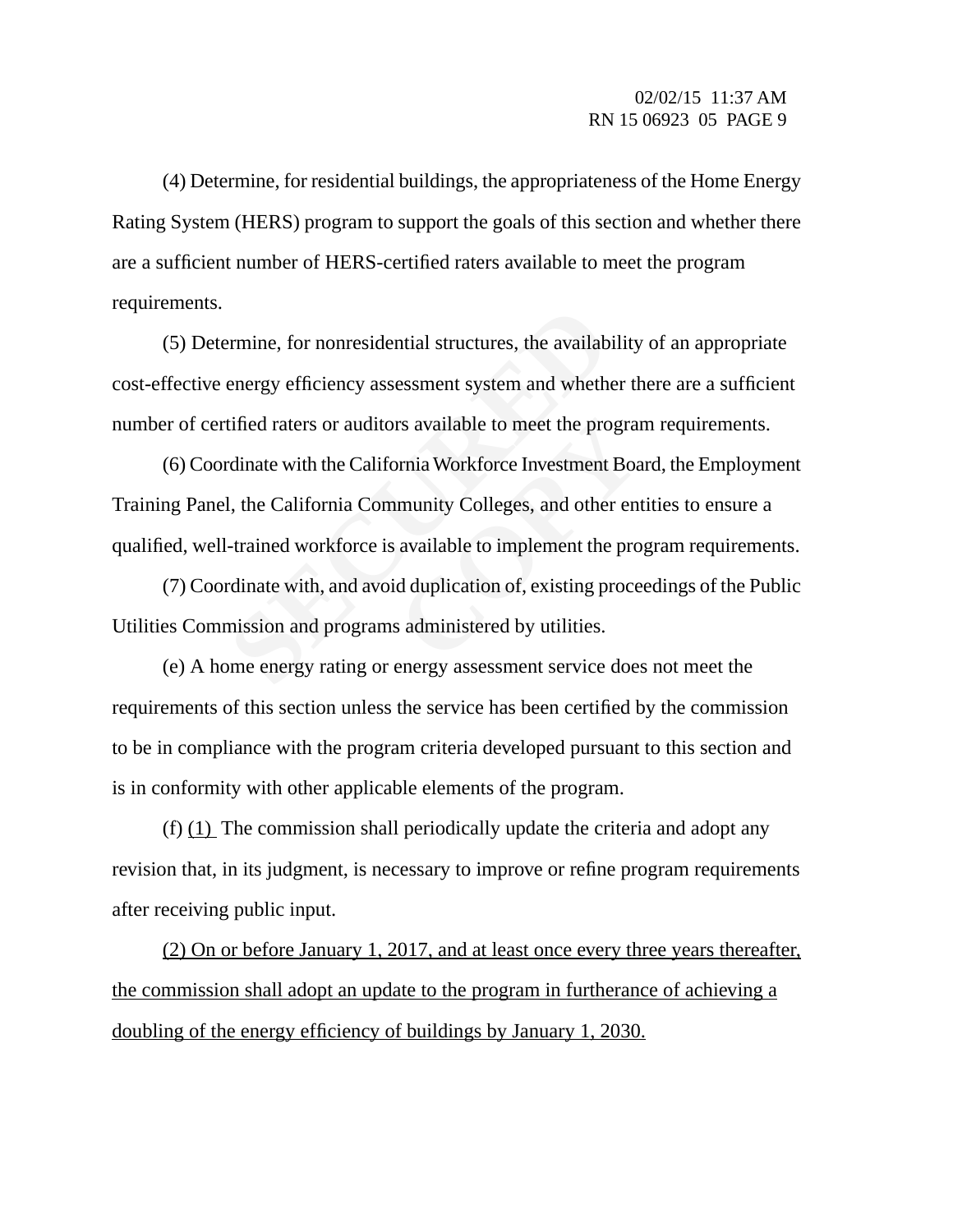(g) Before implementing an element of the program developed pursuant to subdivision (a) that requires the expansion of statutory authority of the commission or the Public Utilities Commission, the commission and the Public Utilities Commission shall obtain legislative approval for the expansion of their authorities.

(h) The commission shall report on the status of the program in the integrated energy policy report pursuant to Section 25302.

gislative approval for the expansion of their aution<br>commission shall report on the status of the pro-<br>report pursuant to Section 25302.<br>commission shall fund activities undertaken pursus<br>st Fund consistent with the federa d activities undertaken pursuant<br>th the federal American Recover<br>other sources of nonstate fund<br>s section.<br>pn, "energy assessment" means<br>n level, relative efficiency comp (i) The commission shall fund activities undertaken pursuant to this section from the Federal Trust Fund consistent with the federal American Recovery and Reinvestment Act of 2009 (Public Law 111-5) or other sources of nonstate funds available to the commission for the purposes of this section.

(j) For purposes of this section, "energy assessment" means a determination of an energy user's energy consumption level, relative efficiency compared to other users, and opportunities to achieve greater efficiency or improve energy resource utilization.

SEC. 6. Section 399.11 of the Public Utilities Code is amended to read:

399.11. The Legislature finds and declares all of the following:

(a) In order to attain a target of generating 20 percent of total retail sales of electricity in California from eligible renewable energy resources by December 31, 2013, and 33 percent by December 31, 2020, and 50 percent by December 31, 2030, it is the intent of the Legislature that the commission and the Energy Commission implement the California Renewables Portfolio Standard Program described in this article.

(b) Achieving the renewables portfolio standard through the procurement of various electricity products from eligible renewable energy resources is intended to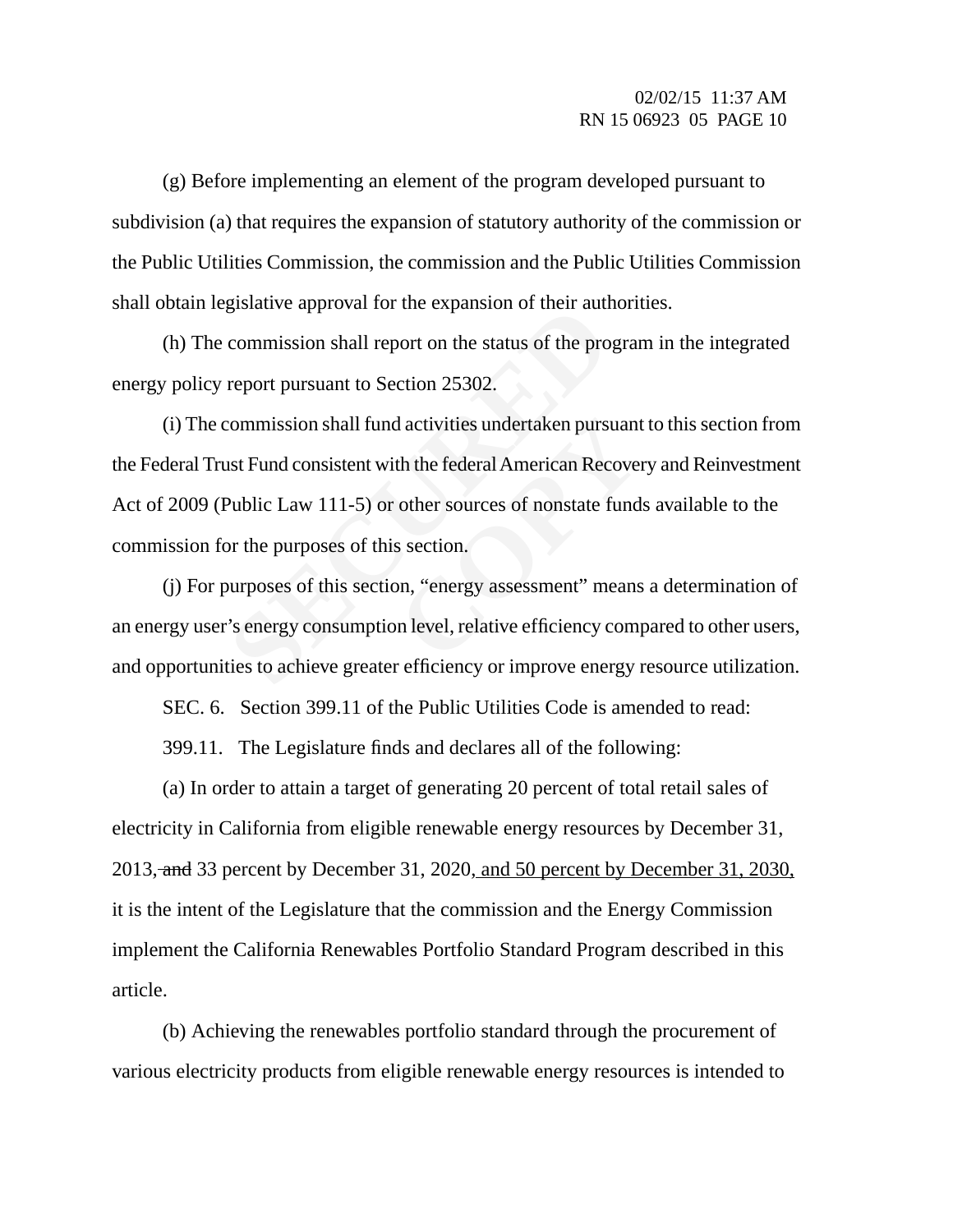provide unique benefits to California, including all of the following, each of which independently justifies the program:

(1) Displacing fossil fuel consumption within the state.

(2) Adding new electrical generating facilities in the transmission network within the Western Electricity Coordinating Council service area.

(3) Reducing air pollution in the state.

Ing new electrical generating factrices in the transfectricity Coordinating Council service area.<br>
ucing air pollution in the state.<br>
ting the state's climate change goals by reducing e<br>
ed with electrical generation.<br>
mot Example goals by reducing emistion.<br> **COPY EXECUTE:**<br> **COPY EXECUTE:**<br> **COPY EXECUTE:**<br> **COPY EXECUTE:**<br> **COPY EXECUTE:**<br> **COPY EXECUTE:**<br> **COPY EXECUTE:** (4) Meeting the state's climate change goals by reducing emissions of greenhouse gases associated with electrical generation.

(5) Promoting stable retail rates for electric service.

(6) Meeting the state's need for a diversified and balanced energy generation portfolio.

(7) Assistance with meeting the state's resource adequacy requirements.

(8) Contributing to the safe and reliable operation of the electrical grid, including providing predictable electrical supply, voltage support, lower line losses, and congestion relief.

(9) Implementing the state's transmission and land use planning activities related to development of eligible renewable energy resources.

(c) The California Renewables Portfolio Standard Program is intended to complement the Renewable Energy Resources Program administered by the Energy Commission and established pursuant to Chapter 8.6 (commencing with Section 25740) of Division 15 of the Public Resources Code.

(d) New and modified electric transmission facilities may be necessary to facilitate the state achieving its renewables portfolio standard targets.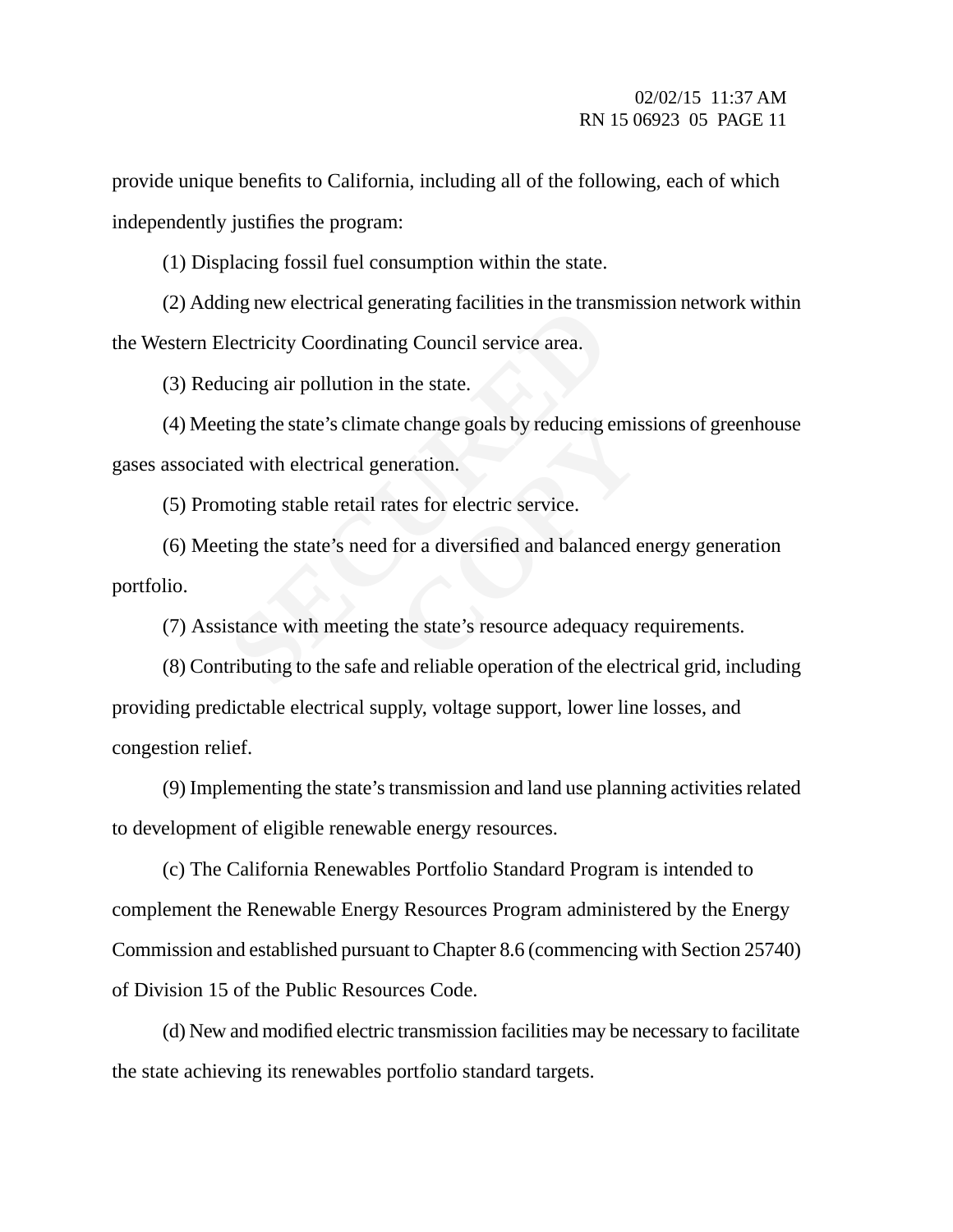(e) (1) Supplying electricity to California end-use customers that is generated by eligible renewable energy resources is necessary to improve California's air quality and public health, and the commission shall ensure rates are just and reasonable, and are not significantly affected by the procurement requirements of this article. This electricity may be generated anywhere in the interconnected grid that includes many states, and areas of both Canada and Mexico.

(2) This article requires generating resources located outside of California that are able to supply that electricity to California end-use customers to be treated identically to generating resources located within the state, without discrimination.

Example 18 year the procurement requirements<br>y be generated anywhere in the interconnected g<br>as of both Canada and Mexico.<br>article requires generating resources located ou<br>ply that electricity to California end-use custome rating resources located outsid<br>California end-use customers to l<br>hin the state, without discrimin<br>prations have already executed,<br>ements with eligible renewable<br>Il supply electricity to California (3) California electrical corporations have already executed, and the commission has approved, power purchase agreements with eligible renewable energy resources located outside of California that will supply electricity to California end-use customers. These resources will fully count toward meeting the renewables portfolio standard procurement requirements. In addition, there are nearly 7,000 megawatts of additional proposed renewable energy resources located outside of California that are awaiting interconnection approval from the Independent System Operator. All of these resources, if procured, will count as eligible renewable energy resources that satisfy the portfolio content requirements of paragraph (1) of subdivision (c) of Section 399.16.

SEC. 7. Section 399.12 of the Public Utilities Code is amended to read:

399.12. For purposes of this article, the following terms have the following meanings:

(a) "Conduit hydroelectric facility" means a facility for the generation of electricity that uses only the hydroelectric potential of an existing pipe, ditch, flume,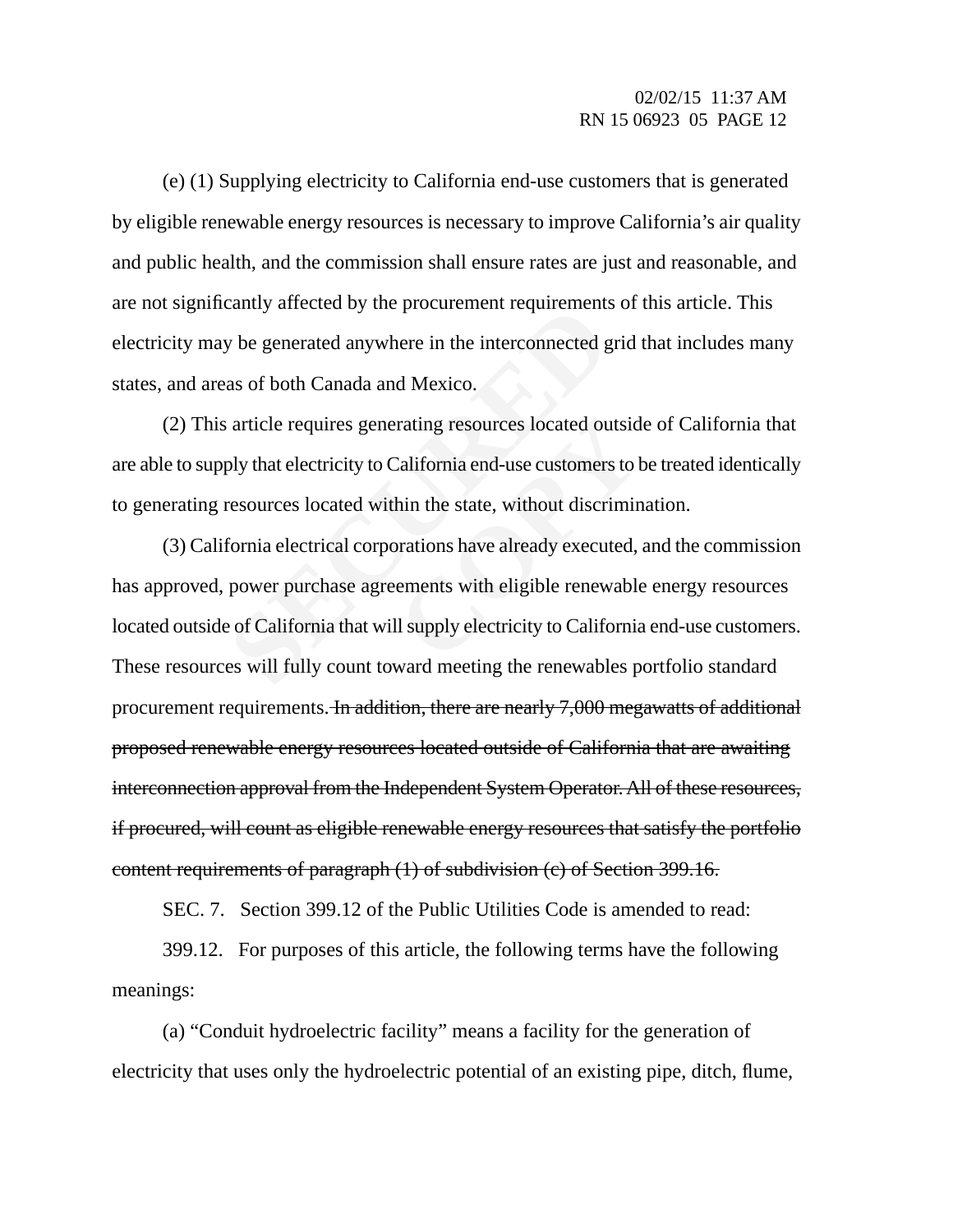siphon, tunnel, canal, or other manmade conduit that is operated to distribute water for a beneficial use.

(b) "Balancing authority" means the responsible entity that integrates resource plans ahead of time, maintains load-interchange generation balance within a balancing authority area, and supports interconnection frequency in real time.

(c) "Balancing authority area" means the collection of generation, transmission, and loads within the metered boundaries of the area within which the balancing authority maintains the electrical load-resource balance.

Ime, manufallity area<sup>1</sup> means the collection of a<br>ancing authority area<sup>3</sup> means the collection of go<br>in the metered boundaries of the area within which<br>electrical load-resource balance.<br>lifornia balancing authority" is a parties of the area within which the<br>
ce balance.<br>
hority" is a balancing authority<br>
v located in this state and operat<br>
tilities subject to the requiremen<br>
m Operator (ISO) and a local put (d) "California balancing authority" is a balancing authority with control over a balancing authority area primarily located in this state and operating for retail sellers and local publicly owned electric utilities subject to the requirements of this article and includes the Independent System Operator (ISO) and a local publicly owned electric utility operating a transmission grid that is not under the operational control of the ISO. A California balancing authority is responsible for the operation of the transmission grid within its metered boundaries which may not be limited by the political boundaries of the State of California.

(e) "Eligible renewable energy resource" means an electrical generating facility that meets the definition of a "renewable electrical generation facility" in Section 25741 of the Public Resources Code, subject to the following:

(1) (A) An existing small hydroelectric generation facility of 30 megawatts or less shall be eligible only if a retail seller or local publicly owned electric utility procured the electricity from the facility as of December 31, 2005. A new hydroelectric facility that commences generation of electricity after December 31, 2005, is not an eligible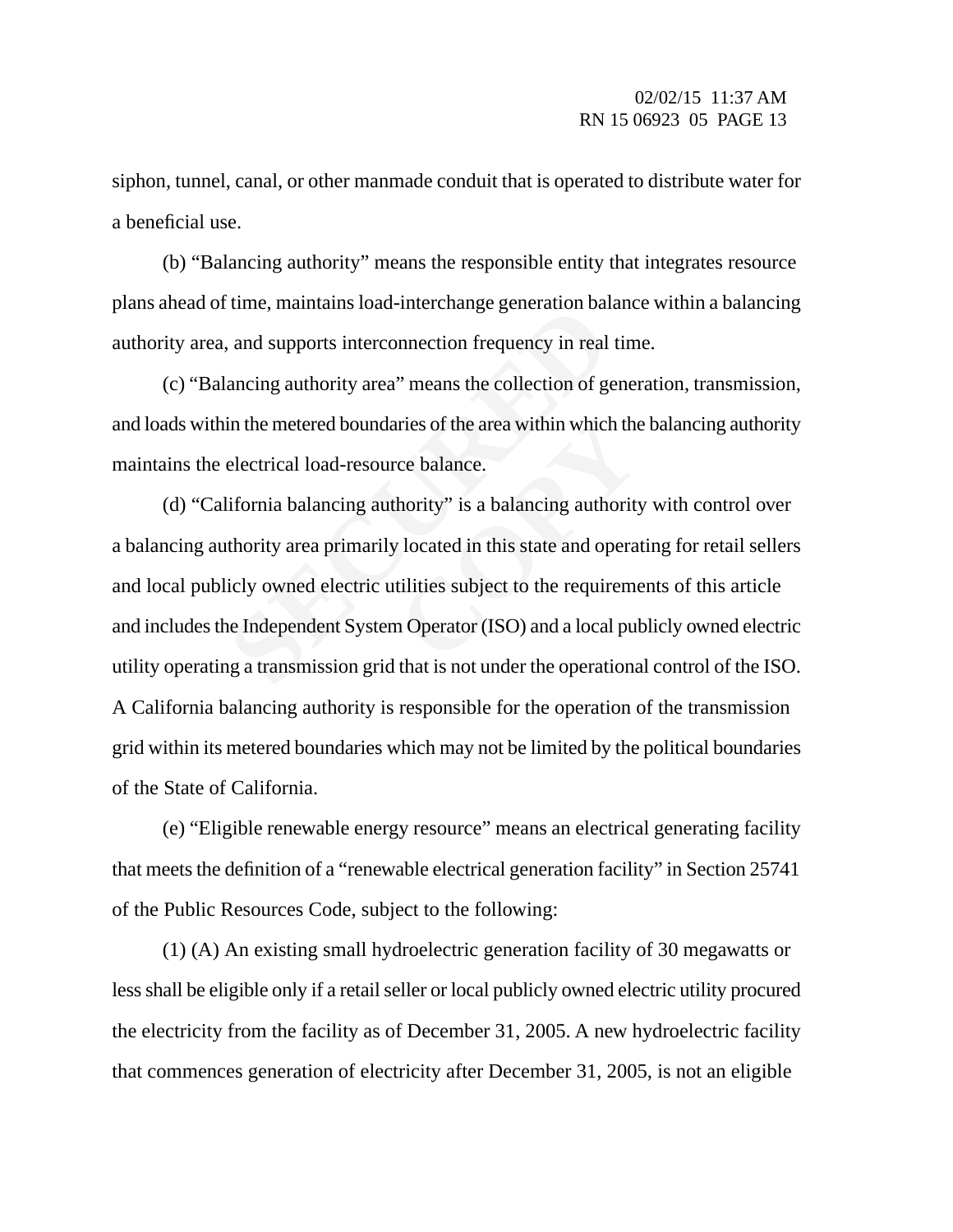renewable energy resource if it will cause an adverse impact on instream beneficial uses or cause a change in the volume or timing of streamflow.

(B) Notwithstanding subparagraph (A), a conduit hydroelectric facility of 30 megawatts or less that commenced operation before January 1, 2006, is an eligible renewable energy resource. A conduit hydroelectric facility of 30 megawatts or less that commences operation after December 31, 2005, is an eligible renewable energy resource so long as it does not cause an adverse impact on instream beneficial uses or cause a change in the volume or timing of streamflow.

regy resource. A conduit hydroelectric facility of<br>regy resource. A conduit hydroelectric facility of<br>es operation after December 31, 2005, is an elig<br>ng as it does not cause an adverse impact on inst<br>e in the volume or ti e an adverse impact on instream<br>
ming of streamflow.<br>
Exercise governing board of a local pub<br>
curement to satisfy renewable<br>
mer Section 387, shall be certi<br>
Energy Commission pursuant to (C) A facility approved by the governing board of a local publicly owned electric utility prior to June 1, 2010, for procurement to satisfy renewable energy procurement obligations adopted pursuant to former Section 387, shall be certified as an eligible renewable energy resource by the Energy Commission pursuant to this article, if the facility is a "renewable electrical generation facility" as defined in Section 25741 of the Public Resources Code.

(D) (i) A small hydroelectric generation unit with a nameplate capacity not exceeding 40 megawatts that is operated as part of a water supply or conveyance system is an eligible renewable energy resource only for the retail seller or local publicly owned electric utility that procured the electricity from the unit as of December 31, 2005. No unit shall be eligible pursuant to this subparagraph if an application for certification is submitted to the Energy Commission after January 1, 2013. Only one retail seller or local publicly owned electric utility shall be deemed to have procured electricity from a given unit as of December 31, 2005.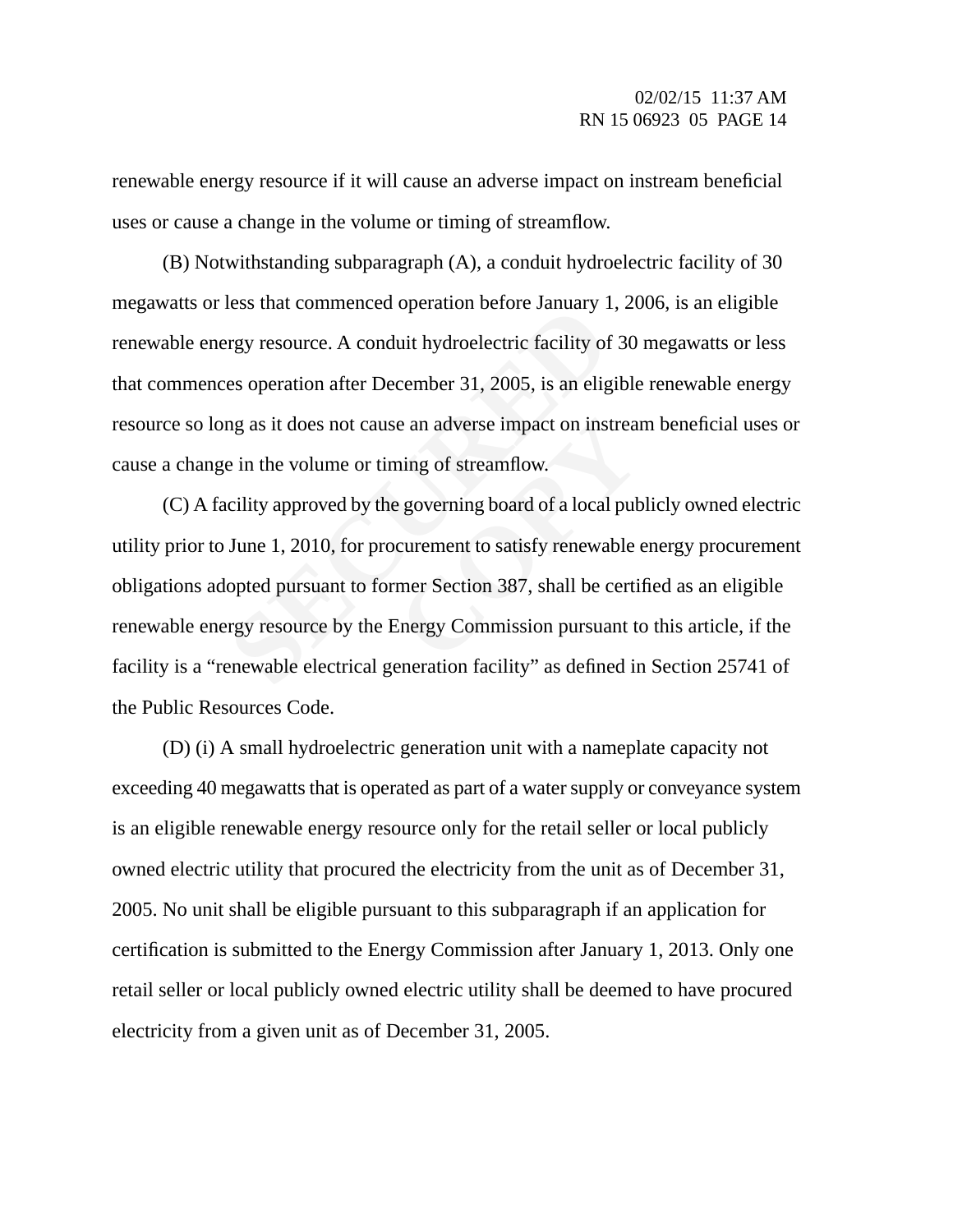ablicly owned electric utility that purchased the utibicly owned electric utility that purchased the urtfolio standard procurement requirements. The y shall be no greater than 100,000 megawatthou amendments made to this su (ii) Notwithstanding clause (i), a local publicly owned electric utility that meets the criteria of subdivision (j) of Section 399.30 may sell to another local publicly owned electric utility electricity from small hydroelectric generation units that qualify as eligible renewable energy resources under clause (i), and that electricity may be used by the local publicly owned electric utility that purchased the electricity to meet its renewables portfolio standard procurement requirements. The total of all those sales from the utility shall be no greater than 100,000 megawatthours of electricity.

(iii) The amendments made to this subdivision by the act adding this subparagraph are intended to clarify existing law and apply from December 10, 2011.

than 100,000 megawatthours of<br>this subdivision by the act addit<br>and apply from December 10,<br>the combustion of municipal s<br>e energy resource unless it is less of September 26, 1996. resource (2) (A) A facility engaged in the combustion of municipal solid waste shall not be considered an eligible renewable energy resource unless it is located in Stanislaus County and was operational prior to September 26, 1996. resource.

(B) Subparagraph (A) does not apply to contracts entered into before January 1, 2016, for the procurement of renewable energy resources from a facility located in Stanislaus County that was operational prior to September 26, 1996.

(f) "Procure" means to acquire through ownership or contract.

(g) "Procurement entity" means any person or corporation authorized by the commission to enter into contracts to procure eligible renewable energy resources on behalf of customers of a retail seller pursuant to subdivision (f) of Section 399.13.

(h) (1) "Renewable energy credit" means a certificate of proof associated with the generation of electricity from an eligible renewable energy resource, issued through the accounting system established by the Energy Commission pursuant to Section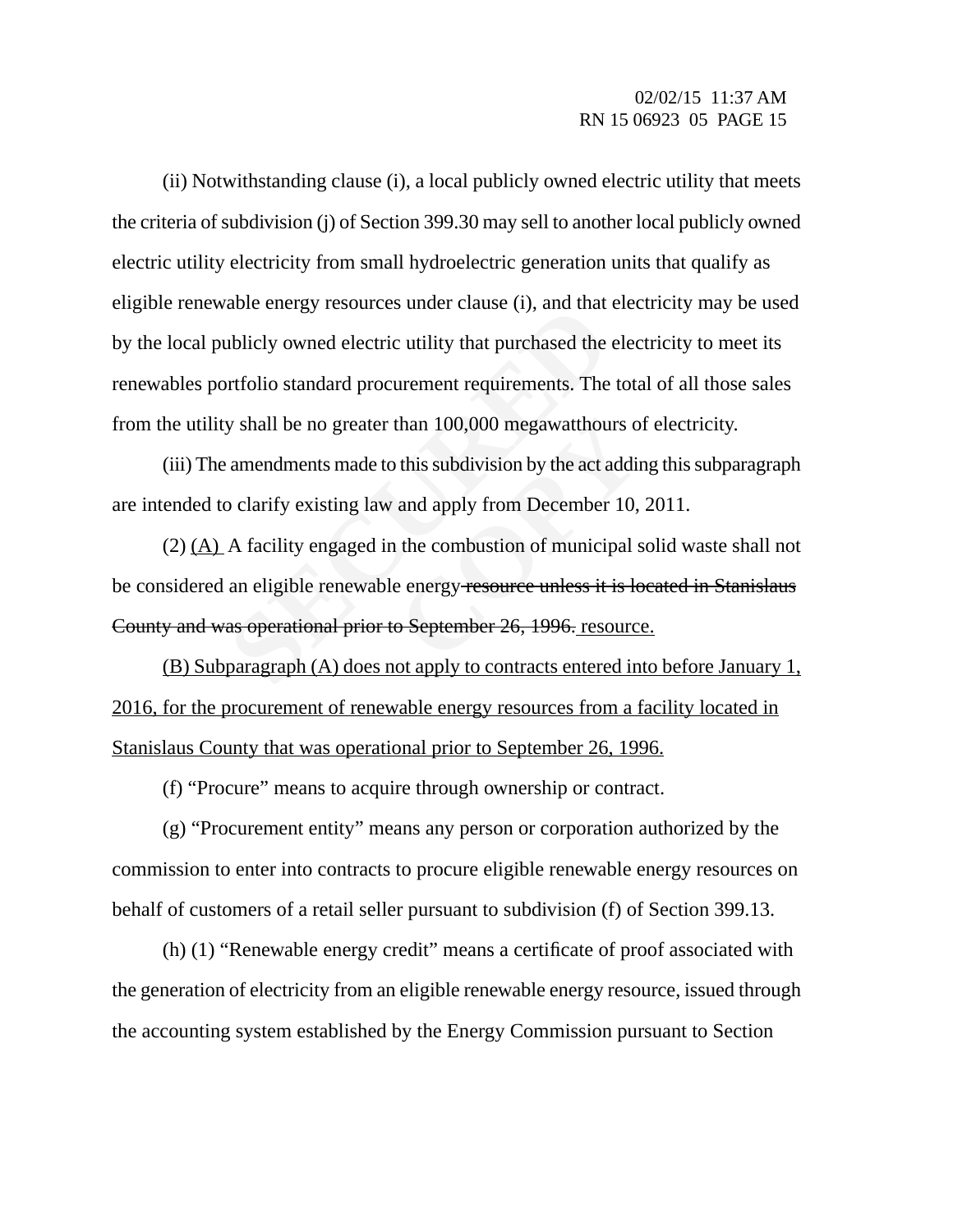399.25, that one unit of electricity was generated and delivered by an eligible renewable energy resource.

(2) "Renewable energy credit" includes all renewable and environmental attributes associated with the production of electricity from the eligible renewable energy resource, except for an emissions reduction credit issued pursuant to Section 40709 of the Health and Safety Code and any credits or payments associated with the reduction of solid waste and treatment benefits created by the utilization of biomass or biogas fuels.

The production of electricity from the engible felt<br>set the and any credits or payments associated with<br>timent benefits created by the utilization of biom<br>Electricity generated by an eligible renewable ener<br>onrenewable fue d by the utilization of biomass<br>by an eligible renewable energy if<br>eyond a de minimis quantity us<br>ugh which the facility converts<br>eation of a renewable energy cr<br>s quantity of nonrenewable fuels (3) (A) Electricity generated by an eligible renewable energy resource attributable to the use of nonrenewable fuels, beyond a de minimis quantity used to generate electricity in the same process through which the facility converts renewable fuel to electricity, shall not result in the creation of a renewable energy credit. The Energy Commission shall set the de minimis quantity of nonrenewable fuels for each renewable energy technology at a level of no more than 2 percent of the total quantity of fuel used by the technology to generate electricity. The Energy Commission may adjust the de minimis quantity for an individual facility, up to a maximum of 5 percent, if it finds that all of the following conditions are met:

(i) The facility demonstrates that the higher quantity of nonrenewable fuel will lead to an increase in generation from the eligible renewable energy facility that is significantly greater than generation from the nonrenewable fuel alone.

(ii) The facility demonstrates that the higher quantity of nonrenewable fuels will reduce the variability of its electrical output in a manner that results in net environmental benefits to the state.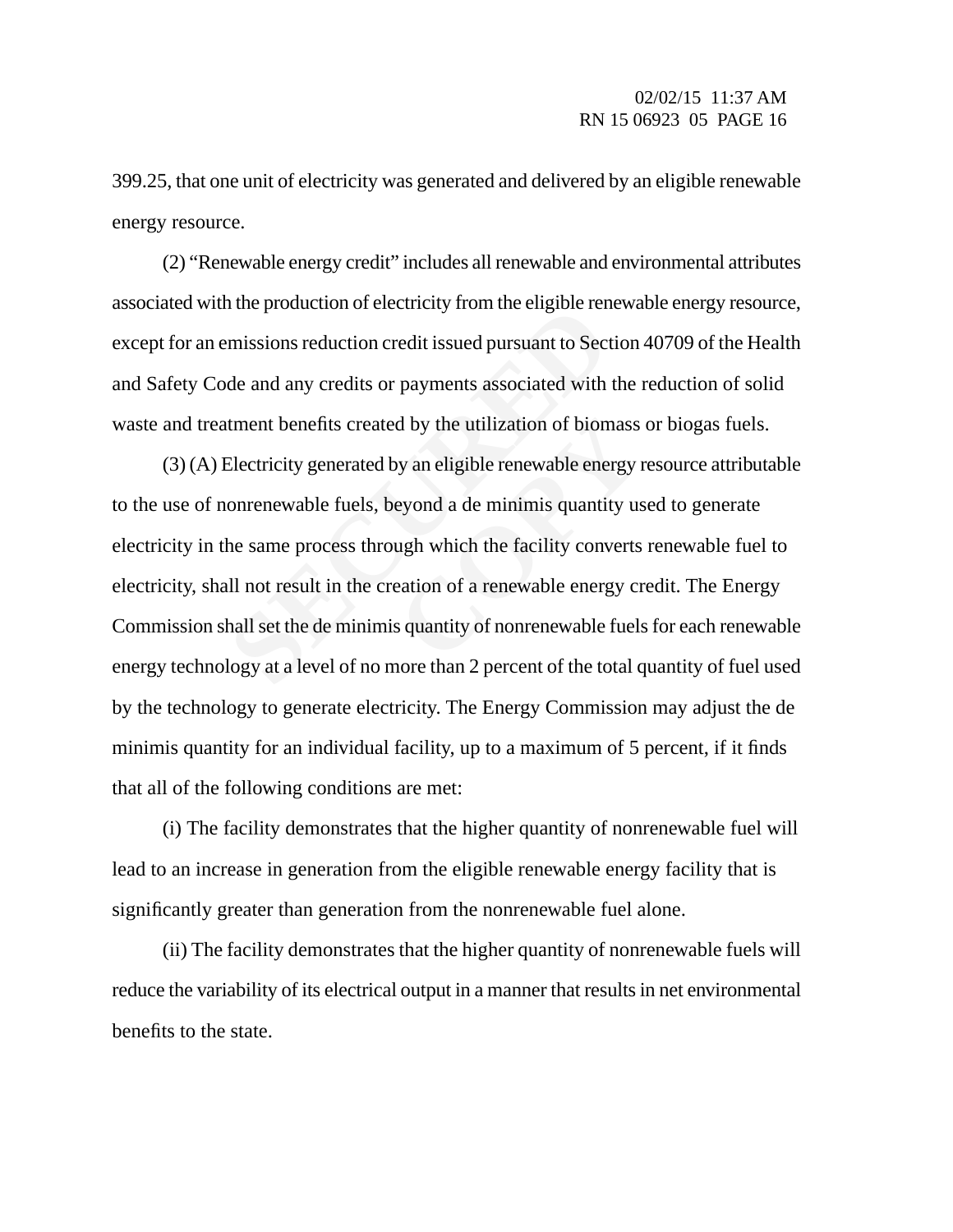(iii) The higher quantity of nonrenewable fuel is limited to either natural gas or hydrogen derived by reformation of a fossil fuel.

(B) Electricity generated by a small hydroelectric generation facility shall not result in the creation of a renewable energy credit unless the facility meets the requirements of subparagraph (A) or (D) of paragraph (1) of subdivision (e).

(C) Electricity generated by a conduit hydroelectric generation facility shall not result in the creation of a renewable energy credit unless the facility meets the requirements of subparagraph (B) of paragraph (1) of subdivision (e).

eation of a renewable energy credit unless the radion of a renewable energy credit unless the radion of a renewable energy credit unless the fact that the form of a renewable energy credit unless the factor of subparagraph e energy credit unless the facili<br>
of paragraph (1) of subdivision<br>
a facility engaged in the comb<br>
ceation of a renewable energy entergy<br>
contained the comparagraph (2) of subdivision (e)<br>
ewable energy credits that wer (D) Electricity generated by a facility engaged in the combustion of municipal solid waste shall not result in the creation of a renewable energy-eredit unless the facility meets the requirements of paragraph (2) of subdivision (e). credit. This subparagraph does not apply to renewable energy credits that were generated before January 1, 2016, by a facility engaged in the combustion of municipal solid waste located in Stanislaus County that was operational prior to September 26, 1996, and sold pursuant to contacts entered into before January 1, 2016.

(i) "Renewables portfolio standard" means the specified percentage of electricity generated by eligible renewable energy resources that a retail seller or a local publicly owned electric utility is required to procure pursuant to this article.

(j) "Retail seller" means an entity engaged in the retail sale of electricity to end-use customers located within the state, including any of the following:

(1) An electrical corporation, as defined in Section 218.

(2) A community choice aggregator. The commission shall institute a rulemaking to determine the manner in which a A community choice aggregator will shall participate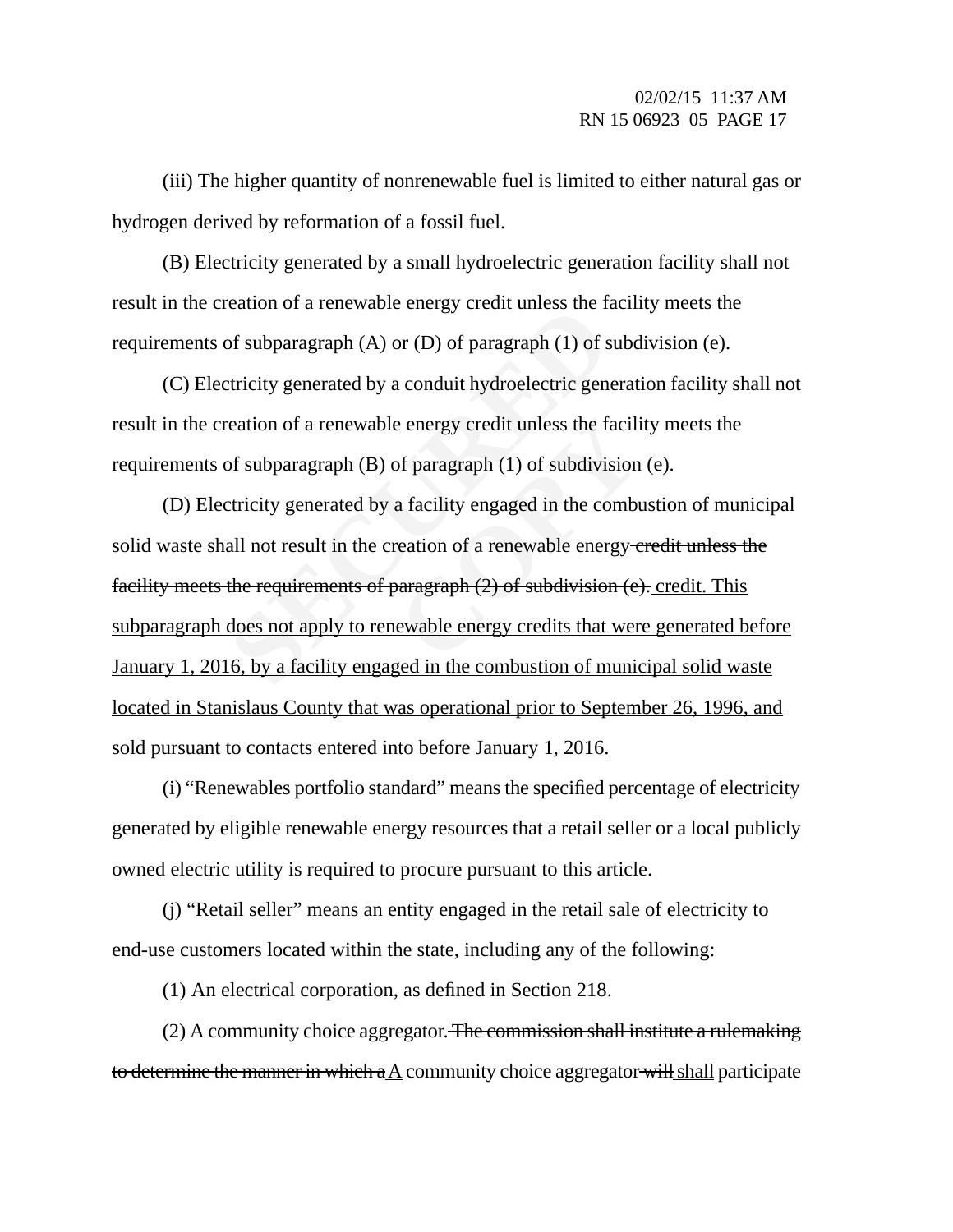in the renewables portfolio standard program subject to the same terms and conditions applicable to an electrical corporation.

determine the manner in which electric service p<br>determine the manner in which electric service p<br>les portfolio standard program. 218.3. The electr<br>he same terms and conditions applicable to an e<br>s article. This paragraph onditions applicable to an elect<br>aph does not impair a contract e<br>ail customer prior to the suspen<br>tion 80110 of the Water Code.<br>aclude any of the following:<br>employing cogeneration techne (3) An electric service provider, as defined in Section  $218.3$ , for all sales of electricity to customers beginning January 1, 2006. The commission shall institute a rulemaking to determine the manner in which electric service providers will participate in the renewables portfolio standard program. 218.3. The electric service provider shall be subject to the same terms and conditions applicable to an electrical corporation pursuant to this article. This paragraph does not impair a contract entered into between an electric service provider and a retail customer prior to the suspension of direct access by the commission pursuant to Section 80110 of the Water Code.

(4) "Retail seller" does not include any of the following:

(A) A corporation or person employing cogeneration technology or producing electricity consistent with subdivision (b) of Section 218.

(B) The Department of Water Resources acting in its capacity pursuant to Division 27 (commencing with Section 80000) of the Water Code.

(C) A local publicly owned electric utility.

(k) "WECC" means the Western Electricity Coordinating Council of the North American Electric Reliability Corporation, or a successor to the corporation.

SEC. 8. Section 399.13 of the Public Utilities Code is amended to read:

399.13. (a) (1) The commission shall direct each electrical corporation to annually prepare a renewable energy procurement plan that includes the matter in paragraph (5), to satisfy its obligations under the renewables portfolio standard. To the extent feasible, this procurement plan shall be proposed, reviewed, and adopted by the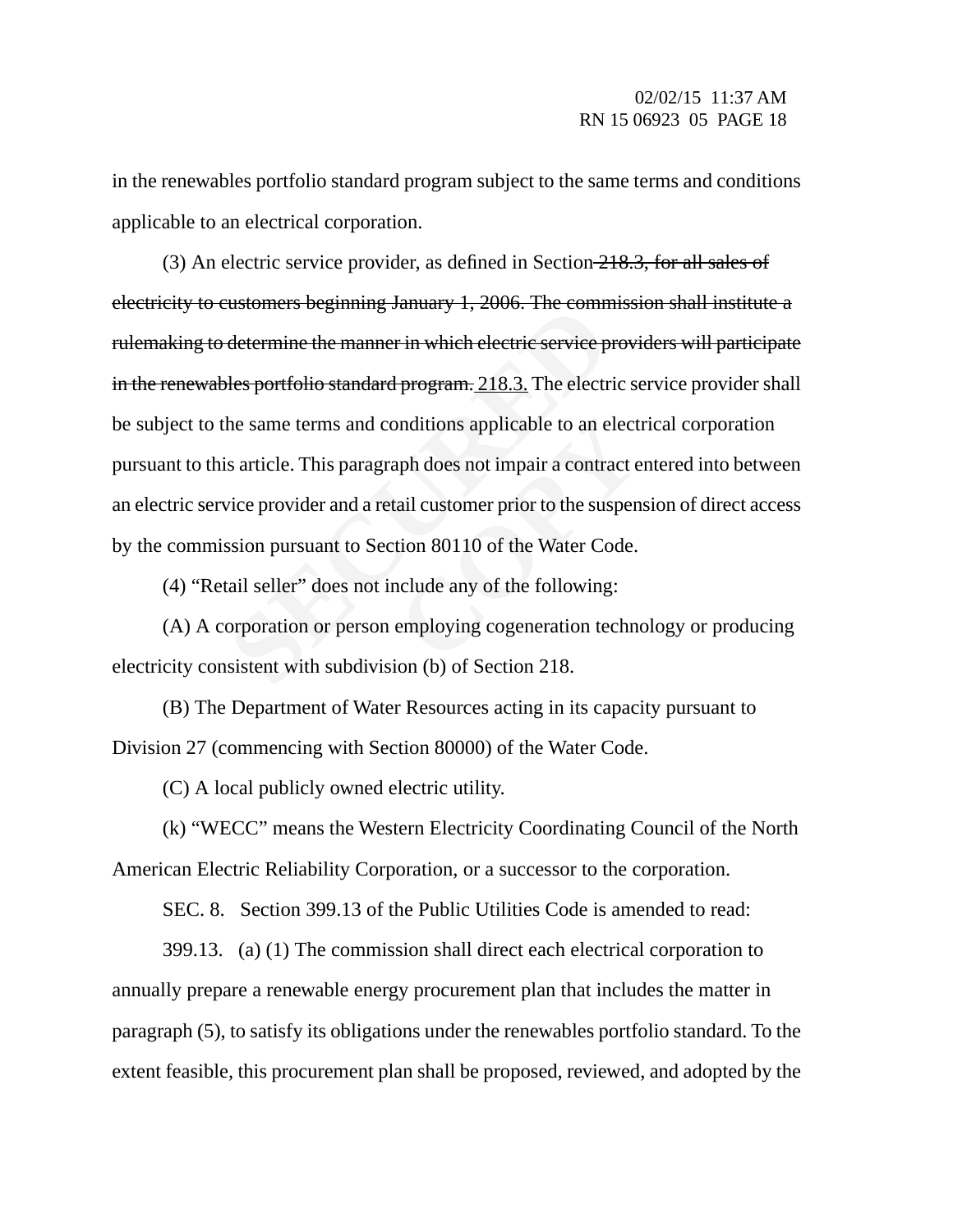commission as part of, and pursuant to, a general procurement plan process. The commission shall require each electrical corporation to review and update its renewable energy procurement plan as it determines to be necessary. The commission shall require all other retail sellers to prepare and submit renewable energy procurement plans that address the requirements identified in paragraph (5).

seners to prepare and submit renewable energy<br>quirements identified in paragraph (5).<br>cy electrical corporation that owns electrical tran<br>are, as part of the Federal Energy Regulatory Co<br>ubmit to the commission, a report i leral Energy Regulatory Comm<br>ion, a report identifying any ele<br>at is reasonably necessary to ach<br>uirements of this article. Each<br>sure that adequate investments and such a schedule when an application (2) Every electrical corporation that owns electrical transmission facilities shall annually prepare, as part of the Federal Energy Regulatory Commission Order 890 process, and submit to the commission, a report identifying any electrical transmission facility, upgrade, or enhancement that is reasonably necessary to achieve the renewables portfolio standard procurement requirements of this article. Each report shall look forward at least five years and, to ensure that adequate investments are made in a timely manner, shall include a preliminary schedule when an application for a certificate of public convenience and necessity will be made, pursuant to Chapter 5 (commencing with Section 1001), for any electrical transmission facility identified as being reasonably necessary to achieve the renewable energy resources procurement requirements of this article. Each electrical corporation that owns electrical transmission facilities shall ensure that project-specific interconnection studies are completed in a timely manner.

(3) The commission shall direct each retail seller to prepare and submit an annual compliance report that includes all of the following:

(A) The current status and progress made during the prior year toward procurement of eligible renewable energy resources as a percentage of retail sales, including, if applicable, the status of any necessary siting and permitting approvals from federal, state, and local agencies for those eligible renewable energy resources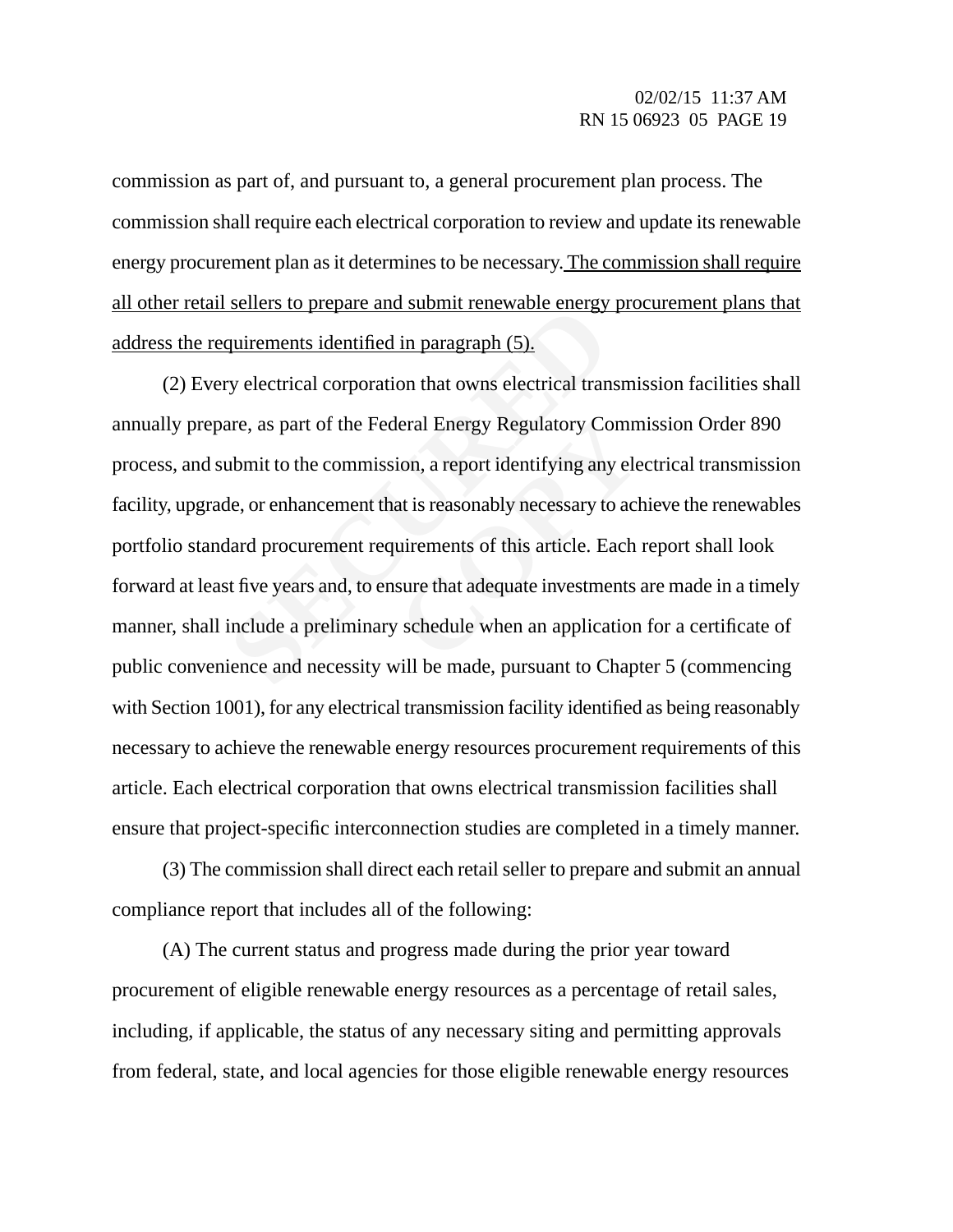procured by the retail seller, and the current status of compliance with the portfolio content requirements of subdivision (c) of Section 399.16, including procurement of eligible renewable energy resources located outside the state and within the WECC and unbundled renewable energy credits.

Frenewable energy creams.<br>
Re retail seller is an electrical corporation, the cur<br>
the prior year toward construction of, and upgrac<br>
cilities and other electrical system components is<br>
able energy resources and to supply Exercised System components it ov<br>
Solved and to supply the electricity<br>
Let a solved the electricity<br>
Cause of planning, siting, and perrol<br>
agencies.<br>
Rowe impediments to making p<br>
Sources procurement requirement (B) If the retail seller is an electrical corporation, the current status and progress made during the prior year toward construction of, and upgrades to, transmission and distribution facilities and other electrical system components it owns to interconnect eligible renewable energy resources and to supply the electricity generated by those resources to load, including the status of planning, siting, and permitting transmission facilities by federal, state, and local agencies.

(C) Recommendations to remove impediments to making progress toward achieving the renewable energy resources procurement requirements established pursuant to this article.

(4) The commission shall adopt, by rulemaking, all of the following:

(A) A process that provides criteria for the rank ordering and selection of least-cost and best-fit eligible renewable energy resources to comply with the California Renewables Portfolio Standard Program obligations on a total cost basis. This process shall take into account all of the following:

(i) Estimates of indirect costs associated with needed transmission investments.

(ii) The cost impact of procuring the eligible renewable energy resources on the electrical corporation's electricity portfolio.

(iii) The viability of the project to construct and reliably operate the eligible renewable energy resource, including the developer's experience, the feasibility of the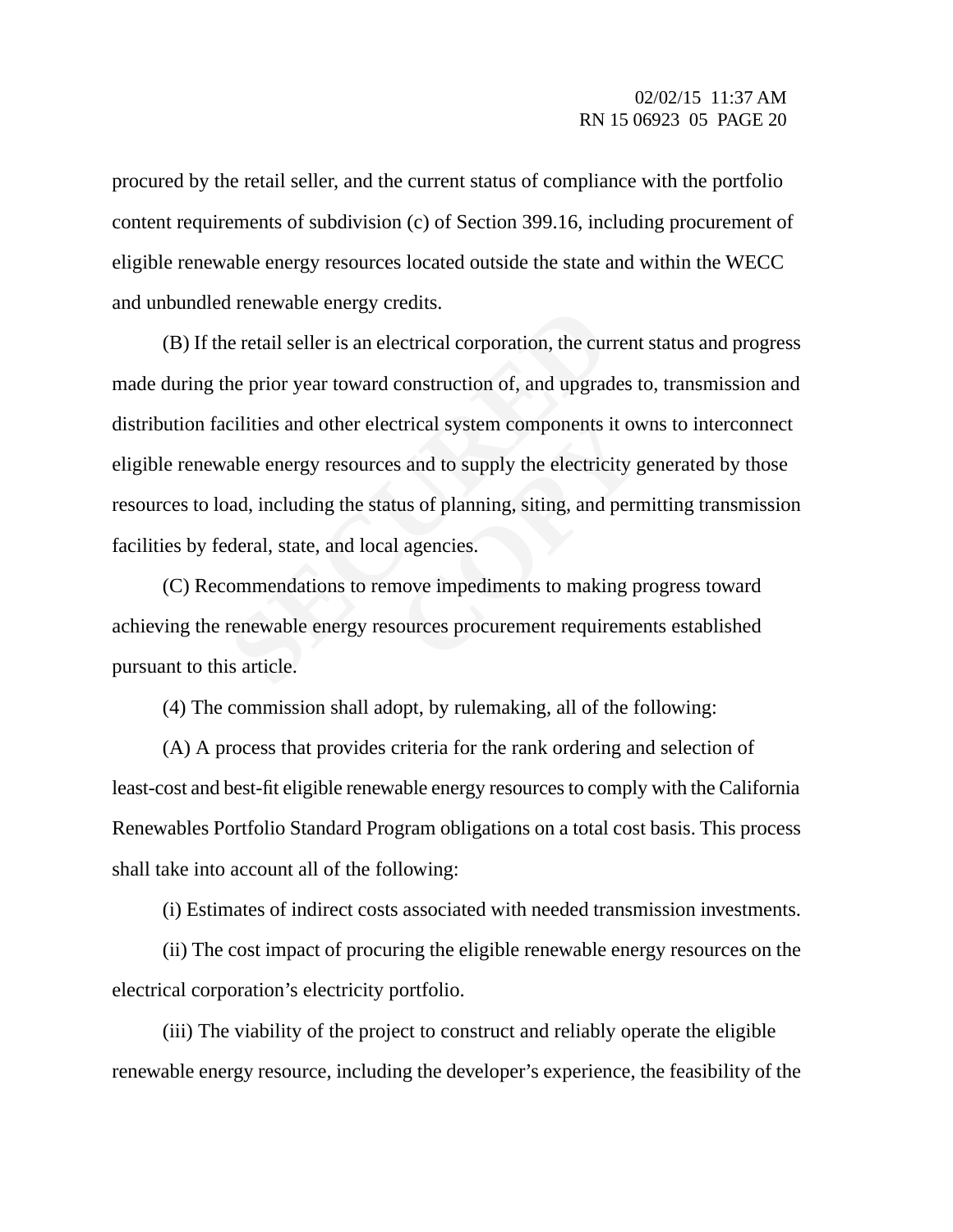technology used to generate electricity, and the risk that the facility will not be built, or that construction will be delayed, with the result that electricity will not be supplied as required by the contract.

(iv) Workforce recruitment, training, and retention efforts, including the employment growth associated with the construction and operation of eligible renewable energy resources and goals for recruitment and training of women, minorities, and disabled veterans.

Extride Fectual<br>Frameworth associated with the construction and operatives and goals for recruitment and training of wo<br>ans.<br>Estimates of electrical corporation expenses resu<br>eligible renewable energy resources, including, corporation expenses resulting<br>hergy resources, including, but<br>bacity costs associated with integrals,<br>31, 2015, the commission shall (v) (I) Estimates of electrical corporation expenses resulting from integrating and operating eligible renewable energy resources, including, but not limited to, any additional wholesale energy and capacity costs associated with integrating each eligible renewable resource.

(II) No later than December 31, 2015, the commission shall approve a methodology for determining the integration costs described in subclause (I).

(B) Rules permitting retail sellers to accumulate, beginning January 1, 2011, excess procurement in one compliance period to be applied to any subsequent compliance period. The rules shall apply equally to all retail sellers. In determining the quantity of excess procurement for the applicable compliance period, the commission shall deduct from actual procurement quantities the total amount of procurement associated with contracts of less than 10 years in duration. In no event shall duration and electricity products meeting the portfolio content of paragraph (3) of subdivision (b) of Section  $-399.16$  be counted as excess procurement.  $399.16$ .

(C) Standard terms and conditions to be used by all electrical corporations in contracting for eligible renewable energy resources, including performance requirements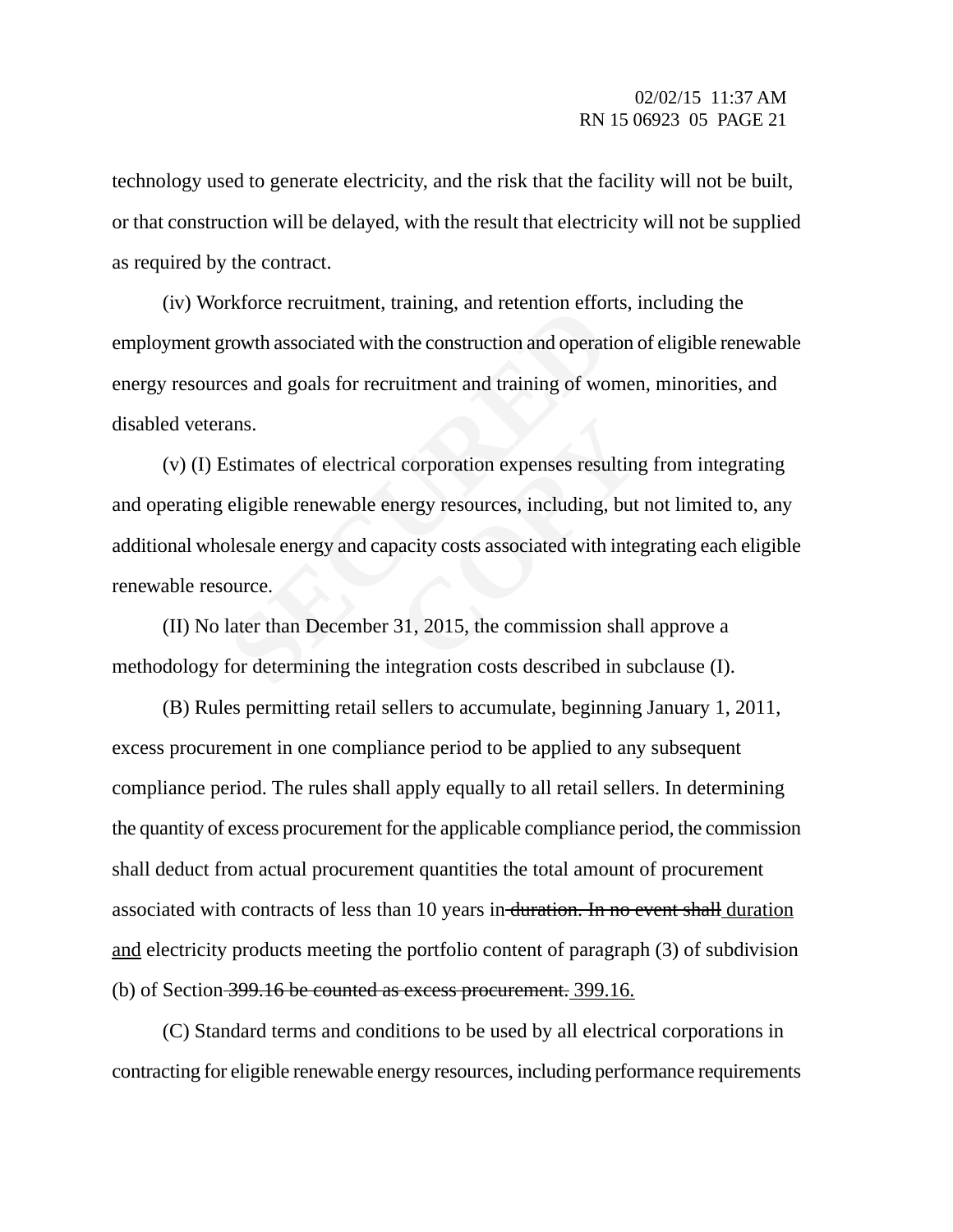for renewable generators. A contract for the purchase of electricity generated by an eligible renewable energy resource, at a minimum, shall include the renewable energy credits associated with all electricity generation specified under the contract. The standard terms and conditions shall include the requirement that, no later than six months after the commission's approval of an electricity purchase agreement entered into pursuant to this article, the following information about the agreement shall be disclosed by the commission: party names, resource type, project location, and project capacity.

s and conductions shart include the requirement the<br>he commission's approval of an electricity purch<br>to this article, the following information about th<br>ne commission: party names, resource type, proje<br>appropriate minimum names, resource type, project l<br>
n margin of procurement above<br>
mply with the renewables portfo<br>
piects planned or under contrac<br>
preclude an electrical corporati (D) An appropriate minimum margin of procurement above the minimum procurement level necessary to comply with the renewables portfolio standard to mitigate the risk that renewable projects planned or under contract are delayed or canceled. This paragraph does not preclude an electrical corporation from voluntarily proposing a margin of procurement above the appropriate minimum margin established by the commission.

(5) Consistent with the goal of increasing California's reliance on eligible renewable energy resources, the renewable energy procurement plan submitted by an electrical corporation shall include all of the following:

(A) An assessment of annual or multiyear portfolio supplies and demand to determine the optimal mix of eligible renewable energy resources with deliverability characteristics that may include peaking, dispatchable, baseload, firm, and as-available capacity.

(B) Potential compliance delays related to the conditions described in paragraph (5) of subdivision (b) of Section 399.15.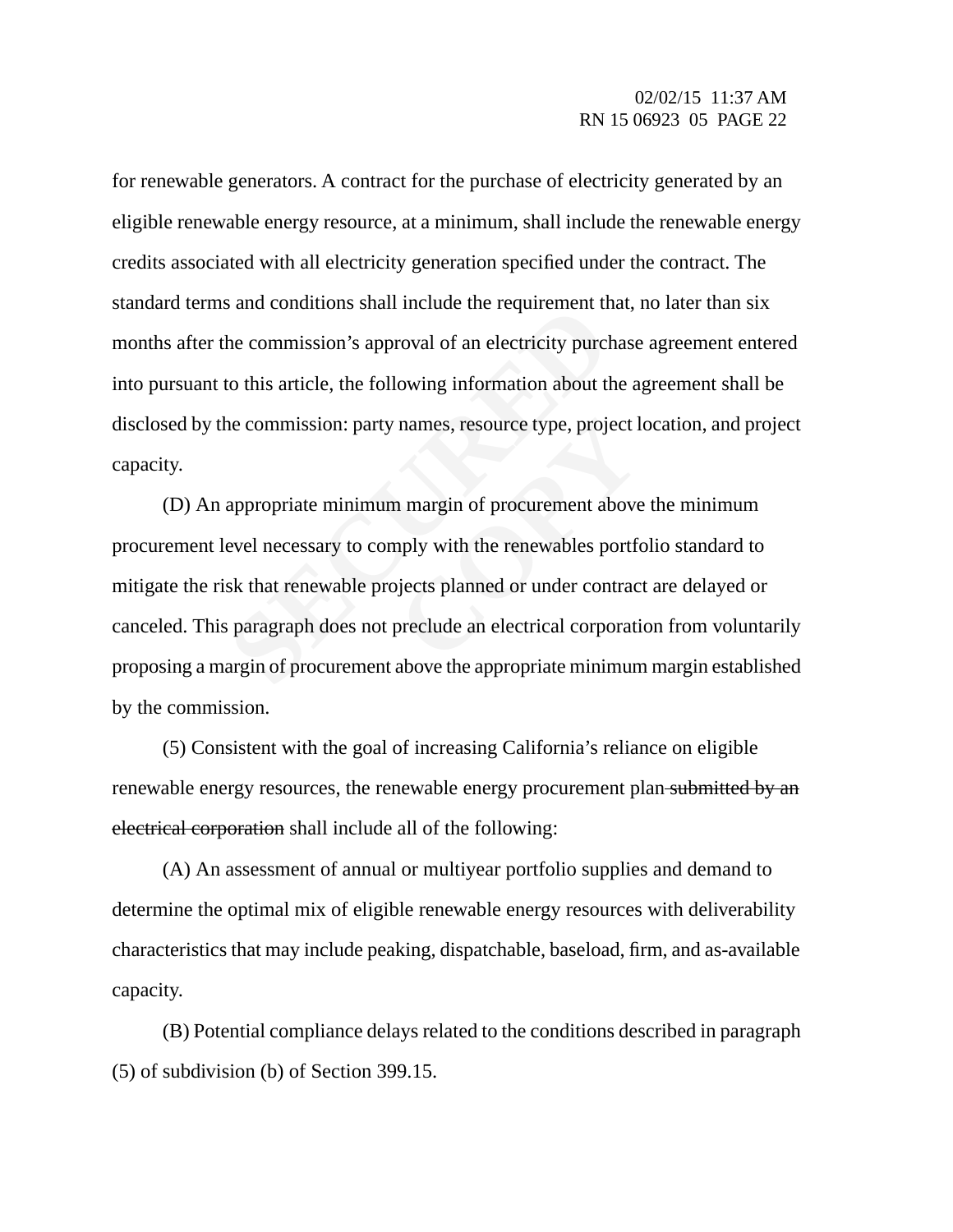(C) A bid solicitation setting forth the need for eligible renewable energy resources of each deliverability characteristic, required online dates, and locational preferences, if any.

(D) A status update on the development schedule of all eligible renewable energy resources currently under contract.

atus update on the development schedule of all end<br>ently under contract.<br>sideration of mechanisms for price adjustments a<br>nents for eligible renewable energy resource pro<br>months after the date of contract execution.<br>sssess (E) Consideration of mechanisms for price adjustments associated with the costs of key components for eligible renewable energy resource projects with online dates more than 24 months after the date of contract execution.

Example energy resource project<br>of contract execution.<br>that an eligible renewable energy delayed, with the result that elect.<br>t.<br>eligible renewable energy resoured (F) An assessment of the risk that an eligible renewable energy resource will not be built, or that construction will be delayed, with the result that electricity will not be delivered as required by the contract.

(6) In soliciting and procuring eligible renewable energy resources, each electrical corporation shall offer contracts of no less than 10 years duration, unless the commission approves of a contract of shorter duration.

(7) In soliciting and procuring eligible renewable energy resources for California-based projects, each electrical corporation shall give preference to renewable energy projects that provide environmental and economic benefits to communities afflicted with poverty or high unemployment, or that suffer from high emission levels of toxic air contaminants, criteria air pollutants, and greenhouse gases.

(b) A retail seller may enter into a combination of long- and short-term contracts for electricity and associated renewable energy credits. The commission may authorize a retail seller to enter into a contract of less than 10 years' duration with an eligible renewable energy resource, if the commission has established, for each retail seller,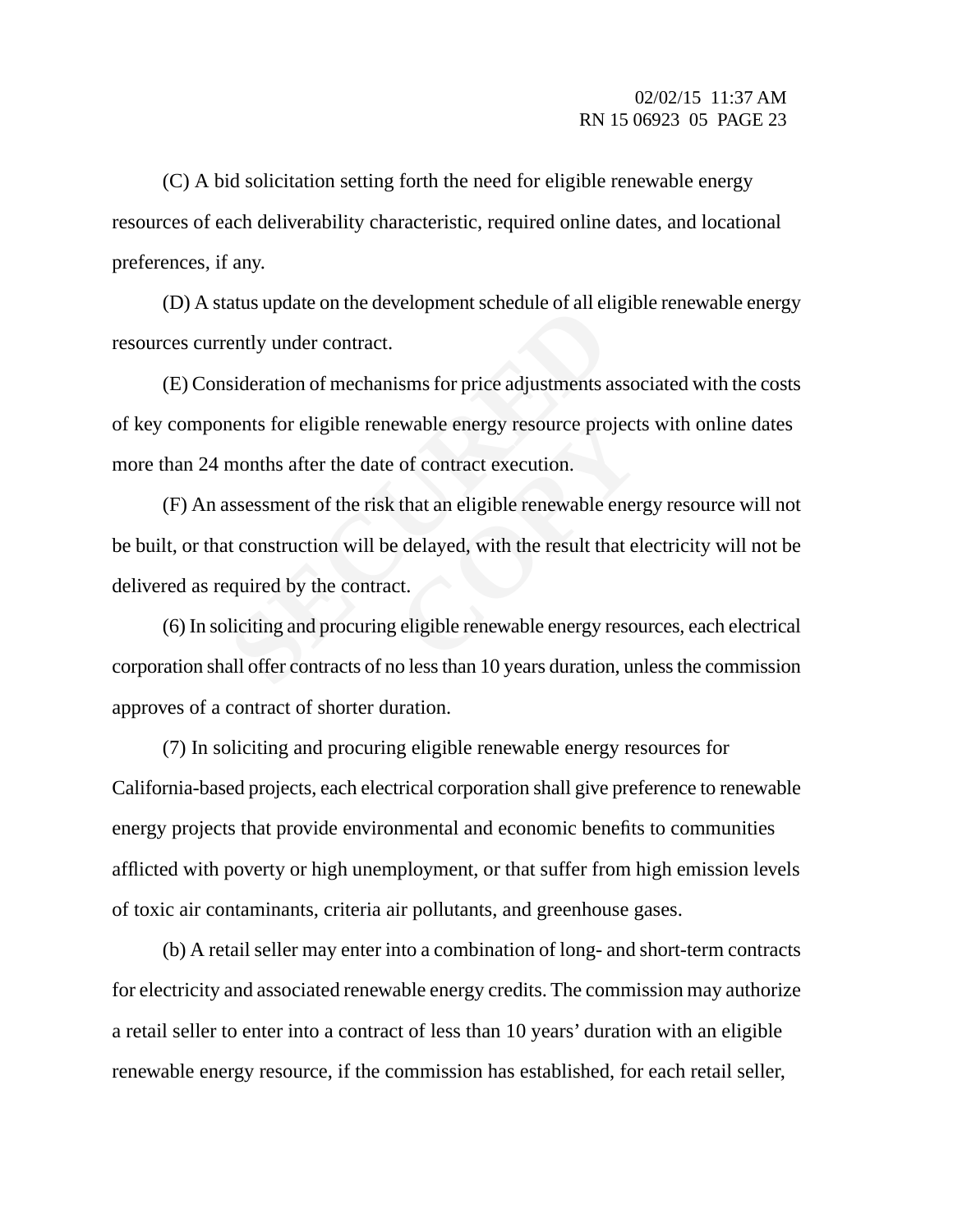minimum quantities of eligible renewable energy resources to be procured through contracts of at least 10 years' duration.

(c) The commission shall review and accept, modify, or reject each electrical corporation's renewable energy resource procurement plan prior to the commencement of renewable energy procurement pursuant to this article by an electrical corporation.

Energy procurement pursuant to this article by an<br>energy procurement pursuant to this article by an<br>ess previously preapproved by the commission, a<br>contract for the generation of an eligible renewa<br>on for review and approv ration of an eligible renewable<br>
coval consistent with an approve<br>
mmission determines that the bi<br>
on among the bidders, the com<br>
tiate the contracts or conduct a<br>
n fails to comply with a commis (d) Unless previously preapproved by the commission, an electrical corporation shall submit a contract for the generation of an eligible renewable energy resource to the commission for review and approval consistent with an approved renewable energy resource procurement plan. If the commission determines that the bid prices are elevated due to a lack of effective competition among the bidders, the commission shall direct the electrical corporation to renegotiate the contracts or conduct a new solicitation.

(e) If an electrical corporation fails to comply with a commission order adopting a renewable energy resource procurement plan, the commission shall exercise its authority pursuant to Section 2113 to require compliance. The commission shall enforce comparable penalties on any retail seller that is not an electrical corporation that fails to meet the procurement targets established pursuant to Section 399.15.

(f) (1) The commission may authorize a procurement entity to enter into contracts on behalf of customers of a retail seller for electricity products from eligible renewable energy resources to satisfy the retail seller's renewables portfolio standard procurement requirements. The commission shall not require any person or corporation to act as a procurement entity or require any party to purchase eligible renewable energy resources from a procurement entity.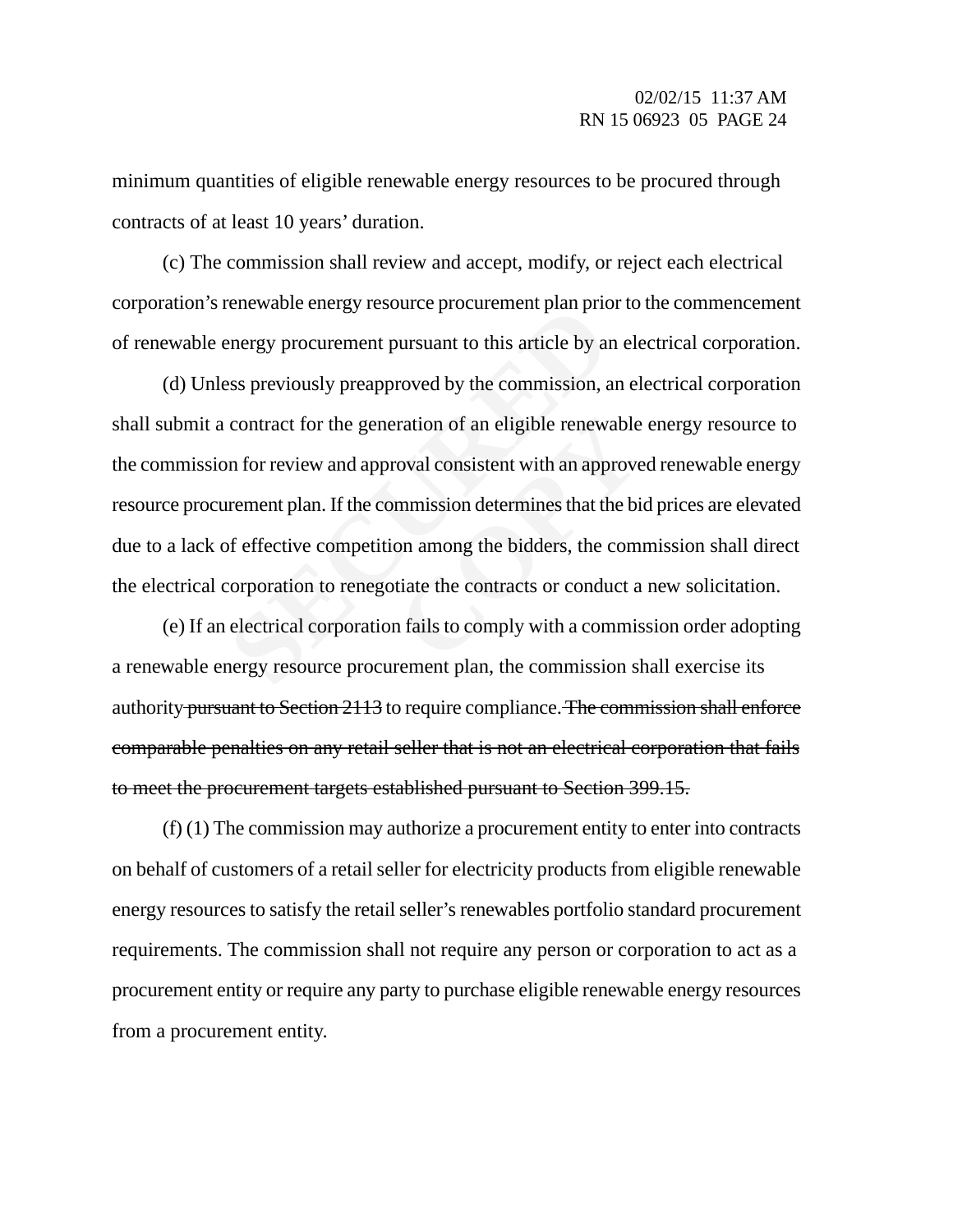(2) Subject to review and approval by the commission, the procurement entity shall be permitted to recover reasonable administrative and procurement costs through the retail rates of end-use customers that are served by the procurement entity and are directly benefiting from the procurement of eligible renewable energy resources.

(g) Procurement and administrative costs associated with contracts entered into by an electrical corporation for eligible renewable energy resources pursuant to this article and approved by the commission are reasonable and prudent and shall be recoverable in rates.

ting from the procurement of englote renewable<br>curement and administrative costs associated with<br>al corporation for eligible renewable energy reso<br>proved by the commission are reasonable and pr<br>rates.<br>struction, alteration ssion are reasonable and prude<br>demolition, installation, and reg<br>that receives production incen<br>rces Code, including work perf<br>entives, are "public works" for (h) Construction, alteration, demolition, installation, and repair work on an eligible renewable energy resource that receives production incentives pursuant to Section 25742 of the Public Resources Code, including work performed to qualify, receive, or maintain production incentives, are "public works" for the purposes of Chapter 1 (commencing with Section 1720) of Part 7 of Division 2 of the Labor Code.

SEC. 9. Section 399.15 of the Public Utilities Code is amended to read:

399.15. (a) In order to fulfill unmet long-term resource needs, the commission shall establish a renewables portfolio standard requiring all retail sellers to procure a minimum quantity of electricity products from eligible renewable energy resources as a specified percentage of total kilowatthours sold to their retail end-use customers each compliance period to achieve the targets established under this article. For any retail seller procuring at least 14 percent of retail sales from eligible renewable energy resources in 2010, the deficits associated with any previous renewables portfolio standard shall not be added to any procurement requirement pursuant to this article.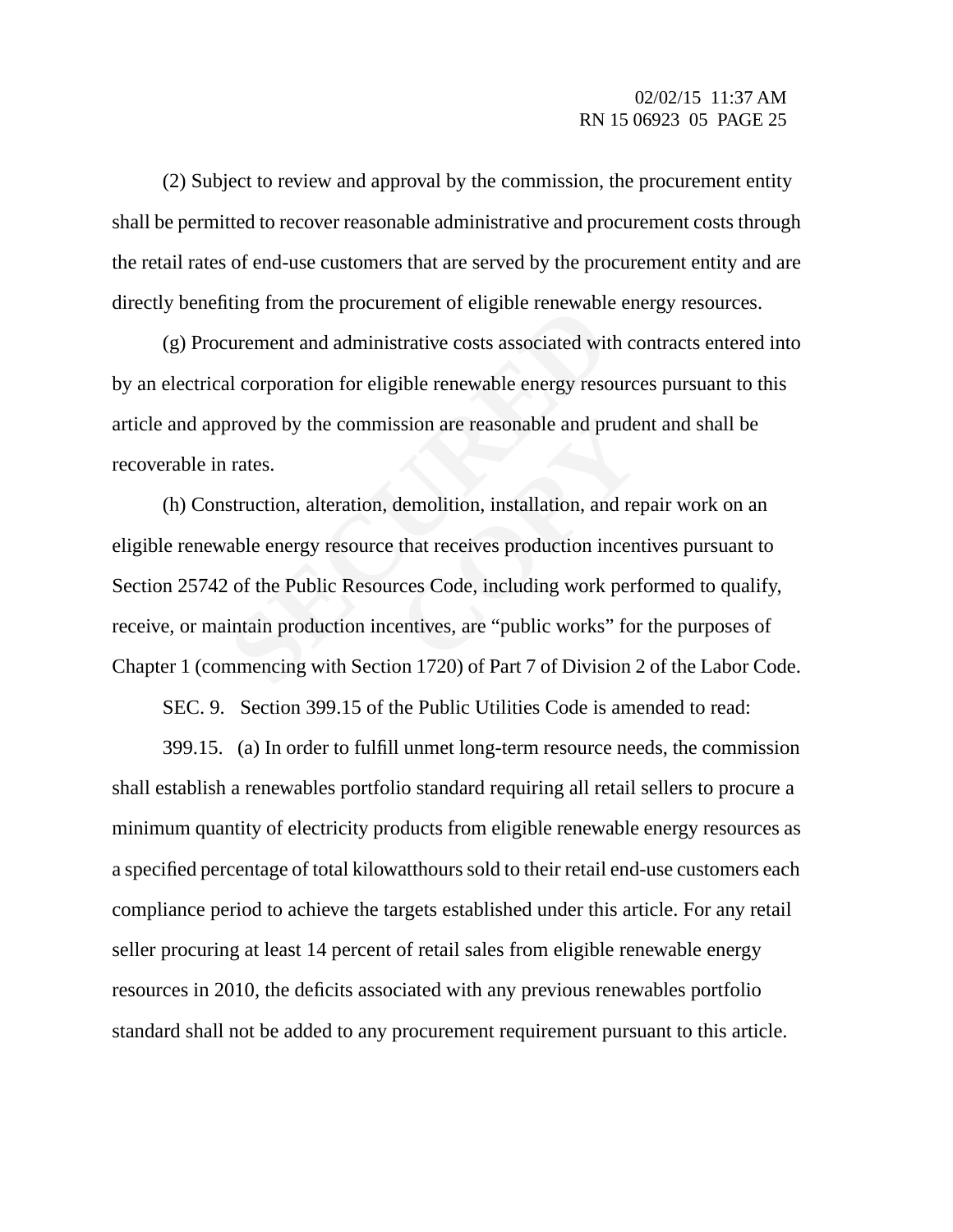(b) The commission shall implement renewables portfolio standard procurement requirements only as follows:

(1) Each retail seller shall procure a minimum quantity of eligible renewable energy resources for each of the following compliance periods:

(A) January 1, 2011, to December 31, 2013, inclusive.

(B) January 1, 2014, to December 31, 2016, inclusive.

(C) January 1, 2017, to December 31, 2020, inclusive.

(D) January 1, 2021, to December 31, 2024, inclusive.

(E) January 1, 2025, to December 31, 2027, inclusive.

(D) January 1, 2028, to December 31, 2030, inclusive.

the start of the following compitance performant performancy 1, 2011, to December 31, 2016, inclusive.<br>
Henry 1, 2017, to December 31, 2020, inclusive.<br>
Henry 1, 2021, to December 31, 2024, inclusive.<br>
Henry 1, 2025, to De mber 31, 2020, inclusive.<br>
<u>comber 31, 2024, inclusive.</u><br>
<u>Copy 1, 2027, inclusive.</u><br>
<u>Copy 1, 2012, 2017</u>, the commission eligible renewable energy reso (2) (A) No later than January  $1, \frac{2012}{2017}$ , the commission shall establish the quantity of electricity products from eligible renewable energy resources to be procured by the retail seller for each compliance period. These quantities shall be established in the same manner for all retail sellers and result in the same percentages used to establish compliance period quantities for all retail sellers.

(B) In establishing quantities for the compliance period from January 1, 2011, to December 31, 2013, inclusive, the commission shall require procurement for each retail seller equal to an average of 20 percent of retail sales. For the following compliance periods, the quantities shall reflect reasonable progress in each of the intervening years sufficient to ensure that the procurement of electricity products from eligible renewable energy resources achieves 25 percent of retail sales by December 31, 2016, and 33 percent of retail sales by December 31, 2020. 2020, 40 percent by December 31, 2024, 45 percent by December 31, 2027, and 50 percent by December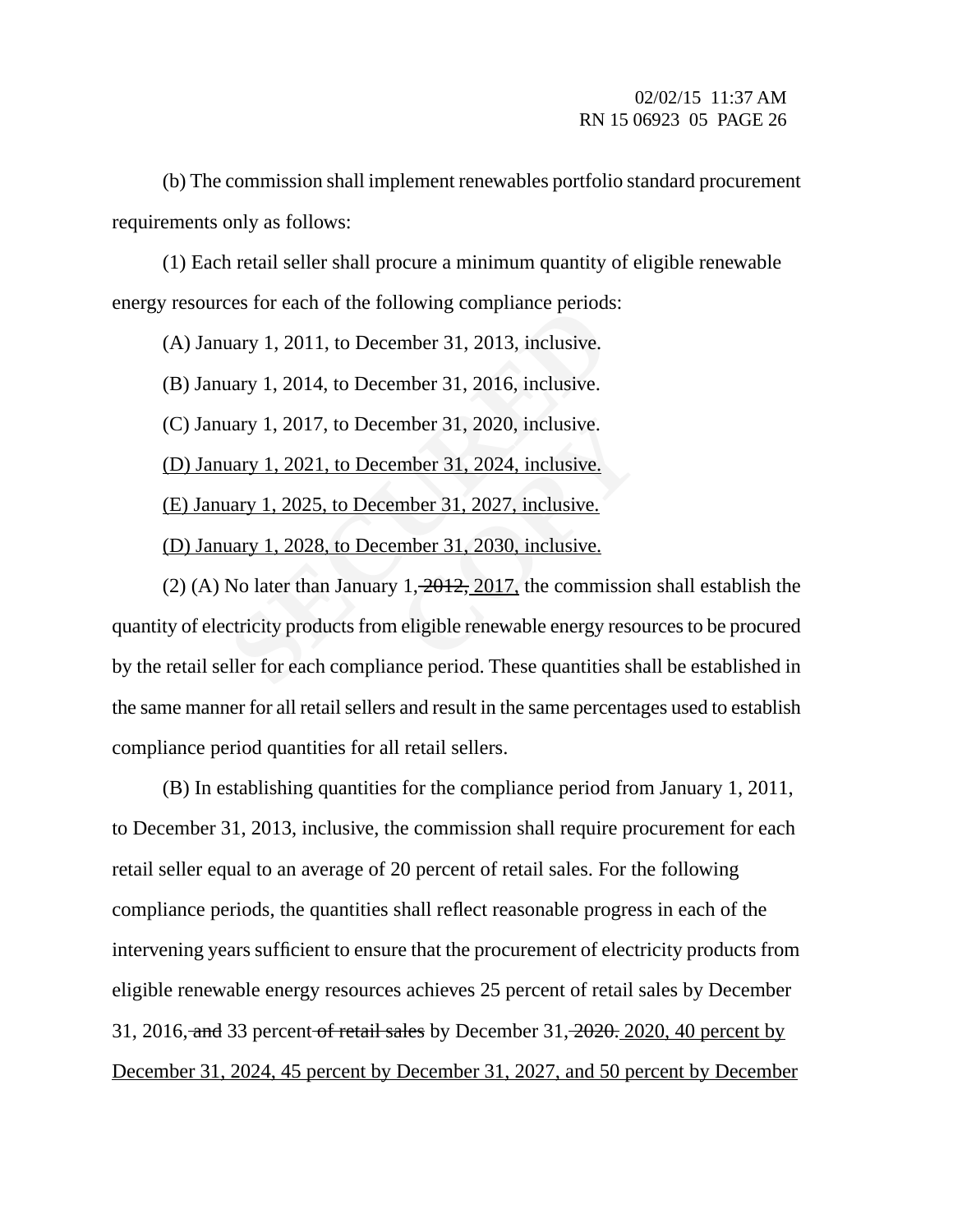31, 2030. The commission shall establish appropriate multiyear compliance periods for all subsequent years that require retail sellers to procure not less than 33 50 percent of retail sales of electricity products from eligible renewable energy resources in all subsequent years. resources.

Figures.<br>
All sellers shall be obligated to procure no less the<br>
h all intervening years by the end of each compl<br>
of the required to demonstrate a specific quantity<br>
rvening year.<br>
commission may require the procurement o (C) Retail sellers shall be obligated to procure no less than the quantities associated with all intervening years by the end of each compliance period. Retail sellers shall not be required to demonstrate a specific quantity of procurement for any individual intervening year.

(3) The commission may require the procurement of eligible renewable energy resources in excess of the quantities specified in paragraph (2).

onstrate a specific quantity of p<br>
uire the procurement of eligibl<br>
s specified in paragraph (2).<br>
blishing the renewables portfor<br>
raph (1) and determining the qu (4) Only for purposes of establishing the renewables portfolio standard procurement requirements of paragraph (1) and determining the quantities pursuant to paragraph (2), the commission shall include all electricity sold to retail customers by the Department of Water Resources pursuant to Division 27 (commencing with Section 80000) of the Water Code in the calculation of retail sales by an electrical corporation.

(5) The commission shall waive enforcement of this section if it finds that the retail seller has demonstrated any of the following conditions are beyond the control of the retail seller and will prevent compliance:

(A) There is inadequate transmission capacity to allow for sufficient electricity to be delivered from proposed eligible renewable energy resource projects using the current operational protocols of the Independent System Operator. In making its findings relative to the existence of this condition with respect to a retail seller that owns transmission lines, the commission shall consider both of the following: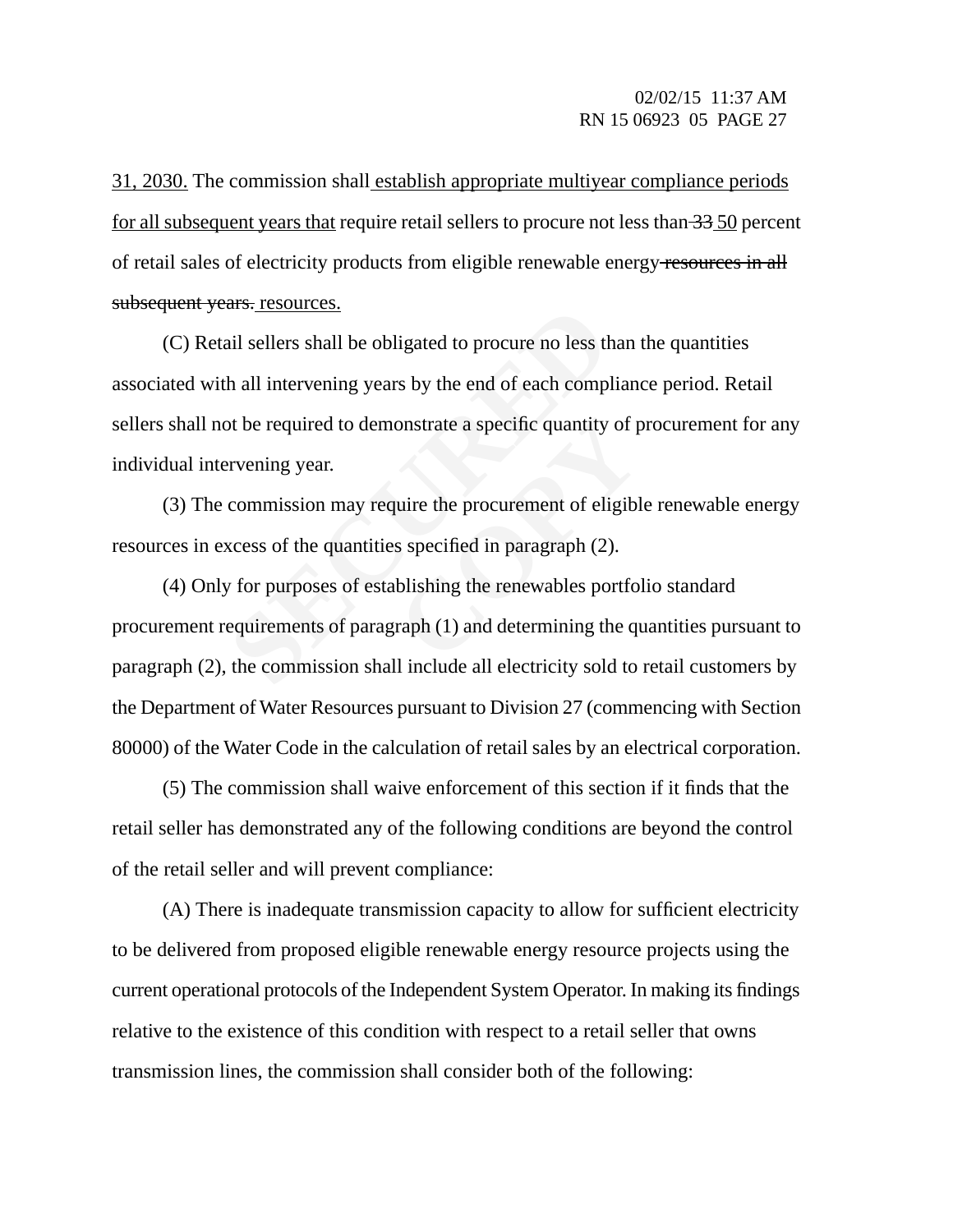Islam interaction that the reasonableness of a retainall consider the retail seller's expectations for factor in the retail seller and upgrades.<br>
Ether the retail seller has taken all reasonable operations for factor in th (i) Whether the retail seller has undertaken, in a timely fashion, reasonable measures under its control and consistent with its obligations under local, state, and federal laws and regulations, to develop and construct new transmission lines or upgrades to existing lines intended to transmit electricity generated by eligible renewable energy resources. In determining the reasonableness of a retail seller's actions, the commission shall consider the retail seller's expectations for full-cost recovery for these transmission lines and upgrades.

des.<br>
has taken all reasonable operat<br>
of electricity from eligible rene<br>
on availability.<br>
on, or other circumstances that<br>
projects, or there is an insufficie (ii) Whether the retail seller has taken all reasonable operational measures to maximize cost-effective deliveries of electricity from eligible renewable energy resources in advance of transmission availability.

(B) Permitting, interconnection, or other circumstances that delay procured eligible renewable energy resource projects, or there is an insufficient supply of eligible renewable energy resources available to the retail seller. In making a finding that this condition prevents timely compliance, the commission shall consider whether the retail seller has done all of the following:

(i) Prudently managed portfolio risks, including relying on a sufficient number of viable projects.

(ii) Sought to develop one of the following: its own eligible renewable energy resources, transmission to interconnect to eligible renewable energy resources, or energy storage used to integrate eligible renewable energy resources. This clause shall not require an electrical corporation to pursue development of eligible renewable energy resources pursuant to Section 399.14.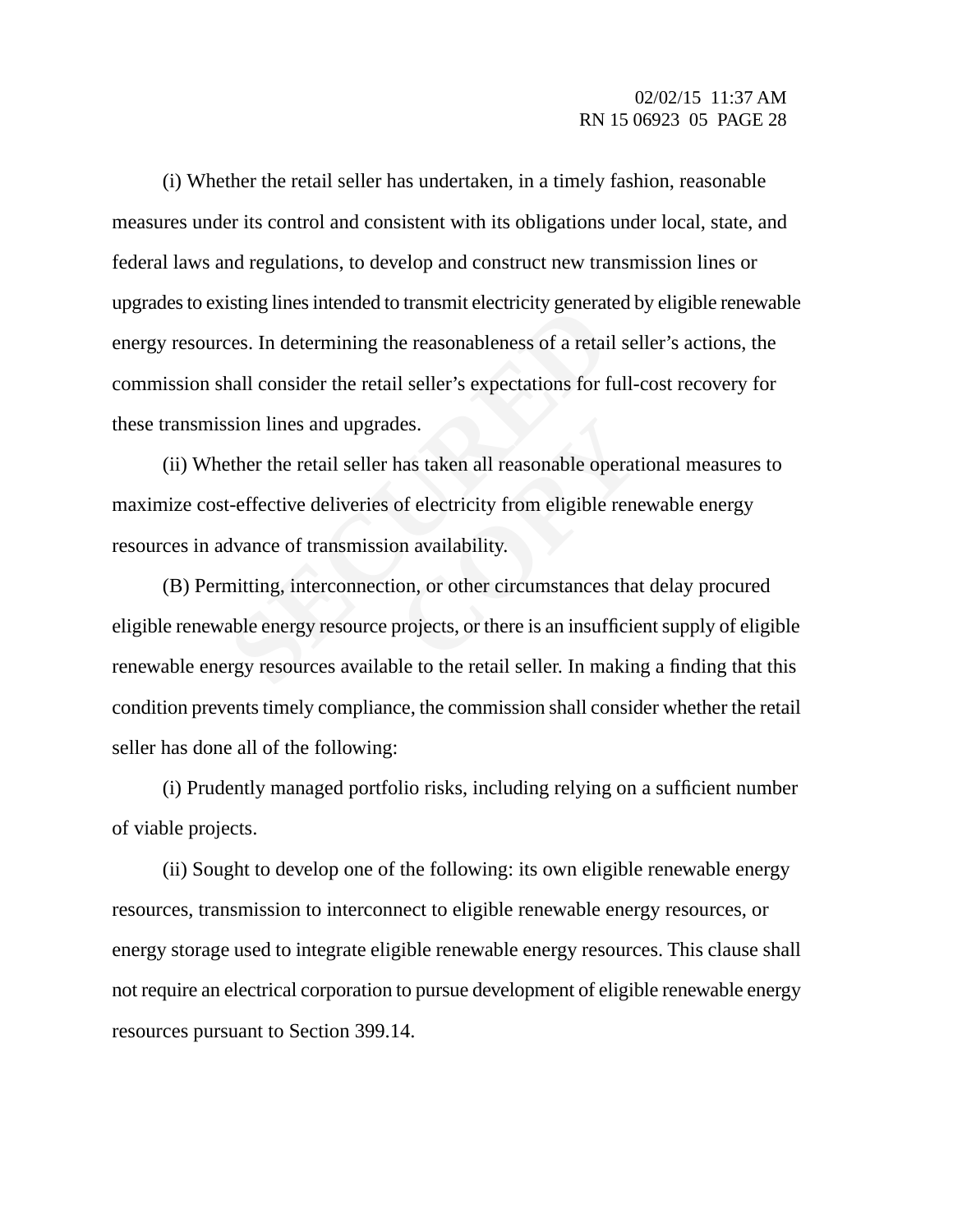(iii) Procured an appropriate minimum margin of procurement above the minimum procurement level necessary to comply with the renewables portfolio standard to compensate for foreseeable delays or insufficient supply.

(iv) Taken reasonable measures, under the control of the retail seller, to procure cost-effective distributed generation and allowable unbundled renewable energy credits.

(C) Unanticipated curtailment of eligible renewable energy resources necessary to address the needs of a balancing authority.

en reasonable measures, under the control of the<br>distributed generation and allowable unbundled re<br>mticipated curtailment of eligible renewable ener<br>needs of a balancing authority.<br>e commission waives the compliance requir authority.<br>
S the compliance requirements<br>
and reporting requirements on the control of the reflicient to satisfy future procure<br>
COPY EXECUTE:<br>
COPY WARD EXECUTE:<br>
COPY WARD EXECUTE: (6) If the commission waives the compliance requirements of this section, the commission shall establish additional reporting requirements on the retail seller to demonstrate that all reasonable actions under the control of the retail seller are taken in each of the intervening years sufficient to satisfy future procurement requirements.

(7) The commission shall not waive enforcement pursuant to this section, unless the retail seller demonstrates that it has taken all reasonable actions under its control, as set forth in paragraph (5), to achieve full compliance.

(8) If a retail seller fails to procure sufficient eligible renewable energy resources to comply with a procurement requirement pursuant to paragraphs (1) and (2) and fails to obtain an order from the commission waiving enforcement pursuant to paragraph (5), the commission shall exercise its authority pursuant to Section 2113. assess penalties for noncompliance. A schedule of penalties shall be adopted by the commission that shall be comparable for electrical corporations and other retail sellers. For electrical corporations, the cost of any penalties shall not be collected in rates. Any penalties collected under this article shall be deposited into the Electric Program Investment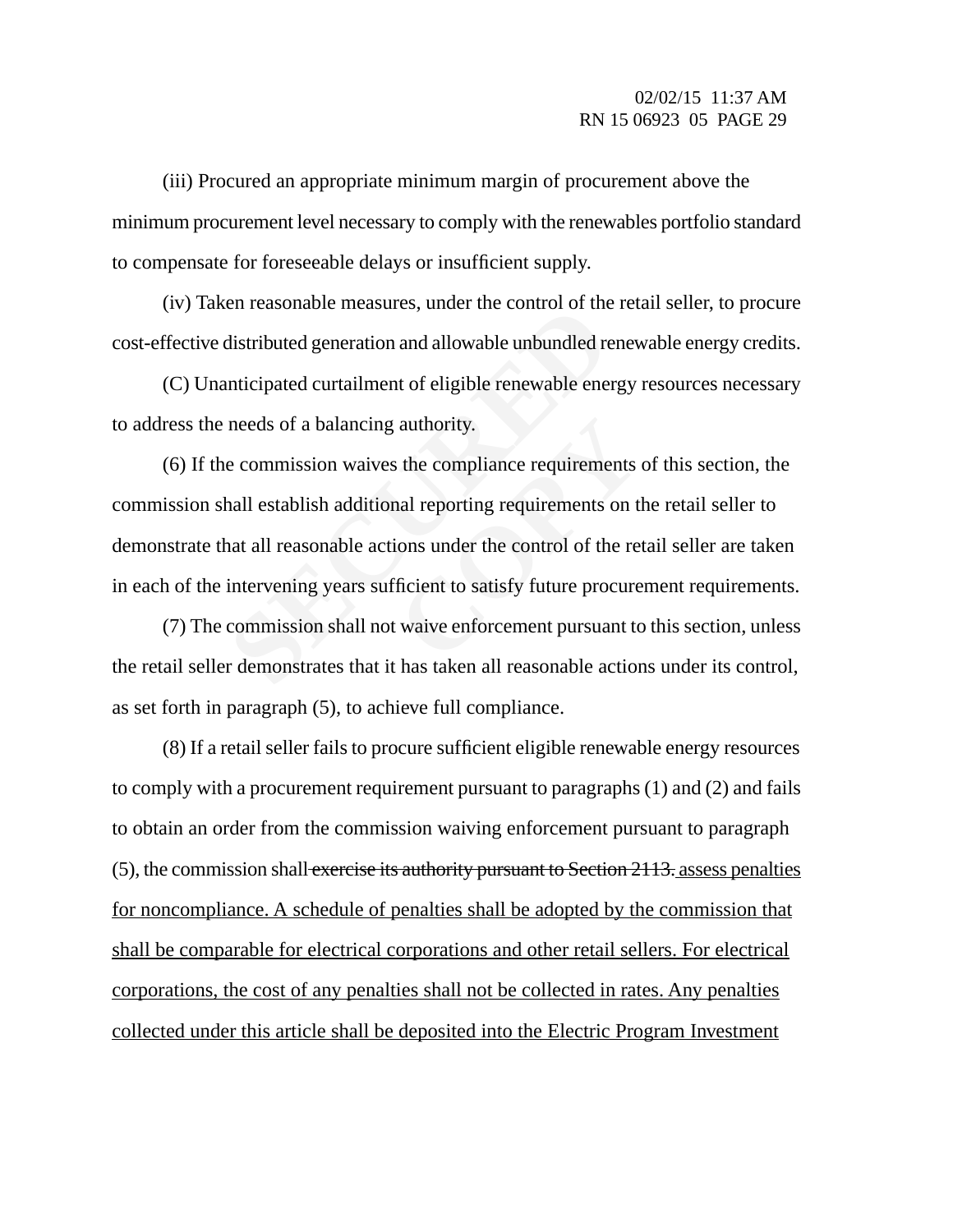Charge Fund and used for the purposes described in Chapter 8.1 (commencing with Section 25710) of Division 15 of the Public Resources Code.

(9) Deficits associated with the compliance period shall not be added to a future compliance period.

Examples 1100.<br>
Seconditions hall establish a limitation for each<br>
the renewables portfolio standard. <del>In establishing</del><br>
hall rely on the following: This limitation shall b<br>
oportionate rate impacts.<br>
most recent renewable lio standard. <del>In establishing thi</del><br>
v<del>ing: This limitation shall be senters</del>.<br>
<u>COCS</u><br>
decreases that approximate the expected<br>
expected wable energy resources. (c) The commission shall establish a limitation for each electrical corporation on the procurement expenditures for all eligible renewable energy resources used to comply with the renewables portfolio standard. In establishing this limitation, the commission shall rely on the following: This limitation shall be set at a level that prevents disproportionate rate impacts.

(1) The most recent renewable energy procurement plan.

(2) Procurement expenditures that approximate the expected cost of building, owning, and operating eligible renewable energy resources.

(3) The potential that some planned resource additions may be delayed or canceled.

(d) In developing the limitation pursuant to subdivision (c), the commission shall ensure all of the following:

(1) The limitation is set at a level that prevents disproportionate rate impacts.

(2) The costs of all procurement credited toward achieving the renewables portfolio standard are counted towards the limitation.

(3) Procurement expenditures do not include any indirect expenses, including imbalance energy charges, sale of excess energy, decreased generation from existing resources, transmission upgrades, or the costs associated with relicensing any utility-owned hydroelectric facilities.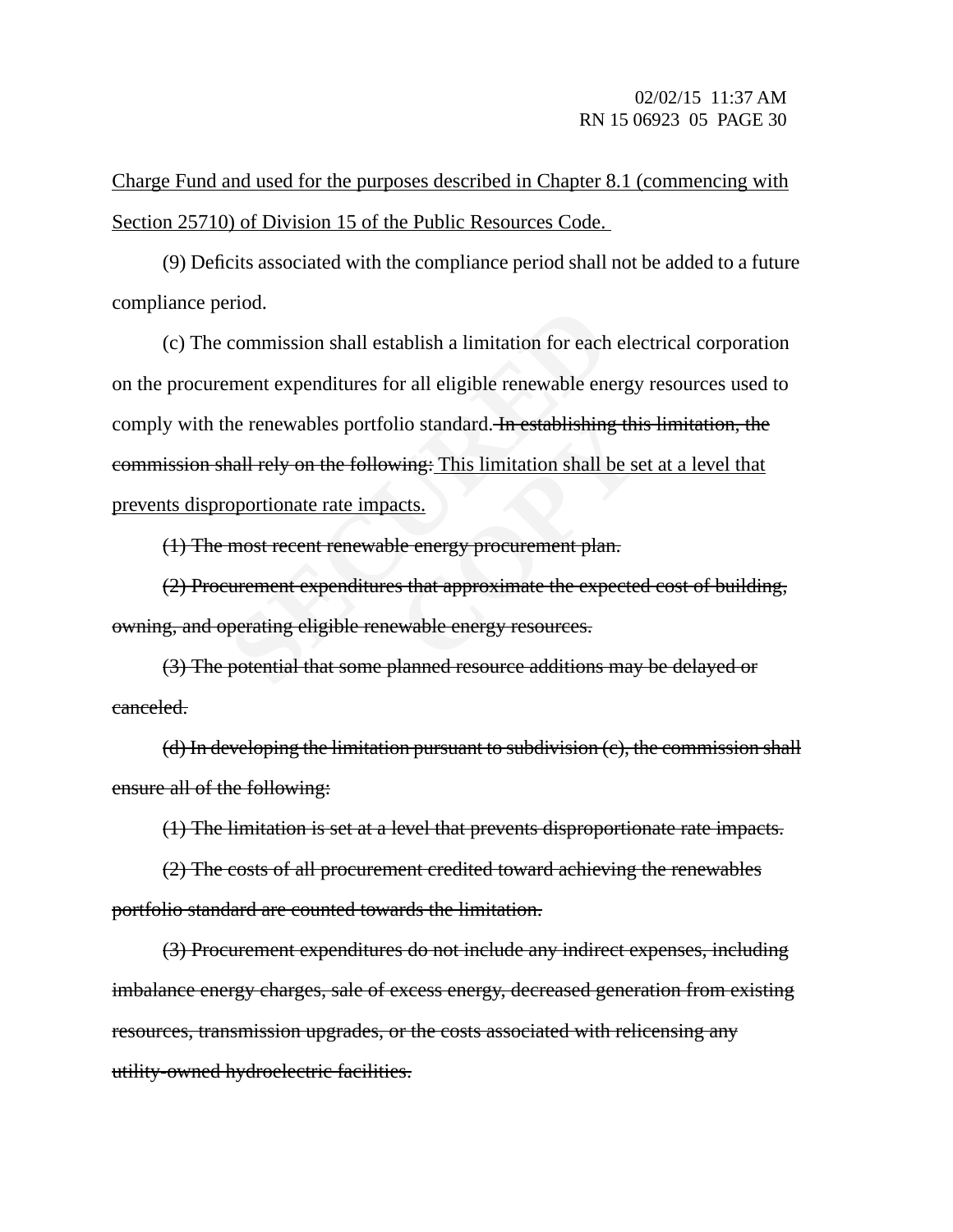phed cost initiations. If the commission determination for procurement costs incurred by any<br>it may propose a revised cap consistent with the<br>ne proposed modifications shall take effect no ca<br>withstanding Section 10231.5 o (e) (1) No later than January 1, 2016, the commission shall prepare a report to the Legislature assessing whether each electrical corporation can achieve a 33-percent renewables portfolio standard by December 31, 2020, and maintain that level thereafter, within the adopted cost limitations. If the commission determines that it is necessary to change the limitation for procurement costs incurred by any electrical corporation after that date, it may propose a revised cap consistent with the criteria in subdivisions (c) and (d). The proposed modifications shall take effect no earlier than January 1, 2017.

(2) Notwithstanding Section 10231.5 of the Government Code, the requirement for submitting a report imposed under paragraph (1) is inoperative on January 1, 2021.

tions shall take effect no earlie:<br>10231.5 of the Government Co<br>der paragraph (1) is inoperative<br>pursuant to paragraph (1) shall<br>ne Government Code. (3) A report to be submitted pursuant to paragraph (1) shall be submitted in compliance with Section 9795 of the Government Code.

 $\bigoplus$ 

(d) If the cost limitation for an electrical corporation is insufficient to support the projected costs of meeting the renewables portfolio standard procurement requirements, the electrical corporation may refrain from entering into new contracts or constructing facilities beyond the quantity that can be procured within the limitation, unless eligible renewable energy resources can be procured without exceeding a de minimis increase in rates, consistent with the long-term procurement plan established for the electrical corporation pursuant to Section 454.5.

 $\left(\frac{1}{2}\right)$ 

(e) (1) The commission shall monitor the status of the cost limitation for each electrical corporation in order to ensure compliance with this article.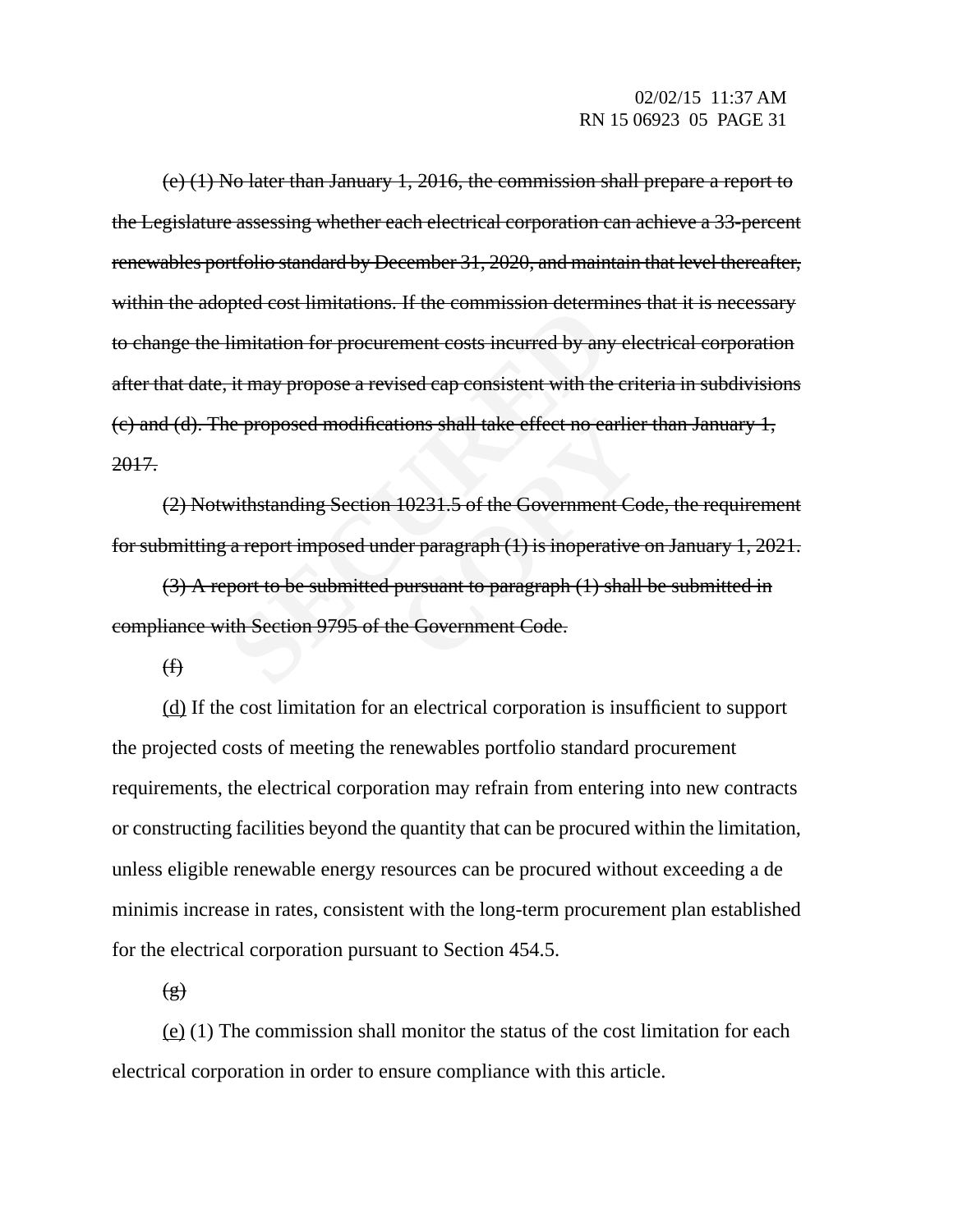(2) If the commission determines that an electrical corporation may exceed its cost limitation prior to achieving the renewables portfolio standard procurement requirements, the commission shall do both of the following within 60 days of making that determination:

(A) Investigate and identify the reasons why the electrical corporation may exceed its annual cost limitation.

blicy and fiscal committees of the discost limitation, and included its cost limitation.<br>
Here discost limitation.<br>
Contrarewables portfolio standard shaped to the federal Public Utility R (B) Notify the appropriate policy and fiscal committees of the Legislature that the electrical corporation may exceed its cost limitation, and include the reasons why the electrical corporation may exceed its cost limitation.

 $(h)$ 

**SECURED** (f) The establishment of a renewables portfolio standard shall not constitute implementation by the commission of the federal Public Utility Regulatory Policies Act of 1978 (Public Law 95-617).

SEC. 10. Section 399.16 of the Public Utilities Code is amended to read:

399.16. (a) Various electricity products from eligible renewable energy resources located within the WECC transmission network service area shall be eligible to comply with the renewables portfolio standard procurement requirements in Section 399.15. These electricity products may be differentiated by their impacts on the operation of the grid in supplying electricity, as well as, meeting the requirements of this article.

(b) Consistent with the goals of procuring the least-cost and best-fit electricity products from eligible renewable energy resources that meet project viability principles adopted by the commission pursuant to paragraph (4) of subdivision (a) of Section 399.13 and that provide the benefits set forth in Section 399.11, a balanced portfolio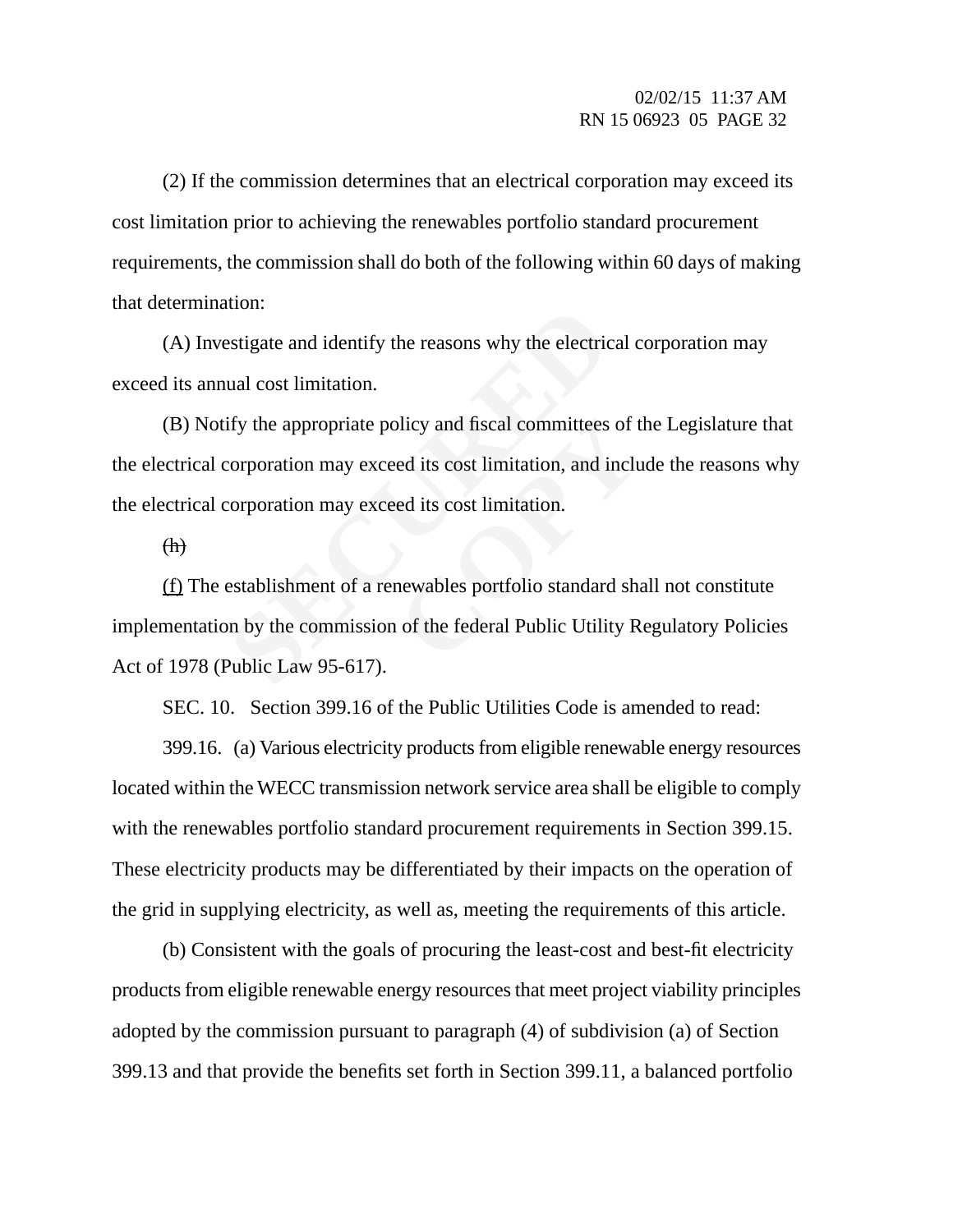of eligible renewable energy resources shall be procured consisting of the following portfolio content categories:

(1) Eligible renewable energy resource electricity products that meet either of the following criteria:

rea first point of interconnection with a Californ<br>int of interconnection with distribution facilities<br>ornia balancing authority area, or are scheduled<br>rgy resource into a California balancing authori<br>m another source. The beyonded from the scheduled from the scheduled from the scheduled from the scheduled from the scheduled scheduled, but only the fraction of the seeding personnece shall count to the experiment of the seeding resource shall (A) Have a first point of interconnection with a California balancing authority, have a first point of interconnection with distribution facilities used to serve end users within a California balancing authority area, or are scheduled from the eligible renewable energy resource into a California balancing authority without substituting electricity from another source. The use of another source to provide real-time ancillary services required to maintain an hourly or subhourly import schedule into a California balancing authority shall be permitted, but only the fraction of the schedule actually generated by the eligible renewable energy resource shall count toward this portfolio content category.

(B) Have an agreement to dynamically transfer electricity to a California balancing authority.

(2) Firmed and shaped eligible renewable energy resource electricity products providing incremental electricity and scheduled into a California balancing authority.

(3) Eligible renewable energy resource electricity products, or any fraction of the electricity generated, including unbundled renewable energy credits, that do not qualify under the criteria of paragraph (1) or (2).

(c) In order to achieve a balanced portfolio, all retail sellers shall meet the following requirements for all procurement credited toward each compliance period: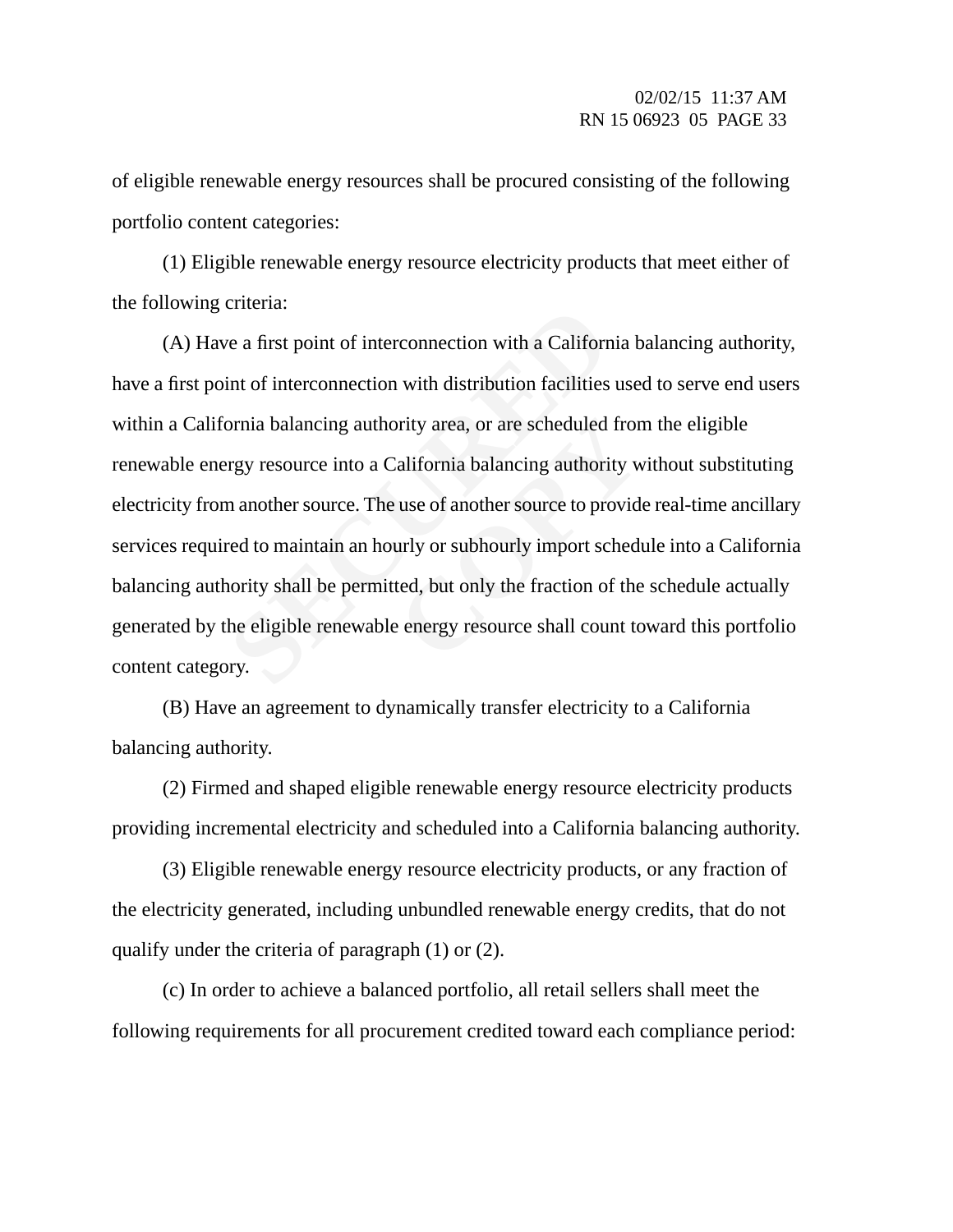resource electricity products associated with<br>shall meet the product content requirements of p<br>). Each retail seller shall continue to satisfy the<br>applicable to procurement quantities associated<br>December 31, 2020, and ensu ment quantities associated with<br>and ensure that, for compliance<br>bi percent of the incremental rene<br>eriod shall be satisfied with eli<br>s meeting the requirements of p (1) Not less than 50 percent for the compliance period ending December 31, 2013, 65 percent for the compliance period ending December 31, 2016, and 75 percent thereafter for the compliance period ending December 31, 2020, of the eligible renewable energy resource electricity products associated with contracts executed after June 1, 2010, shall meet the product content requirements of paragraph (1) of subdivision (b). Each retail seller shall continue to satisfy the product content requirements applicable to procurement quantities associated with the compliance period ending December 31, 2020, and ensure that, for compliance periods ending after December 31, 2020, not less than 75 percent of the incremental renewable procurement requirements in each compliance period shall be satisfied with eligible renewable energy resource electricity products meeting the requirements of paragraph (1) of subdivision (b).

(2) Not more than 25 percent for the compliance period ending December 31, 2013, 15 percent for the compliance period ending December 31, 2016, and 10 percent thereafter for compliance period ending December 31, 2020, of the eligible renewable energy resource electricity products associated with contracts executed after June 1, 2010, shall meet the product content requirements of paragraph (3) of subdivision (b). For the compliance periods ending after December 31, 2020, not more than 10 percent of the incremental renewable procurement requirements in each compliance period shall be satisfied with eligible renewable energy resource electricity products meeting the requirements of paragraph (3) of subdivision (b).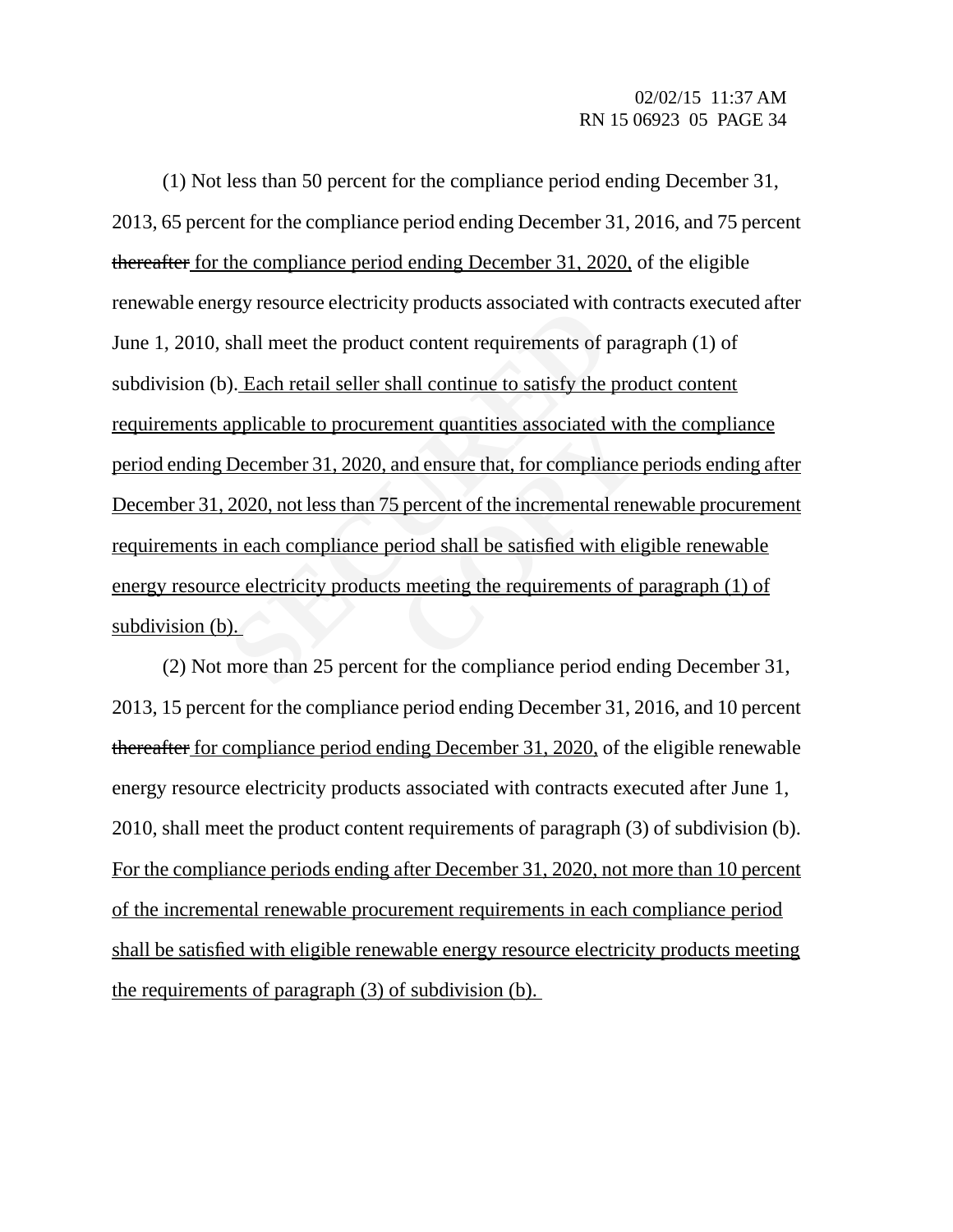(3) Any renewable energy resources contracts executed on or after June 1, 2010, not subject to the limitations of paragraph (1) or (2), shall meet the product content requirements of paragraph (2) of subdivision (b).

(4) For purposes of electric service providers only, the restrictions in this subdivision on crediting eligible renewable energy resource electricity products to each compliance period shall apply to contracts executed after January 13, 2011.

purposes or electric service providers omy, the r<br>increditing eligible renewable energy resource electrical<br>critical shall apply to contracts executed after Janu<br>contract or ownership agreement originally exe<br>unt in full t p agreement originally execute<br>procurement requirements estain<br>onditions are met:<br>source was eligible under the rucuted.<br>ion, the contract has been appr (d) Any contract or ownership agreement originally executed prior to June 1, 2010, shall count in full toward the procurement requirements established pursuant to this article, if all of the following conditions are met:

(1) The renewable energy resource was eligible under the rules in place as of the date when the contract was executed.

(2) For an electrical corporation, the contract has been approved by the commission, even if that approval occurs after June 1, 2010.

(3) Any contract amendments or modifications occurring after June 1, 2010, do not increase the nameplate capacity or expected quantities of annual generation, or substitute a different renewable energy resource. The duration of the contract may be extended if the original contract specified a procurement commitment of 15 or more years.

(e) A retail seller may apply to the commission for a reduction of a procurement content requirement of subdivision (c). The commission may reduce a procurement content requirement of subdivision (c) to the extent the retail seller demonstrates that it cannot comply with that subdivision because of conditions beyond the control of the retail seller as provided in paragraph (5) of subdivision (b) of Section 399.15. The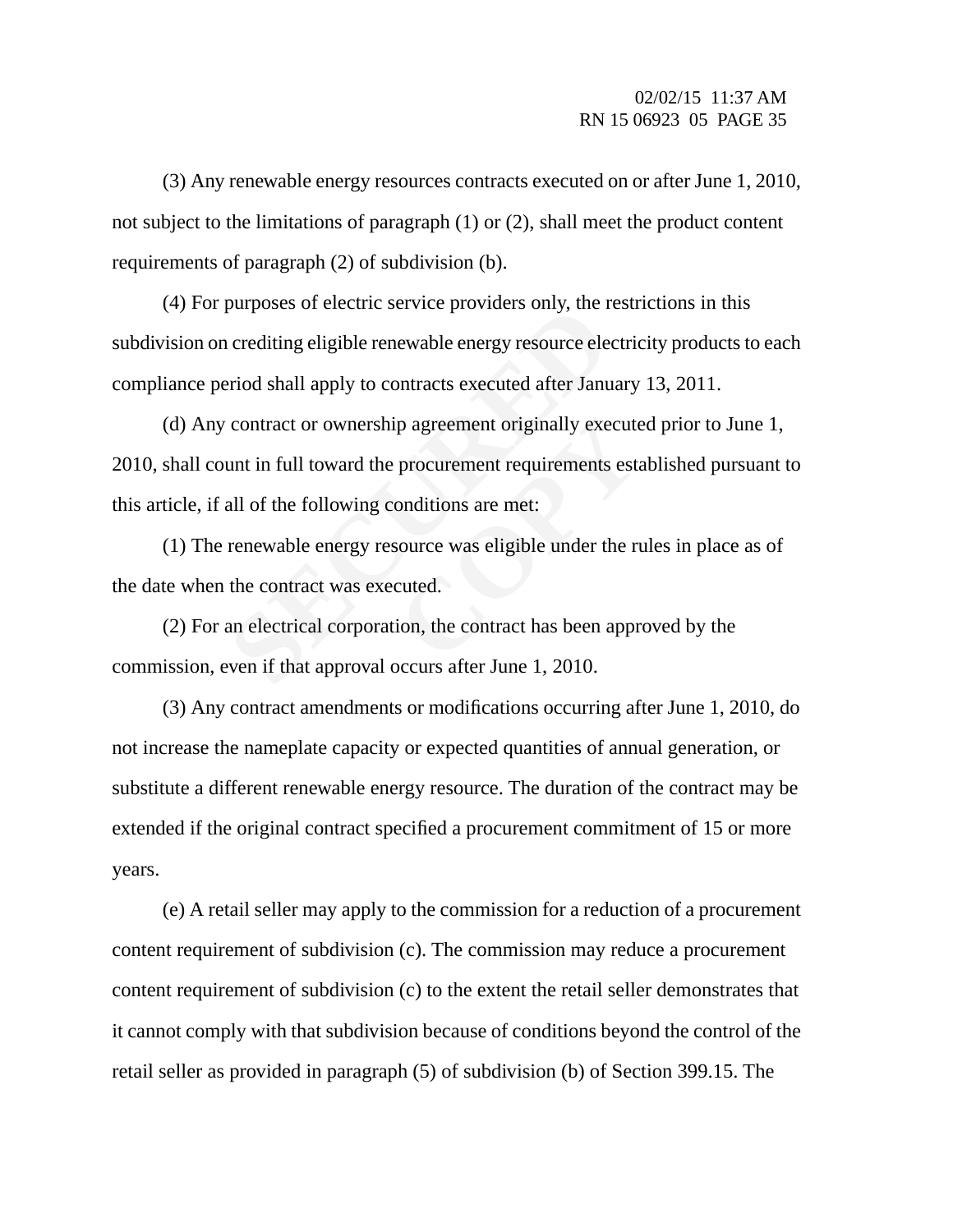commission shall not, under any circumstance, reduce the obligation specified in paragraph (1) of subdivision (c) below 65 percent for any compliance period obligation after December 31, 2016.

SEC. 11. Section 399.18 of the Public Utilities Code is amended to read:

399.18. (a) This section applies to an electrical corporation that as of January 1, 2010, met either of the following conditions:

(1) Served 30,000 or fewer customer accounts in California and had issued at least four solicitations for eligible renewable energy resources prior to June 1, 2010.

(2) Had 1,000 or fewer customer accounts in California and was not connected to any transmission system or to the Independent System Operator.

(a) This section applies to an electrical corporation of the following conditions:<br>
(a) This section applies to an electrical corporation<br>
ed 30,000 or fewer customer accounts in California<br>
1,000 or fewer customer account ustomer accounts in California<br>
enewable energy resources pri<br>
mer accounts in California and<br>
e Independent System Operato<br>
on or its successor, electricity pr<br>
e used for compliance with this (b) For an electrical corporation or its successor, electricity products from eligible renewable energy resources may be used for compliance with this article, notwithstanding any procurement content limitation in Section 399.16, provided that both all of the following conditions are met:

(1) The electrical corporation or its successor participates in, and complies with, the accounting system administered by the Energy Commission pursuant to subdivision (b) of Section 399.25.

(2) The Energy Commission verifies that the electricity generated by the facility is eligible to meet the requirements of Section 399.15.

(3) The electrical corporation continues to satisfy either of the conditions described in subdivision (a).

SEC. 12. Section 399.21 of the Public Utilities Code is amended to read: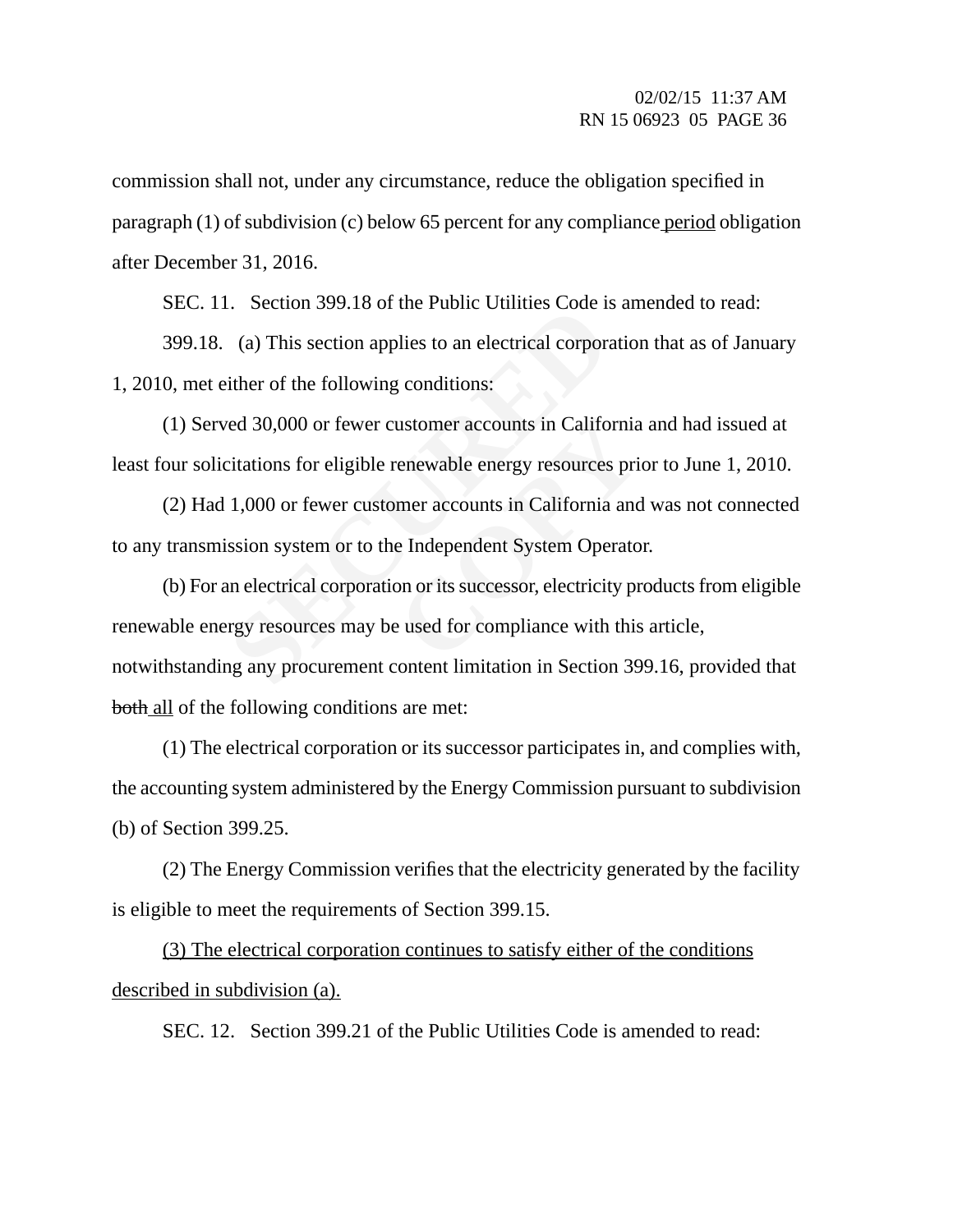399.21. (a) The commission, by rule, shall authorize the use of renewable energy credits to satisfy the renewables portfolio standard procurement requirements established pursuant to this article, subject to the following conditions:

For addition Energy Fenerative Chergy Feath to be<br>s portfolio standard procurement requirements, the<br>position shall-conclude ensure that the trackin<br>polivision (c) of Section 399.25, is operational, is c<br>electricity earnin n 399.25, is operational, is capal<br>
credit is generated by an eligib<br>
vable energy credits shall not be<br>
service territory of the WECC.<br>
redit shall be counted only onc<br>
lard of this state or any other st (1) Prior to authorizing any renewable energy credit to be used toward satisfying the renewables portfolio standard procurement requirements, the The commission and the Energy Commission shall conclude ensure that the tracking system established pursuant to subdivision (c) of Section 399.25, is operational, is capable of independently verifying that electricity earning the credit is generated by an eligible renewable energy resource, and can ensure that renewable energy credits shall not be double counted by any seller of electricity within the service territory of the WECC.

(2) Each renewable energy credit shall be counted only once for compliance with the renewables portfolio standard of this state or any other state, or for verifying retail product claims in this state or any other state.

(3) All revenues received by an electrical corporation for the sale of a renewable energy credit shall be credited to the benefit of ratepayers.

(4) Renewable energy credits shall not be created for electricity generated pursuant to any electricity purchase contract with a retail seller or a local publicly owned electric utility executed before January 1, 2005, unless the contract contains explicit terms and conditions specifying the ownership or disposition of those credits. Procurement under those contracts shall be tracked through the accounting system described in subdivision (b) of Section 399.25 and included in the quantity of eligible renewable energy resources of the purchasing retail seller pursuant to Section 399.15.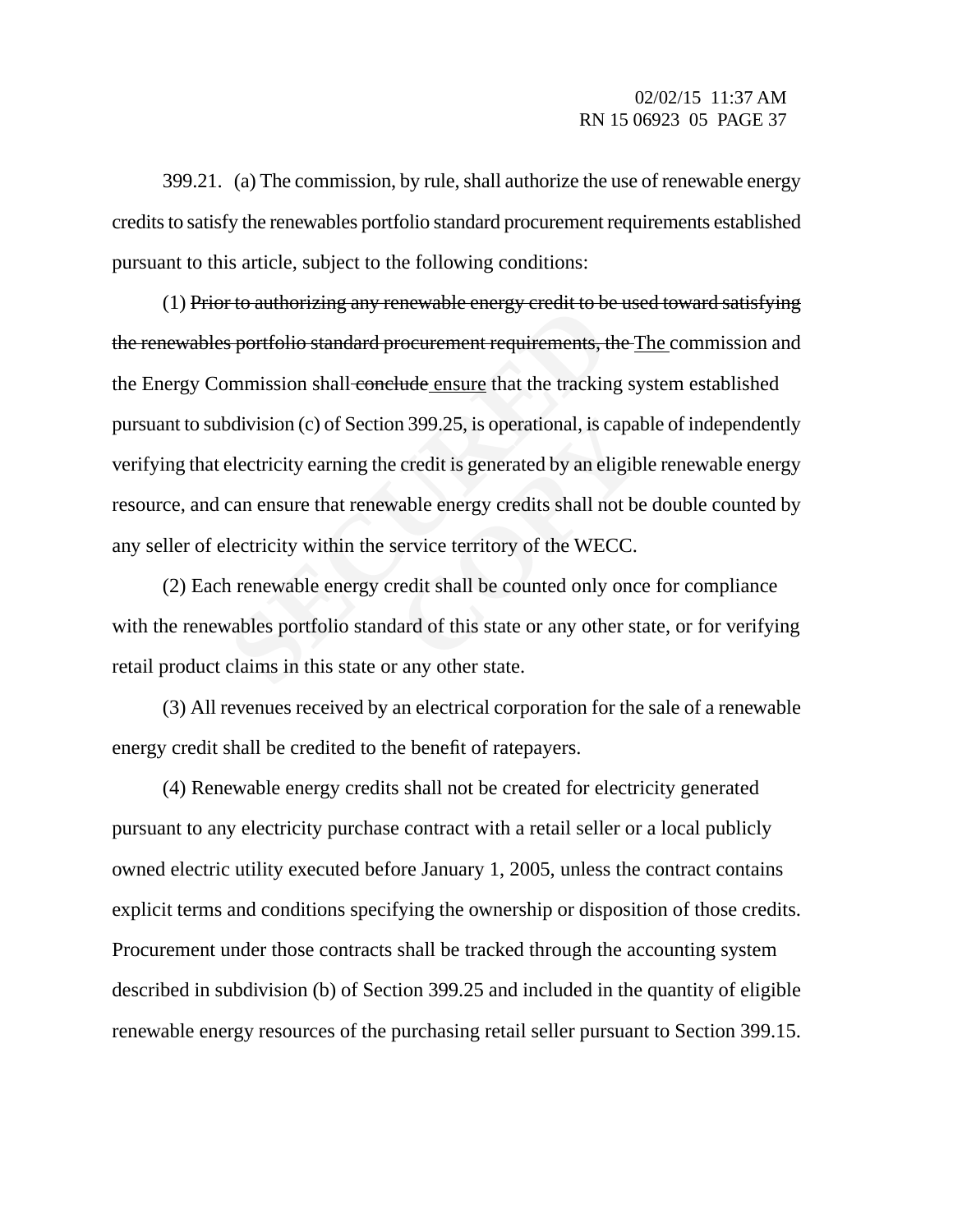(5) Renewable energy credits shall not be created for electricity generated under any electricity purchase contract executed after January 1, 2005, pursuant to the federal Public Utility Regulatory Policies Act of 1978 (16 U.S.C. Sec. 2601 et seq.). Procurement under the electricity purchase contracts shall be tracked through the accounting system implemented by the Energy Commission pursuant to subdivision (b) of Section 399.25 and count toward the renewables portfolio standard procurement requirements of the purchasing retail seller.

Inder the electricity purchase contracts shart be is<br>stem implemented by the Energy Commission p<br>399.25 and count toward the renewables portfoliof<br>of the purchasing retail seller.<br>newable energy credit shall not be eligibl ideologies.<br>
External not be eligible for comprement requirement unless it is represent requirement unless it is represent<br>
External 199.25 b<br>
Within 36 months from the initial (6) A renewable energy credit shall not be eligible for compliance with a renewables portfolio standard procurement requirement unless it is retired in the tracking system established pursuant to subdivision (c) of Section 399.25 by the retail seller or local publicly owned electric utility within 36 months from the initial date of generation of the associated electricity.

(b) The commission shall allow an electrical corporation to recover the reasonable costs of purchasing, selling, and administering renewable energy credit contracts in rates.

SEC. 13. Section 399.30 of the Public Utilities Code is amended to read:

399.30. (a) To fulfill unmet long-term generation resource needs, each local publicly owned electric utility shall adopt and implement a renewable energy resources procurement plan that requires the utility to procure a minimum quantity of electricity products from eligible renewable energy resources, including renewable energy credits, as a specified percentage of total kilowatthours sold to the utility's retail end-use customers, each compliance period, to achieve the targets of subdivision (c).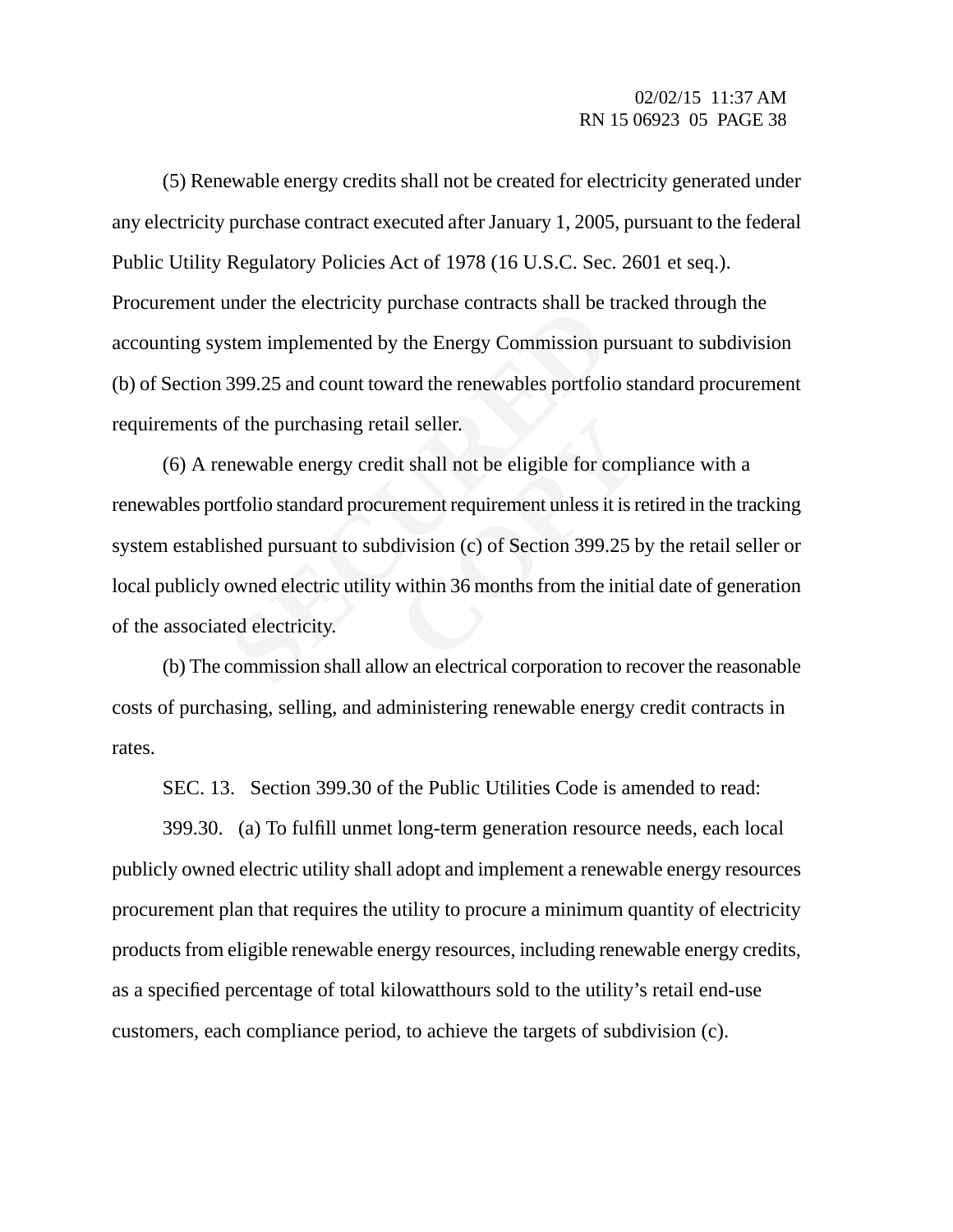(b) The governing board shall implement procurement targets for a local publicly owned electric utility that require the utility to procure a minimum quantity of eligible renewable energy resources for each of the following compliance periods:

(1) January 1, 2011, to December 31, 2013, inclusive.

(2) January 1, 2014, to December 31, 2016, inclusive.

(3) January 1, 2017, to December 31, 2020, inclusive.

(D) January 1, 2021, to December 31, 2024, inclusive.

(E) January 1, 2025, to December 31, 2027, inclusive.

(D) January 1, 2028, to December 31, 2030, inclusive.

mber 31, 2024, inclusive.<br>
mber 31, 2027, inclusive.<br>
ember 31, 2030, inclusive.<br>
local publicly owned electric under the process of the correction of the correction of the correction of the correction of the correction of (c) The governing board of a local publicly owned electric utility shall ensure all of the following:

ary 1, 2011, to December 31, 2015, inclusive.<br>
stary 1, 2014, to December 31, 2016, inclusive.<br>
stary 1, 2021, to December 31, 2020, inclusive.<br>
<u>uary 1, 2021, to December 31, 2024, inclusive.</u><br>
<u>uary 1, 2025, to December </u> (1) The quantities of eligible renewable energy resources to be procured for the compliance period from January 1, 2011, to December 31, 2013, inclusive, are equal to an average of 20 percent of retail sales.

(2) The quantities of eligible renewable energy resources to be procured for all other compliance periods reflect reasonable progress in each of the intervening years sufficient to ensure that the procurement of electricity products from eligible renewable energy resources achieves 25 percent of retail sales by December 31, 2016, and 33 percent of retail sales by December 31, 2020. 2020, 40 percent by December 31, 2024, 45 percent by December 31, 2027, and 50 percent by December 31, 2030. The local governing board shall Energy Commission shall establish appropriate multiyear compliance periods for all subsequent years that require the local publicly owned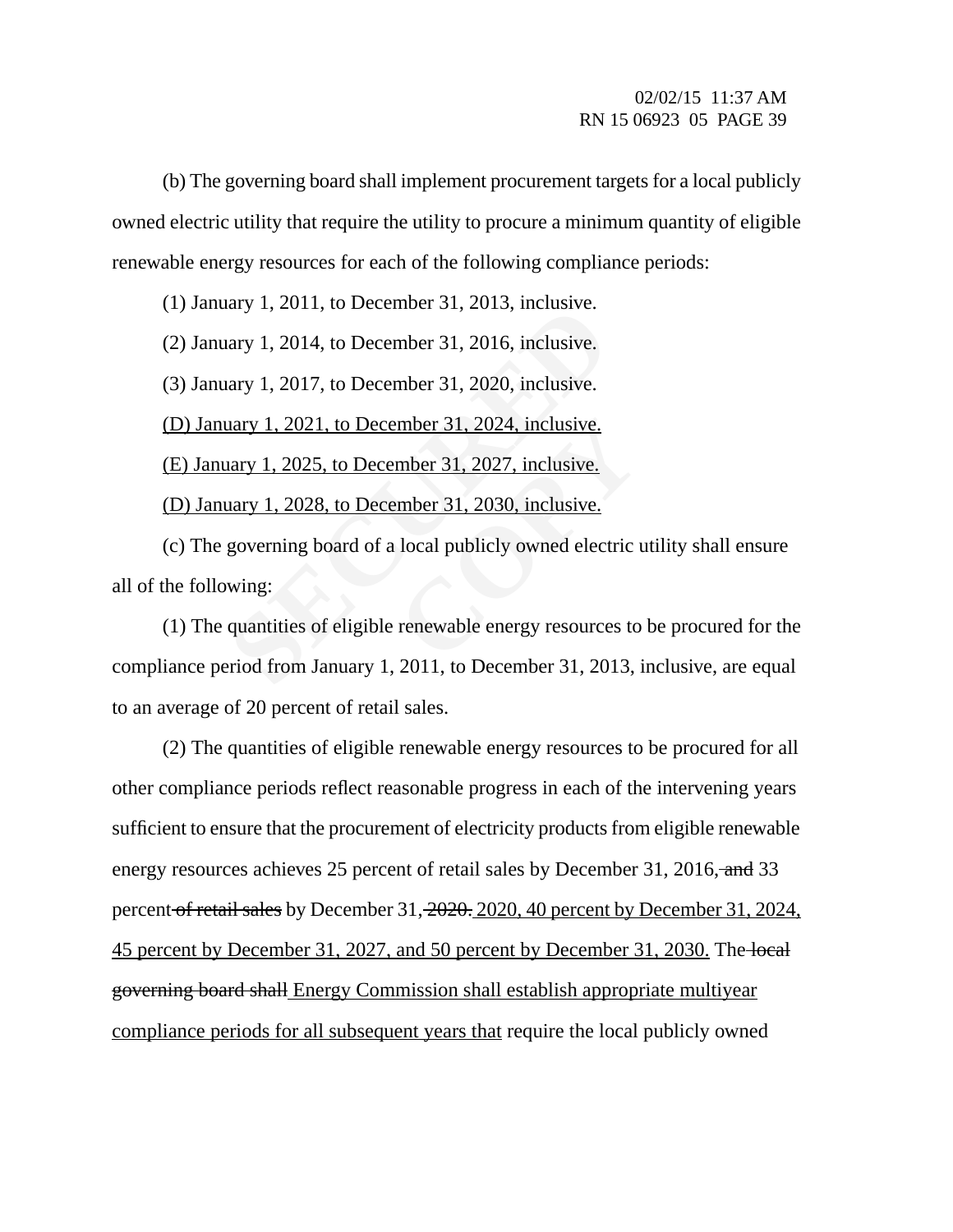electric utilities utility to procure not less than 33 50 percent of retail sales of electricity products from eligible renewable energy resources in all subsequent years. resources.

(3) A local publicly owned electric utility shall adopt procurement requirements consistent with Section 399.16.

(d) The governing board of a local publicly owned electric utility may adopt the following measures:

governing board of a local publicly owned electrosures:<br>
se permitting the utility to apply excess procuren<br>
equent compliance periods in the same manner<br>
and to Section 399.13.<br>
ditions that allow for delaying timely comp ty to apply excess procurement<br>eriods in the same manner as a<br>delaying timely compliance contract expenditures consisten (1) Rules permitting the utility to apply excess procurement in one compliance period to subsequent compliance periods in the same manner as allowed for retail sellers pursuant to Section 399.13.

(2) Conditions that allow for delaying timely compliance consistent with subdivision (b) of Section 399.15.

(3) Cost limitations for procurement expenditures consistent with subdivision (c) of Section 399.15.

(e) The governing board of the local publicly owned electric utility shall adopt a program for the enforcement of this article on or before January 1, 2012. article. The program shall be adopted at a publicly noticed meeting offering all interested parties an opportunity to comment. Not less than 30 days' notice shall be given to the public of any meeting held for purposes of adopting the program. Not less than 10 days' notice shall be given to the public before any meeting is held to make a substantive change to the program.

(f) (1) Each local publicly owned electric utility shall annually post notice, in accordance with Chapter 9 (commencing with Section 54950) of Part 1 of Division 2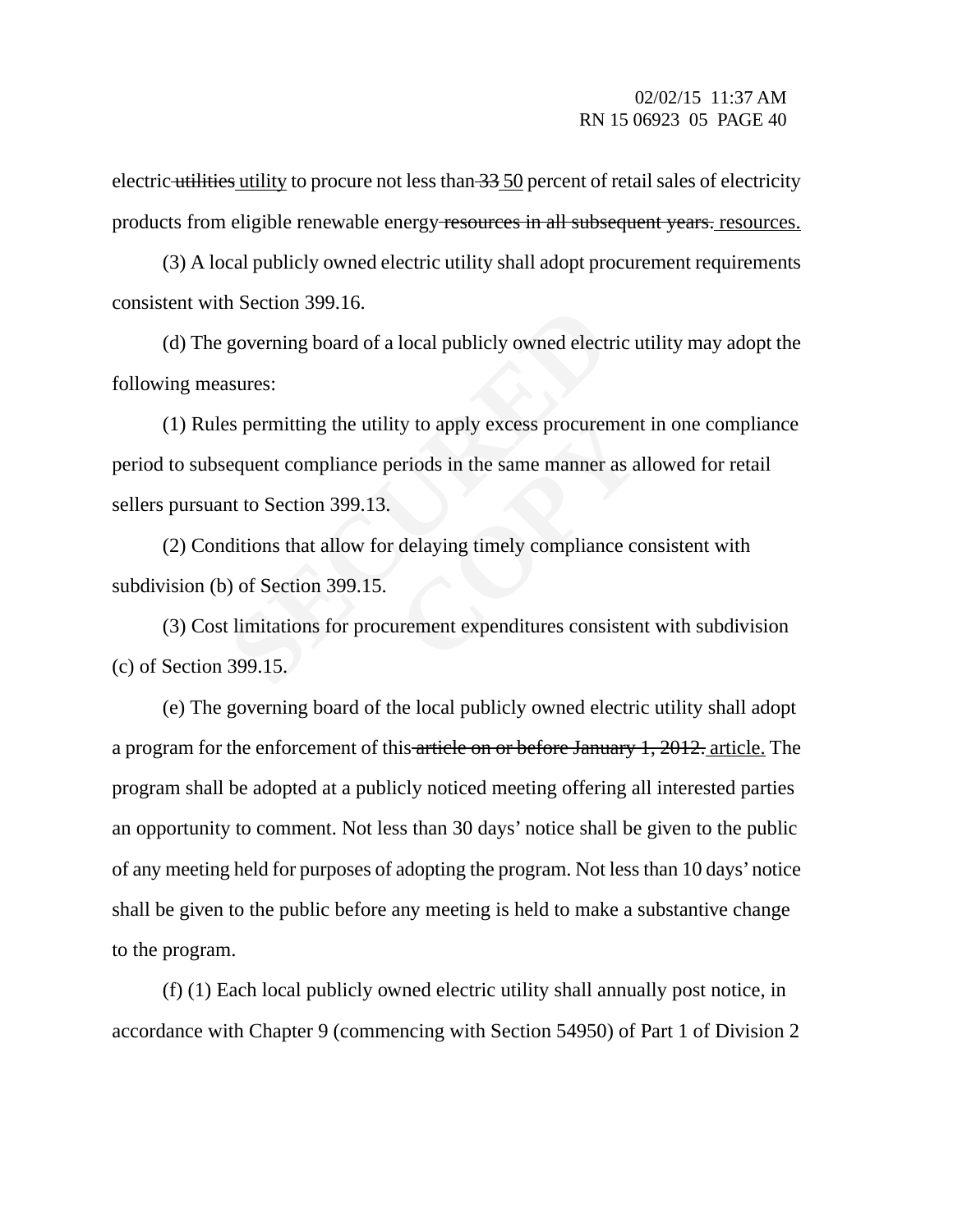of Title 5 of the Government Code, whenever its governing body will deliberate in public on its renewable energy resources procurement plan.

(2) Contemporaneous with the posting of the notice of a public meeting to consider the renewable energy resources procurement plan, the local publicly owned electric utility shall notify the Energy Commission of the date, time, and location of the meeting in order to enable the Energy Commission to post the information on its Internet Web site. This requirement is satisfied if the local publicly owned electric utility provides the uniform resource locator (URL) that links to this information.

shall notify the Energy Commission of the date<br>order to enable the Energy Commission to post<br>site. This requirement is satisfied if the local pub<br>s the uniform resource locator (URL) that links<br>n distribution to its govern It is satisfied if the local publicl<br>ce locator (URL) that links to the<br>verning body of information rel<br>s and future plans, for its consider<br>word electric utility shall make wide the Energy Commission (3) Upon distribution to its governing body of information related to its renewable energy resources procurement status and future plans, for its consideration at a noticed public meeting, the local publicly owned electric utility shall make that information available to the public and shall provide the Energy Commission with an electronic copy of the documents for posting on the Energy Commission's Internet Web site. This requirement is satisfied if the local publicly owned electric utility provides the uniform resource locator (URL) that links to the documents or information regarding other manners of access to the documents.

(g) A public utility district that receives all of its electricity pursuant to a preference right adopted and authorized by the United States Congress pursuant to Section 4 of the Trinity River Division Act of August 12, 1955 (Public Law 84-386) shall be in compliance with the renewable energy procurement requirements of this article.

(h) For a local publicly owned electric utility that was in existence on or before January 1, 2009, that provides retail electric service to 15,000 or fewer customer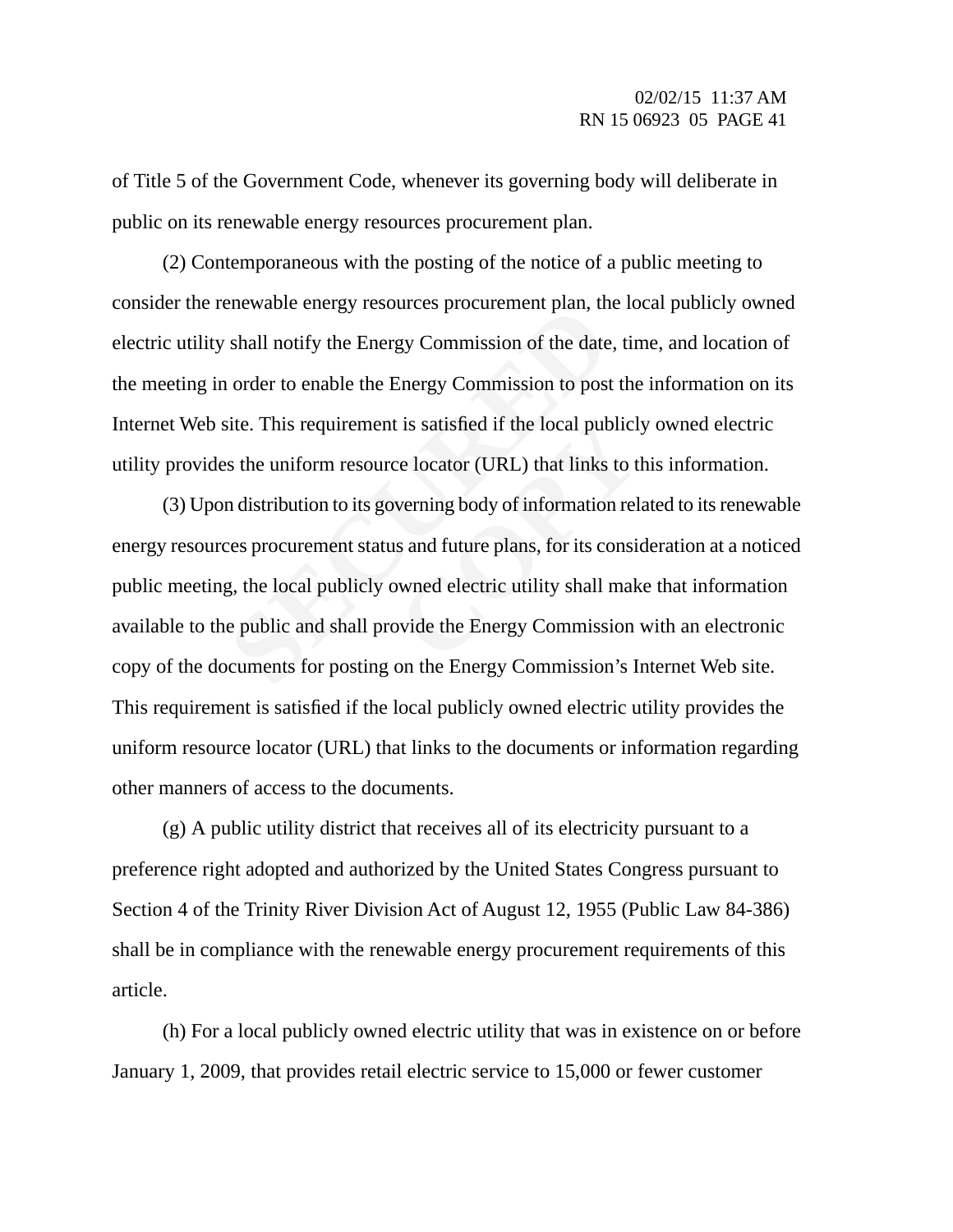accounts in California, and is interconnected to a balancing authority located outside this state but within the WECC, an eligible renewable energy resource includes a facility that is located outside California that is connected to the WECC transmission system, if all of the following conditions are met:

or the following conditions are filed.<br>
Electricity generated by the facility is procured leveratively a<br>
delectric utility is located, and is not used to full<br>
equirements of other states.<br>
Iocal publicly owned electric u (1) The electricity generated by the facility is procured by the local publicly owned electric utility, is delivered to the balancing authority area in which the local publicly owned electric utility is located, and is not used to fulfill renewable energy procurement requirements of other states.

(2) The local publicly owned electric utility participates in, and complies with, the accounting system administered by the Energy Commission pursuant to this article.

cated, and is not used to fulfill<br>states.<br>Lelectric utility participates in,<br>by the Energy Commission pure<br>verifies that the electricity generation of the standard procurement (3) The Energy Commission verifies that the electricity generated by the facility is eligible to meet the renewables portfolio standard procurement requirements.

(i) Notwithstanding subdivision (a), for a local publicly owned electric utility that is a joint powers authority of districts established pursuant to state law on or before January 1, 2005, that furnish electric services other than to residential customers, and is formed pursuant to the Irrigation District Law (Division 11 (commencing with Section 20500) of the Water Code), the percentage of total kilowatthours sold to the district's retail end-use customers, upon which the renewables portfolio standard procurement requirements in subdivision (b) are calculated, shall be based on the authority's average retail sales over the previous seven years. If the authority has not furnished electric service for seven years, then the calculation shall be based on average retail sales over the number of completed years during which the authority has provided electric service.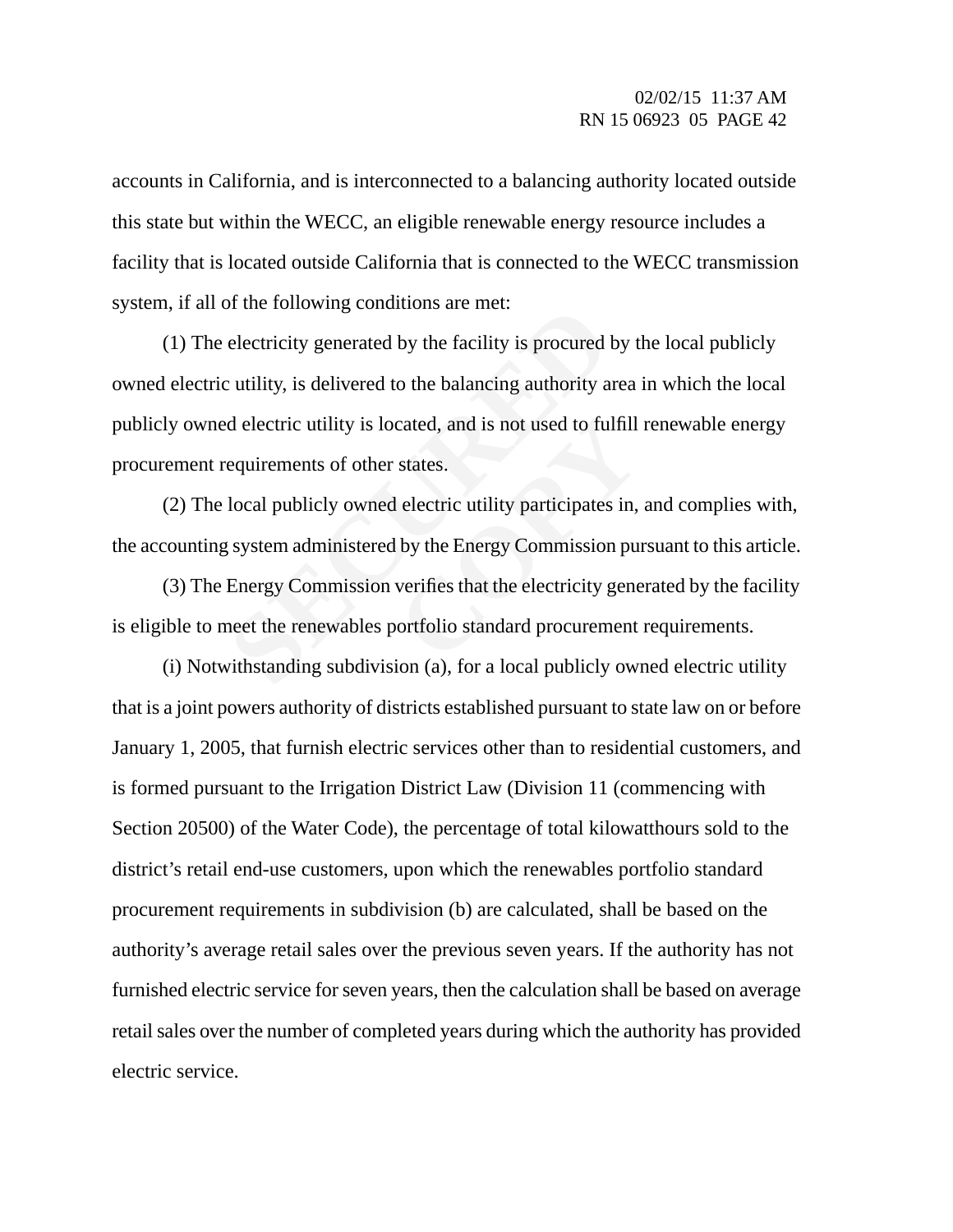Exercical generation factive pursuant to section.<br>de, shall be required to procure eligible renewab<br>wable energy credits, to meet only the electricit<br>ectric generation in any given year, in order to satial<br>equirements.<br>A (j) A local publicly owned electric utility in a city and county that only receives greater than 67 percent of its electricity sources from hydroelectric generation located within the state that it owns and operates, and that does not meet the definition of a "renewable electrical generation facility" pursuant to Section 25741 of the Public Resources Code, shall be required to procure eligible renewable energy resources, including renewable energy credits, to meet only the electricity demands unsatisfied by its hydroelectric generation in any given year, in order to satisfy its renewable energy procurement requirements.

by given year, in order to satisfy if<br>delectric utility that receives green<br>which hydroelectric generation than<br>be required to procure additions<br>or of the following: (k) (1) A local publicly owned electric utility that receives greater than 50 percent of its annual retail sales from its own hydroelectric generation that is not an eligible renewable energy resource shall not be required to procure additional eligible renewable energy resources in excess of either of the following:

(A) The portion of its retail sales not supplied by its own hydroelectric generation. For these purposes, retail sales supplied by an increase in hydroelectric generation resulting from an increase in the amount of water stored by a dam because the dam is enlarged or otherwise modified after December 31, 2012, shall not count as being retail sales supplied by the utility's own hydroelectric generation.

(B) The cost limitation adopted pursuant to this section.

(2) For the purposes of this subdivision, "hydroelectric generation" means electricity generated from a hydroelectric facility that satisfies all of the following:

(A) Is owned solely and operated by the local publicly owned electric utility as of 1967.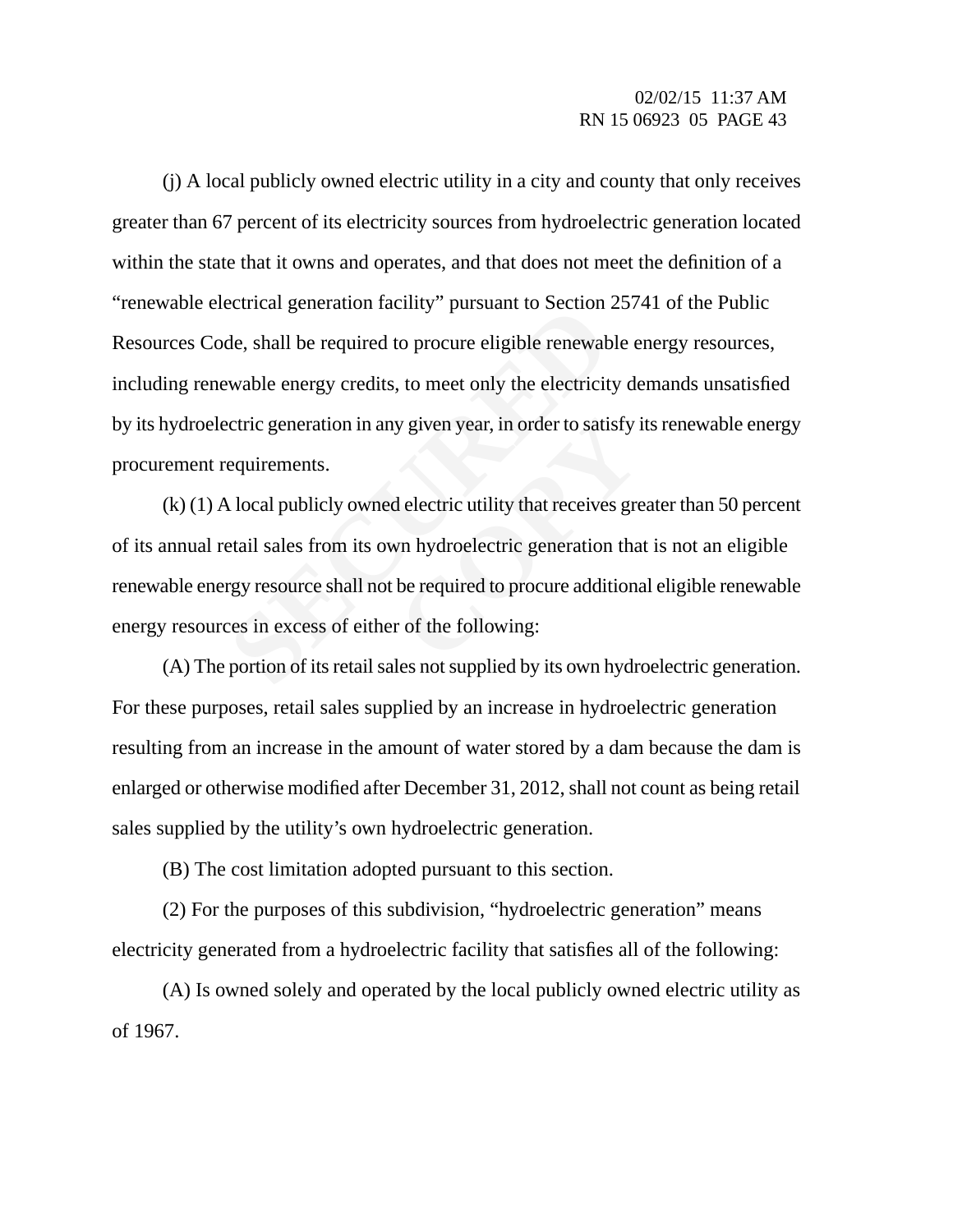(B) Serves a local publicly owned electric utility with a distribution system demand of less than 150 megawatts.

(C) Involves a contract in which an electrical corporation receives the benefit of the electric generation through June of 2014, at which time the benefit reverts back to the ownership and control of the local publicly owned electric utility.

generation unough June of 2014, at which time<br>hip and control of the local publicly owned elect<br>a maximum penstock flow capacity of no more<br>d includes a regulating reservoir with a small hy<br>cing fewer than 20 megawatts wit g reservoir with a small hydro<br>egawatts with a maximum pens<br>er second.<br>t reduce or eliminate any renew<br>riod ending prior to January 1,<br>t require a local publicly owned (D) Has a maximum penstock flow capacity of no more than 3,200 cubic feet per second and includes a regulating reservoir with a small hydroelectric generation facility producing fewer than 20 megawatts with a maximum penstock flow capacity of no more than 3,000 cubic feet per second.

(3) This subdivision does not reduce or eliminate any renewable procurement requirement for any compliance period ending prior to January 1, 2014.

(4) This subdivision does not require a local publicly owned electric utility to purchase additional eligible renewable energy resources in excess of the procurement requirements of subdivision (c).

(*l*) A local publicly owned electric utility shall retain discretion over both of the following:

(1) The mix of eligible renewable energy resources procured by the utility and those additional generation resources procured by the utility for purposes of ensuring resource adequacy and reliability.

(2) The reasonable costs incurred by the utility for eligible renewable energy resources owned by the utility.

(m) On or before July 1, 2011, the The Energy Commission shall adopt regulations specifying the requirements under this article and require local governing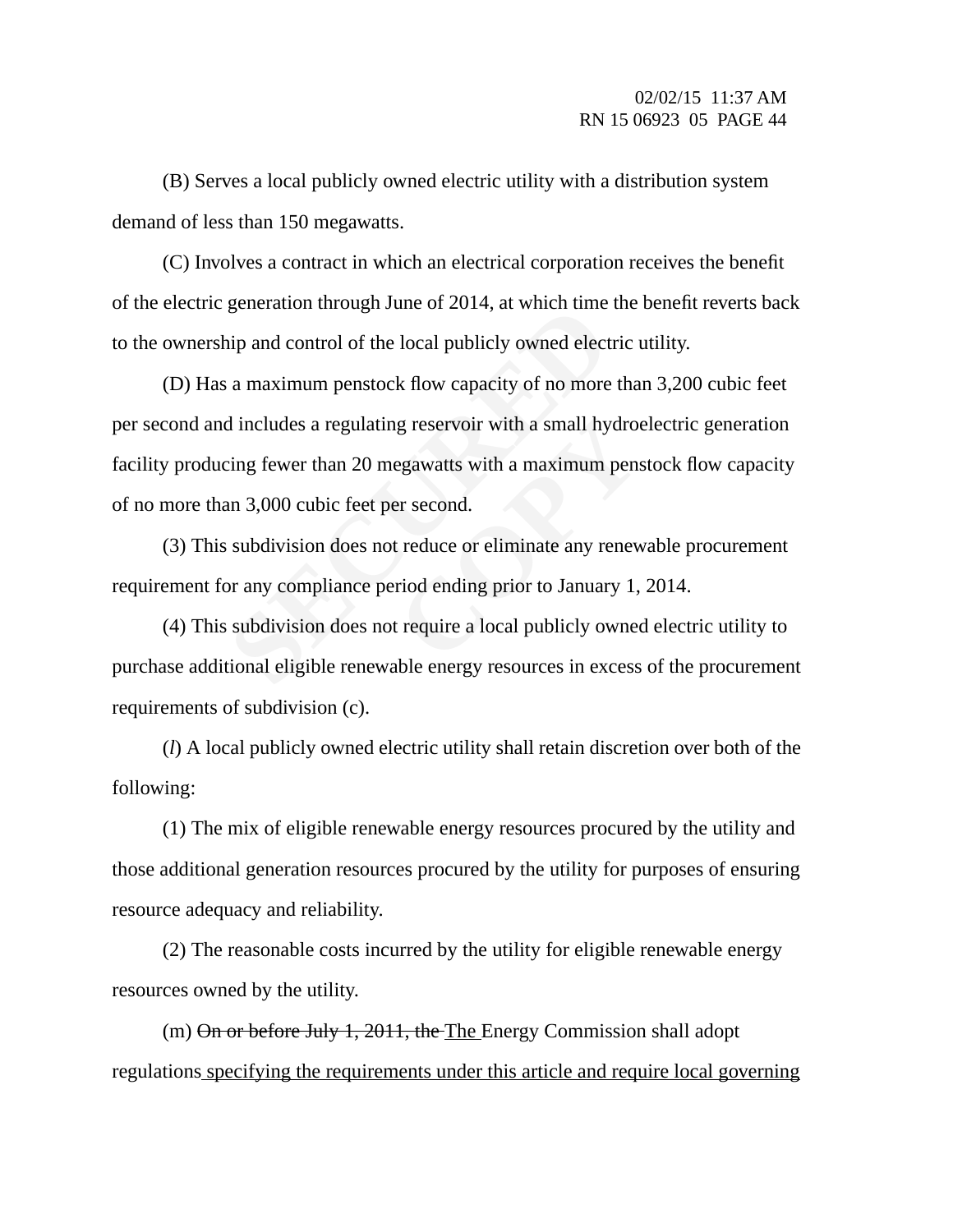boards to adopt timely requirements consistent with this article. The Energy Commission shall adopt regulations specifying procedures for enforcement of this article. these requirements, including the adoption of a schedule of penalties to be imposed pursuant to subdivision (n). The regulations shall include a public process under which the Energy Commission may issue a notice of violation and correction against a local publicly owned electric utility for failure to comply with this article, and for referral of violations to the State Air Resources Board for penalties pursuant to subdivision  $\left( \Theta \right)$  article and assess penalties pursuant to subdivision (n).

(II). The regulations shart include a public process ission may issue a notice of violation and corred electric utility for failure to comply with this-<br> **SECURED** of the State Air Resources Board for penalties pu<br> **SECURE** rees Board for penalties pursus<br>
suant to subdivision (n).<br>
by the Energy Commission th<br>
comply with this article, the Er<br>
th this article to the State Air R<br>
pree this article consistent with l (n)  $(1)$  Upon a determination by the Energy Commission that a local publicly owned electric utility has failed to comply with this article, the Energy Commission shall refer the failure to comply with this article to the State Air Resources Board, which may impose penalties to enforce this article consistent with Part 6 (commencing with Section 38580) of Division 25.5 of the Health and Safety Code. Any penalties imposed shall be comparable to those adopted by the commission for noncompliance by retail sellers. Any penalties collected under this article shall be deposited into the Electric Program Investment Charge Fund and used for the purposes described in Chapter 8.1 (commencing with Section 25710) of Division 15 of the Public Resources Code.

(2) If Division 25.5 (commencing with Section 38500) of the Health and Safety Code is suspended or repealed, the State Air Resources Board may take action to enforce this article on local publicly owned electric utilities consistent with Section 41513 of the Health and Safety Code, and impose penalties on a local publicly owned electric utility consistent with Article 3 (commencing with Section 42400) of Chapter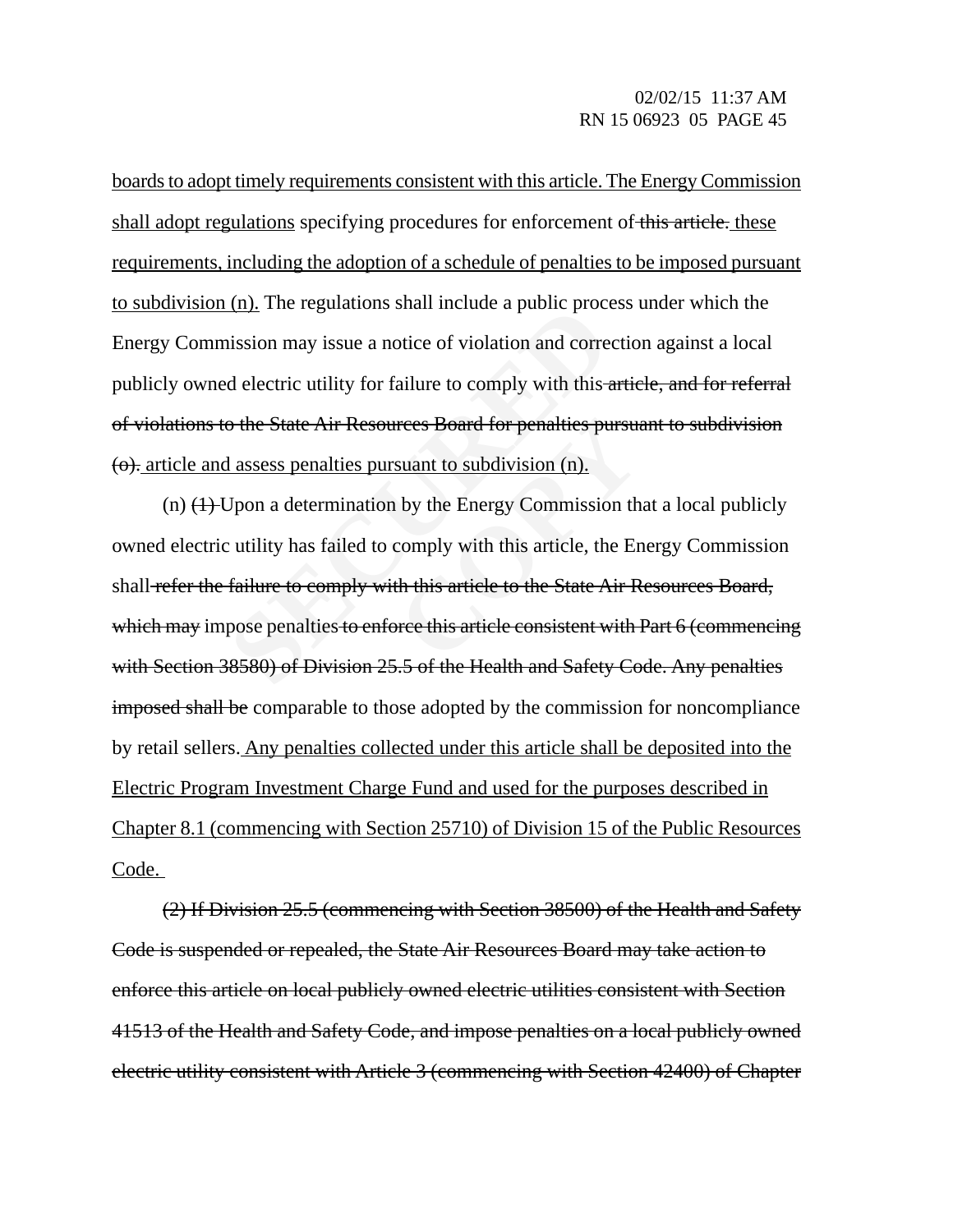4 of Part 4 of, and Chapter 1.5 (commencing with Section 43025) of Part 5 of, Division 26 of the Health and Safety Code.

(3) For the purpose of this subdivision, this section is an emissions reduction measure pursuant to Section 38580 of the Health and Safety Code.

Exam to section 38380 of the Health and safety C<br>
Exam to section 38380 of the Health and safety C<br>
Example 2 utility for the utility's failure to comply with the<br>
ard shall not impose an additional penalty for the<br>
3 comp **Example 18 Analy School Star Additional penalty for the same<br>
<b>COPY ASSES ASSESS ASSESS ASSESS ASSESS ASSESS ASSESS ASSESS ASSESS ASSESS ASSESS ASSESS ASSESS ASSESS ASSESS ASSESS AN<br>
<b>COPY THE State Air Resources Boar**<br> (4) If the State Air Resources Board has imposed a penalty upon a local publicly owned electric utility for the utility's failure to comply with this article, the State Air Resources Board shall not impose an additional penalty for the same infraction, or the same failure to comply, with any renewables procurement requirement imposed upon the utility pursuant to the California Global Warming Solutions Act of 2006 (Division 25.5 (commencing with Section 38500) of the Health and Safety Code).

(5) Any penalties collected by the State Air Resources Board pursuant to this article shall be deposited in the Air Pollution Control Fund and, upon appropriation by the Legislature, shall be expended for reducing emissions of air pollution or greenhouse gases within the same geographic area as the local publicly owned electric utility.

(o) The commission has no authority or jurisdiction to enforce any of the requirements of this article on a local publicly owned electric utility.

SEC. 14. Article 17 (commencing with Section 400) is added to Chapter 2.3 of Part 1 of Division 1 of the Public Utilities Code, to read:

Article 17. Clean Energy and Pollution Reduction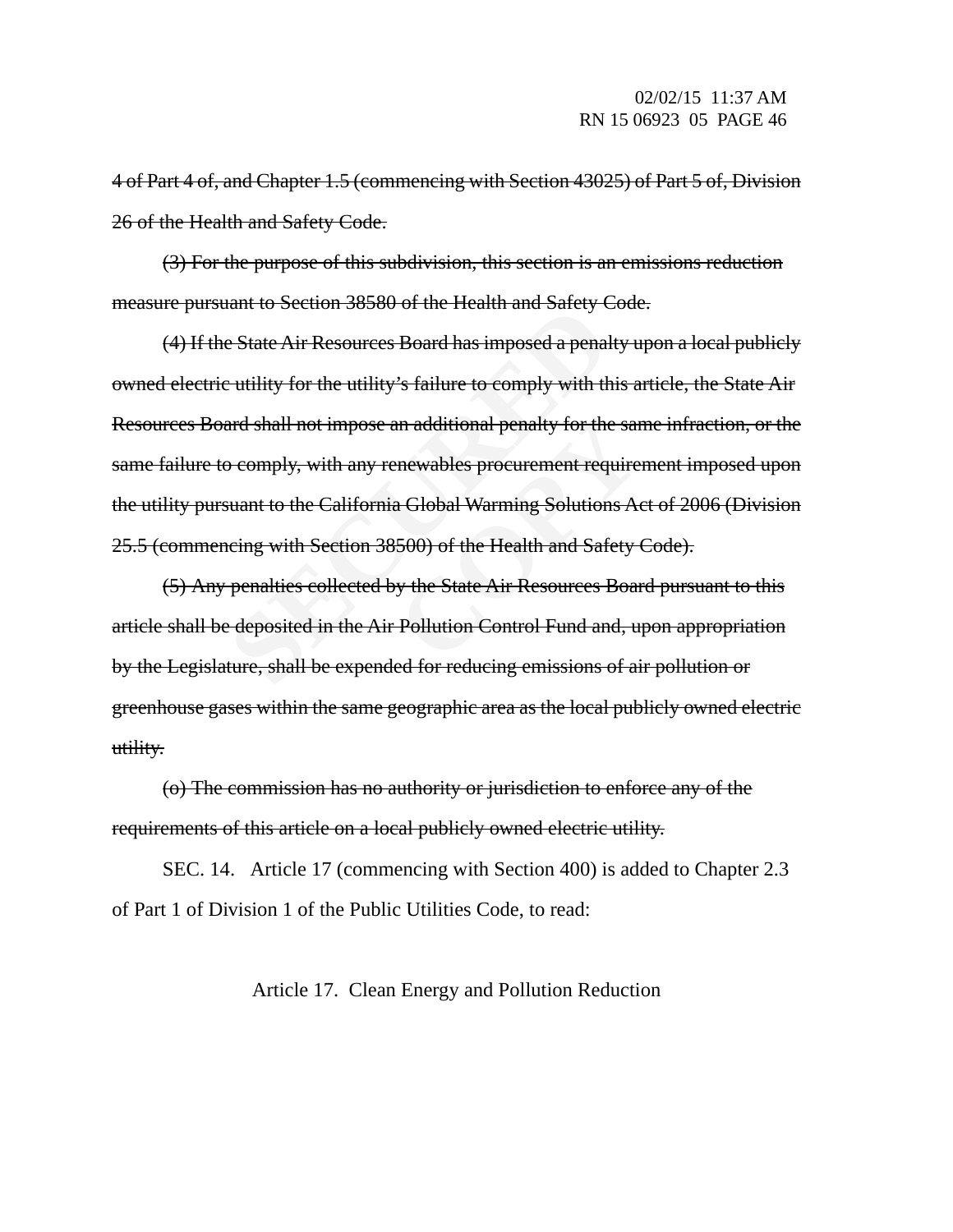400. The commission and the Energy Commission shall do all of the following in furtherance of meeting the state's clean energy and pollution reduction objectives:

(a) Take into account the benefits of distributed generation and promote the use of distributed generation where it provides economic and environmental benefits, particularly in disadvantaged communities as identified pursuant to Section 39711 of the Health and Safety Code.

(b) Allow for consideration of costs and benefits of grid integration in proceedings associated with meeting the objectives.

generation where it provides economic and envides<br>disadvantaged communities as identified pursual<br>1 Safety Code.<br>w for consideration of costs and benefits of grid in<br>h meeting the objectives.<br>re feasible, adopt rules for i COST STATE TO STATE THE COSTS and benefits of grid integr<br>
ves.<br>
es for integrating renewable en<br>
ases and, where feasible and co<br>
use of energy storage, demand<br>
to protect system reliability. (c) Where feasible, adopt rules for integrating renewable energy that minimize system power and fossil fuel purchases and, where feasible and consistent with other state policy objectives, increase the use of energy storage, demand response, and other low-emission or zero- technologies to protect system reliability.

(d) Review technology incentive programs overseen by the commission and the Energy Commission and make recommendations for adjustments that more effectively and consistently align with state clean energy and pollution reduction objectives, and that provide benefits to disadvantaged communities as identified pursuant to Section 39711 of the Health and Safety Code.

(e) To the extent feasible, give first priority to the manufacture and deployment of clean energy and pollution reduction technologies that create employment opportunities, including high wage, highly skilled employment opportunities, and increased investment in the state.

SEC. 15. Section 454.51 is added to the Public Utilities Code, to read: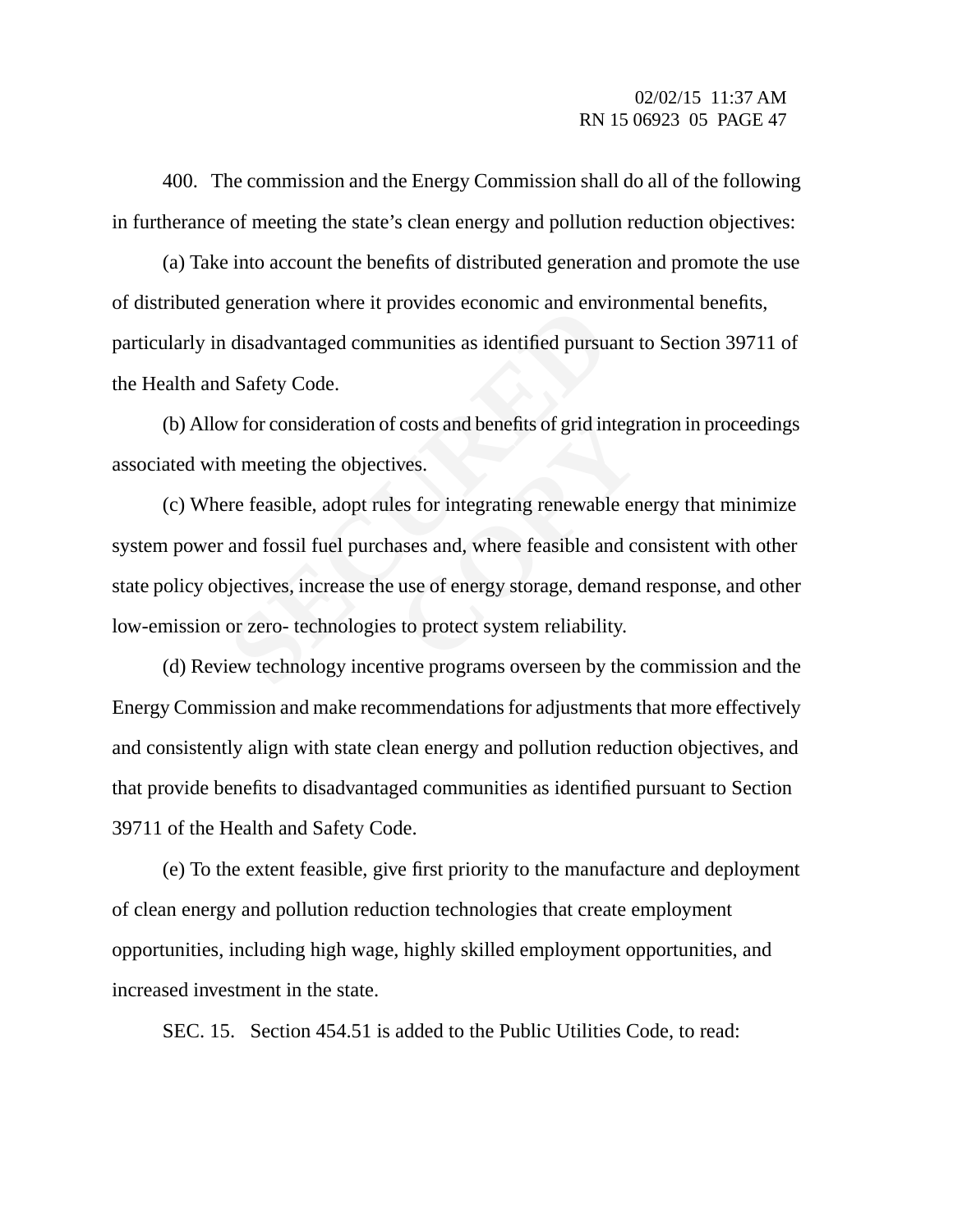454.51. The commission shall direct each electrical corporation to include in its proposed procurement plan a strategy for procuring a diverse portfolio of resources that provide a reliable electricity supply, including renewable energy integration needs, using zero carbon-emitting resources to the maximum extent reasonable. The net capacity costs of those resources shall be allocated on a fully nonbypassable basis consistent with the treatment of costs identified in paragraph (2) of subdivision (c) of Section 365.1.

Finally allocated on a fully is<br>obn-emiting resources to the maximum extent of<br>those resources shall be allocated on a fully if<br>the treatment of costs identified in paragraph (<br>.<br>.<br>.<br>.<br>No reimbursement is required by this t is required by this act pursual<br>mstitution because a local agen<br>arges, fees, or assessments suff<br>ed by this act or because costs t<br>will be incurred because this a SEC. 16. No reimbursement is required by this act pursuant to Section 6 of Article XIII B of the California Constitution because a local agency or school district has the authority to levy service charges, fees, or assessments sufficient to pay for the program or level of service mandated by this act or because costs that may be incurred by a local agency or school district will be incurred because this act creates a new crime or infraction, eliminates a crime or infraction, or changes the penalty for a crime or infraction, within the meaning of Section 17556 of the Government Code, or changes the definition of a crime within the meaning of Section 6 of Article XIII B of the California Constitution.

 $- 0 -$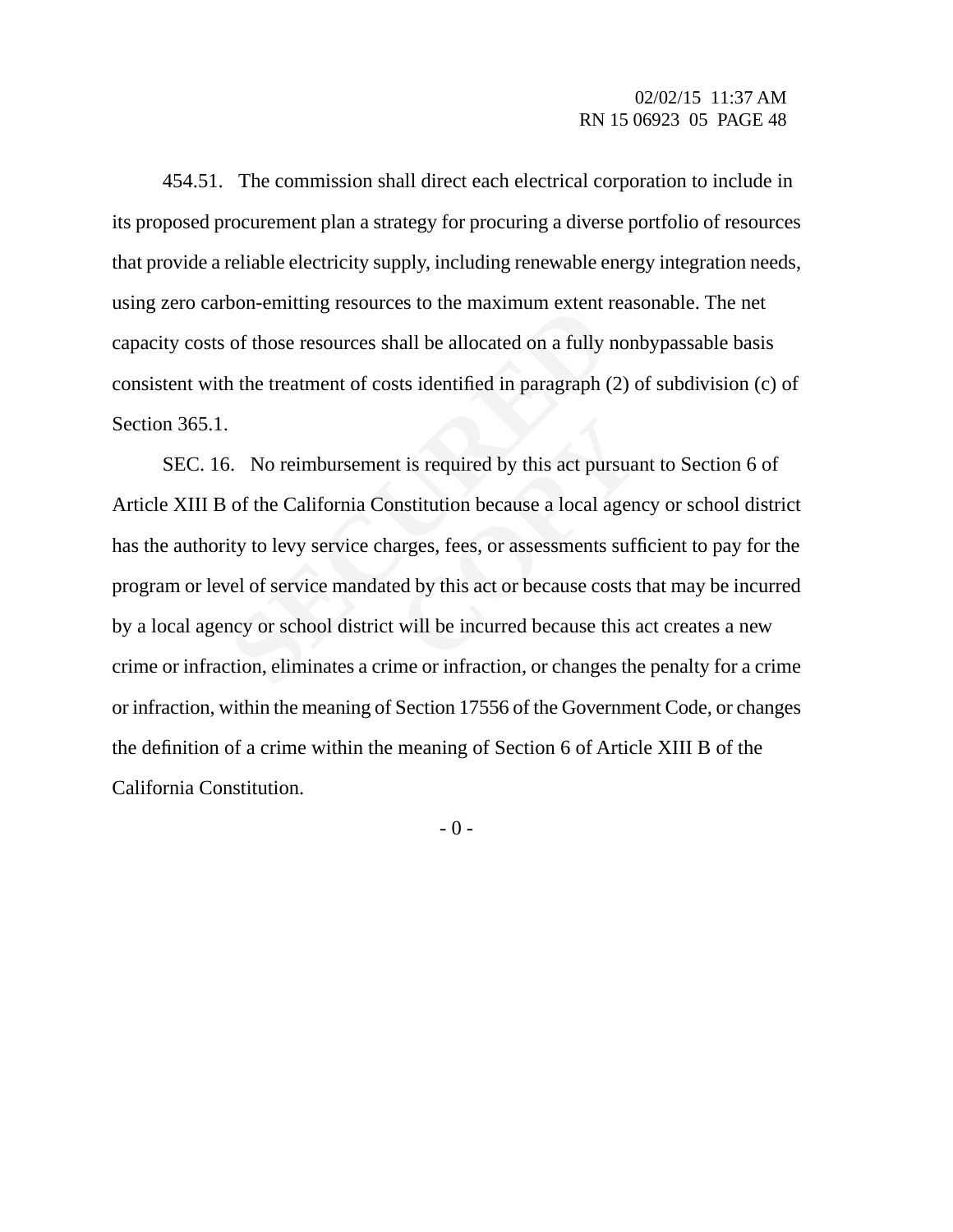## LEGISLATIVE COUNSEL'S DIGEST

Bill No.

as introduced, De León.

General Subject: Clean Energy and Pollution Reduction Act of 2015.

Execution Reduction Act of<br>
SECURE THE CONDUCT THE CONDUCT CONDUCT CONDUCT CONDUCT THE EXECUTION PUBLIC UTILE<br>
SECUTE: UTILITIES, as defined, are under the direct<br>
SECURE 2 Jaw establishes the California Renewables Port<br>
S ublic Utilities Commission (PU<br>ding electrical corporations, as<br>defined, are under the direction<br>California Renewables Portfolint<br>of the Legislature that the am (1) Under existing law, the Public Utilities Commission (PUC) has regulatory authority over public utilities, including electrical corporations, as defined, while local publicly owned electric utilities, as defined, are under the direction of their governing boards.

Existing law establishes the California Renewables Portfolio Standard (RPS) program, which expresses the intent of the Legislature that the amount of electricity generated per year from eligible renewable energy resources be increased to an amount that equals at least 33% of the total electricity sold to retail customers in California per year by December 31, 2020. Existing law requires the PUC, by January 1, 2012, to establish the quantity of electricity products from eligible renewable energy resources to be procured by each retail seller for specified compliance periods, sufficient to ensure that the procurement of electricity products from eligible renewable energy resources achieves 25% of retail sales by December 31, 2016, and 33% of retail sales by December 31, 2020, and that retail sellers procure not less than 33% of retail sales in all subsequent years. Existing law includes as an eligible renewable energy resources a specified facility engaged in the combustion of municipal solid waste.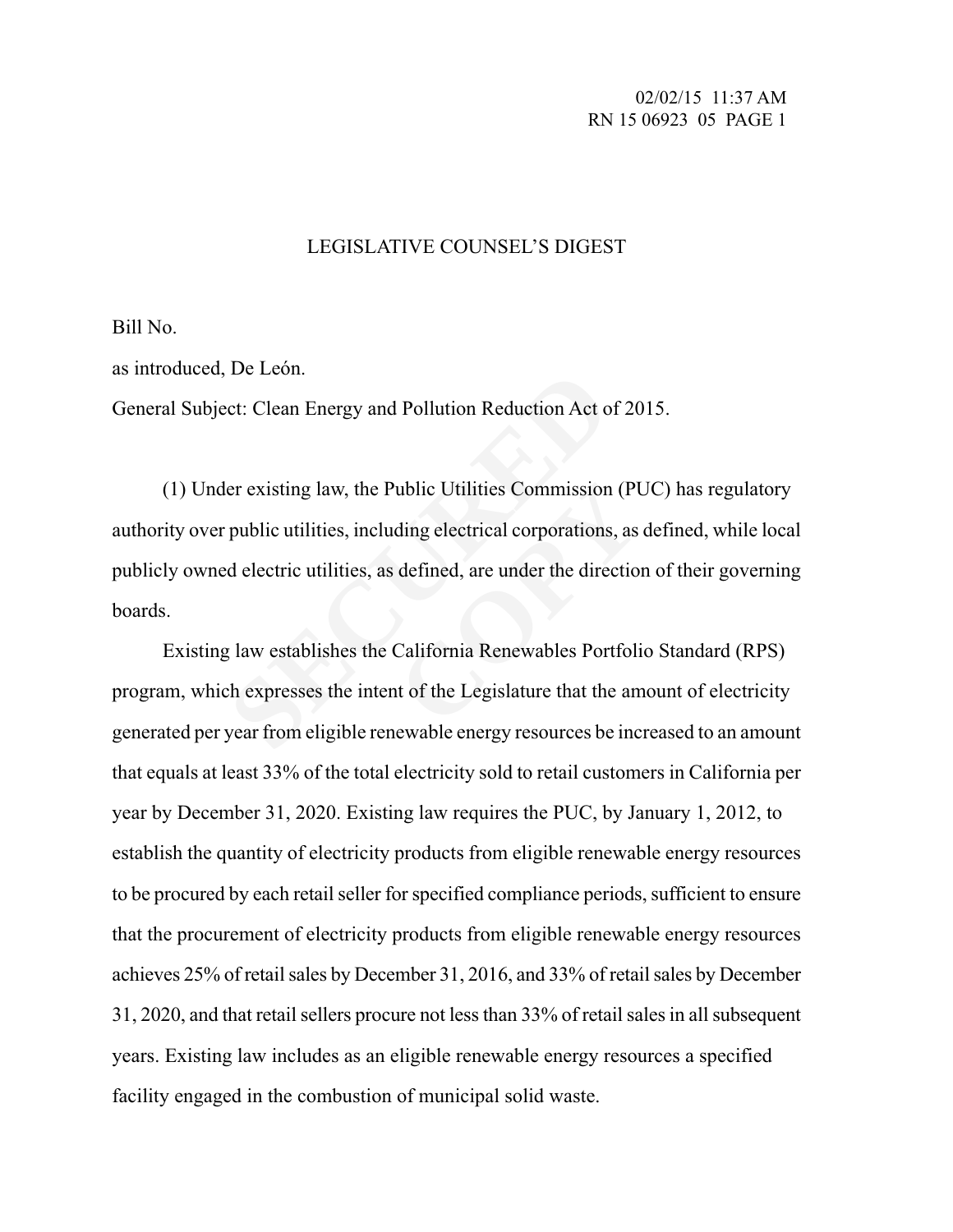Existing law makes the requirements of the RPS program applicable to local publicly owned electric utilities, except that the utility's governing board is responsible for implementation of those requirements, instead of the PUC, and certain enforcement authority with respect to local publicly owned electric utilities is given to the State Energy Resources Conservation and Development Commission (Energy Commission) and State Air Resources Board, instead of the PUC.

respect to local publicly owned electric utilities<br>rees Conservation and Development Commission<br>Resources Board, instead of the PUC.<br>I would additionally express the intent of the Leg<br>ogram that the amount of electricity g xpress the intent of the Legislat<br>to the dectricity generated per y<br>reased to an amount equal to at<br>quire the PUC, by January 1, 20<br>m eligible renewable energy responsioned in the synthetic sufficient to This bill would additionally express the intent of the Legislature for the purposes of the RPS program that the amount of electricity generated per year from eligible renewable energy resources be increased to an amount equal to at least 50% by December 31, 2030, and would require the PUC, by January 1, 2017, to establish the quantity of electricity products from eligible renewable energy resources be procured by each retail seller for specified compliance periods sufficient to ensure that the procurement of electricity products from eligible renewable energy resources achieves 50% of retail sales by December 31, 2030. The bill would require the governing boards of local publicly owned electric utilities to ensure that specified quantities of electricity products from eligible renewable energy resources to be procured for specified compliance periods to ensure that the procurement of electricity products from eligible renewable energy resources achieve 50% of retail sales by December 31, 2030. The bill would exclude all facilities engaged in the combustion of municipal solid waste from being eligible renewable energy resources. The bill would require community choice aggregators and electric service providers to prepare and submit renewable energy procurement plans. The bill would revise other aspects of the RPS program, including, among other things, the enforcement provisions and would require penalties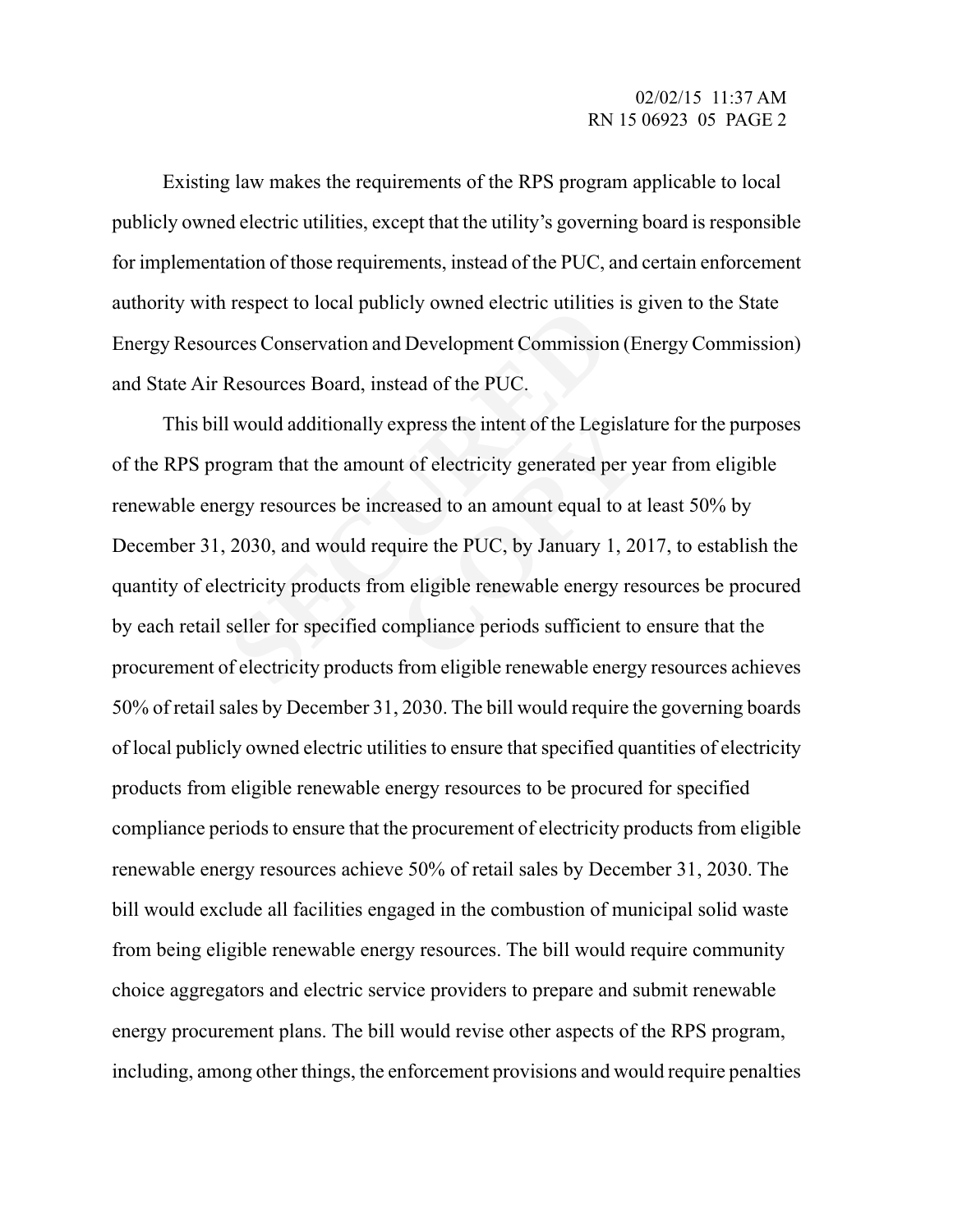collected for noncompliance to be deposited in the Electric Program Investment Charge Fund. The bill would require the PUC to direct electrical corporations to include in their proposed procurement plans a strategy for procuring a diverse portfolio of resources that provide a reliable electricity supply. The bill would require the PUC and the Energy Commission to take certain actions in furtherance of meeting the state's clean energy and pollution reduction objectives.

(2) Under existing law, a violation of the RPS program is a crime.

provide a renable electricity supply. The bill woord<br>mumission to take certain actions in furtherance<br>and pollution reduction objectives.<br>Free existing law, a violation of the RPS program<br>e the provisions of this bill woul lation of the RPS program is a<br>is bill would expand the RPS p<br>a state-mandated local program<br>irements upon local publicly ow<br>dated local program. Because the provisions of this bill would expand the RPS program, a violation of these provisions would impose a state-mandated local program by expanding the definition of a crime.

(3) By placing additional requirements upon local publicly owned electric utilities, this bill would impose a state-mandated local program.

(4) Existing law requires the State Air Resources Board to adopt and implement various standards related to emissions from motor vehicles.

This bill would require those standards to be in furtherance of achieving a reduction in petroleum use in motor vehicles by 50% by January 1, 2030.

(5) Existing law states the policy of the state to exploit all practicable and cost-effective conservation and improvements in the efficiency of energy use and distribution, and to achieve energy security, diversity of supply sources, and competitiveness of transportation energy markets based on the least environmental and economic costs.